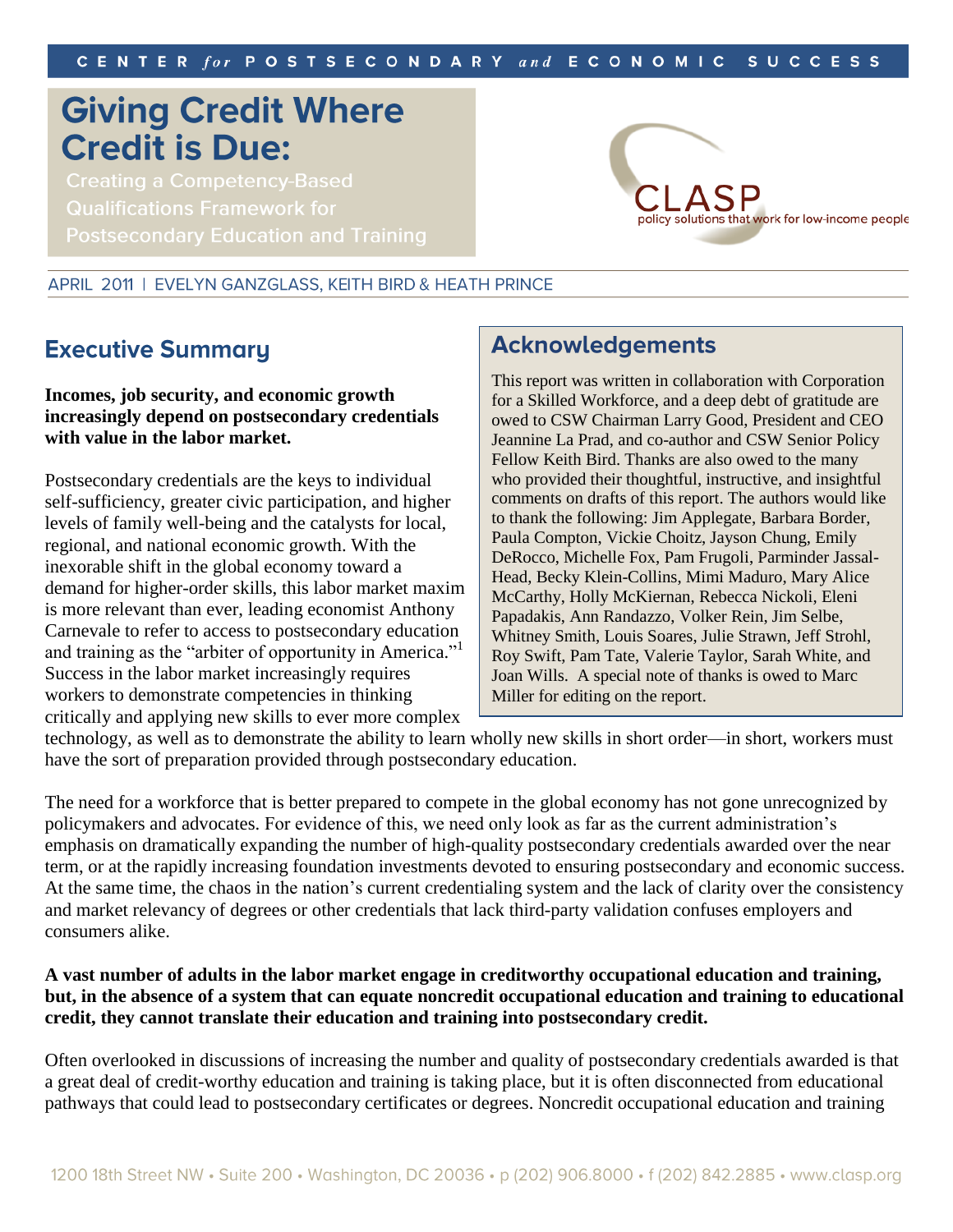

are estimated to make up nearly half of all postsecondary education. Often, it is provided by faculty or instructors who are subject-matter experts, and, in many cases, it is academically equivalent to credit-bearing instruction.

Despite this potential parity in instructional rigor, workers and students who persist through demanding noncredit occupational education and training programs too often must repeat their coursework when they attempt to pursue postsecondary credentials, primarily because the credit hour, and not competency, is the dominant metric for assessing learning.

### **A major roadblock in creating such a system is a continued reliance on the credit hour, or seat time, as the metric for learning. What is needed is a system that assesses competency to measure learning.**

The postsecondary education system lacks a standardized method of determining the worth of occupational education and training that takes place outside or on the margins of postsecondary institutions. However, given the growing importance of postsecondary credentials to economic success, this disconnect of high-quality, noncredit education and training from education that can be counted toward a degree suggests a gaping hole in education policy and in employment and training policy.

### National Challenge

### **There is a wide variety of credentials, but without common metrics or quality assurance mechanisms, they are not portable and their value is not clear to employers, educators, or students.**

Awarding educational credit simply for the sake of increasing the number of workers with credentials would be counterproductive—and it would likely undermine the legitimacy of postsecondary occupational certificates and degrees. The challenge for the U.S., then, is to devise a competency-based framework within which states and institutions can award educational credit for academic-equivalent competencies mastered through formal and informal occupational education and training. Educational credit based on competence, rather than on time, would result in a postsecondary credential that is portable, accepted by postsecondary institutions, and recognized across industry sectors.

Such an outcome-focused framework would bridge the gulf between credit-bearing and noncredit-bearing workforce education and training programs, and make occupational credentials more transparent and relevant to employers, workers, and educational institutions. Such a framework could also drive higher education toward industry-responsive curricula, with the potential of creating better employment and career outcomes for students. With the ability to earn postsecondary educational credit by demonstrating competencies, it becomes irrelevant whether a student obtains competence through a noncredit or credit-bearing path.

### **There are national, state, and institutional efforts to address this problem, but they are insufficient compared to the scale of need.**

A competency-based framework for noncredit occupational education could be used to create a common language to describe outcomes of any learning, whether credit-bearing or noncredit, and thereby provide a metric for valuing noncredit learning and its applicability to postsecondary educational credentials with value in the labor market.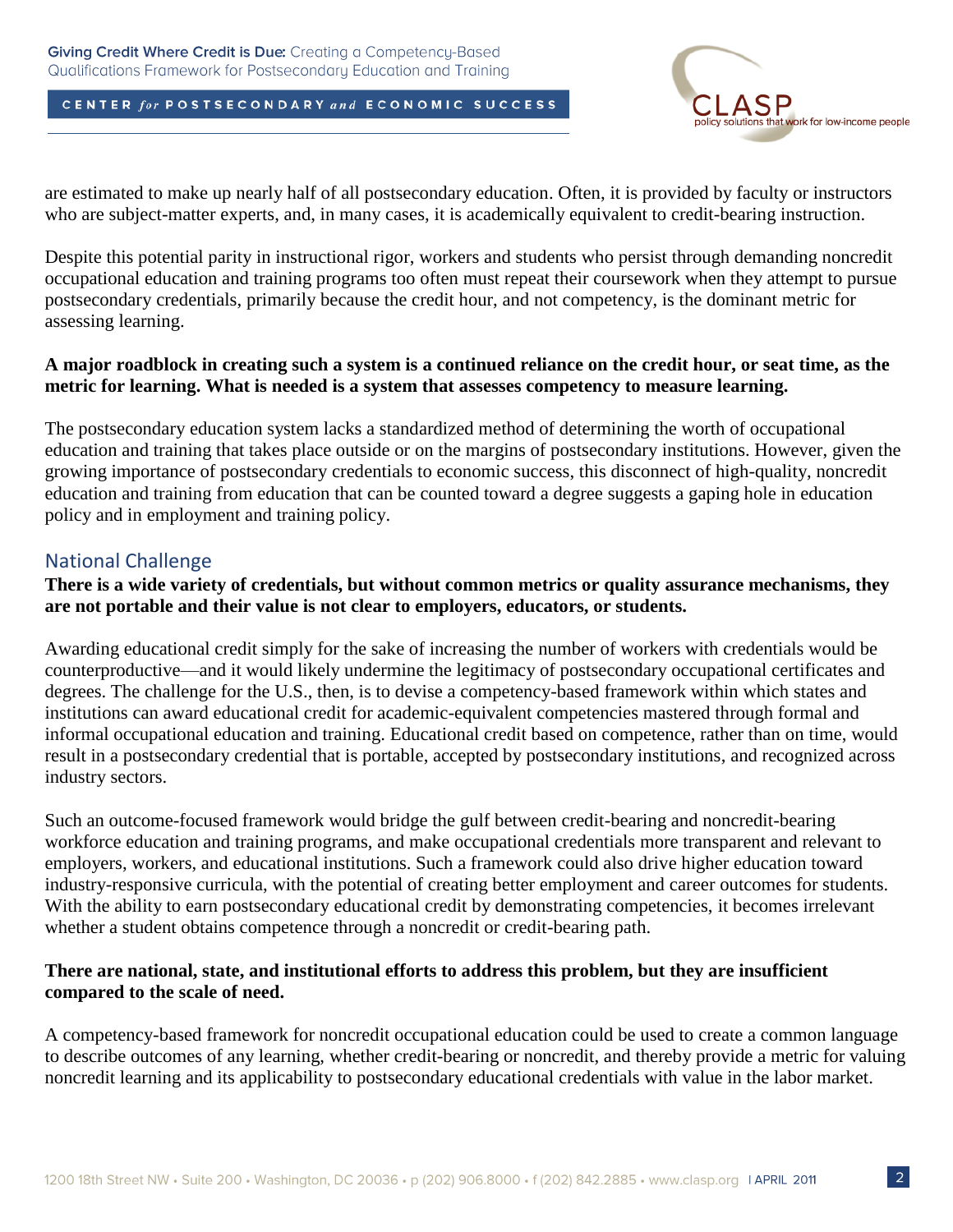

State-level policy and institutional-level innovation have led to a variety of approaches to awarding educational credit for learning achievements in noncredit workforce programs. However, these are limited in scale and vary widely in methodology and cost. A nationally adopted competency-based framework for converting noncredit occupational education and training to credit-bearing would not only help bring state-level innovations to scale but could also introduce some uniformity into a chaotic certifications arena.

## **Giving Credit Where Credit is Due**

This report seeks to contribute to the conversation about how to move the postsecondary and employment and training fields toward a qualifications framework for awarding educational credit for occupational education and training based on demonstrated competencies. It begins with a brief overview of sub-baccalaureate education, looking specifically at disconnects in the current system—disconnects between credit and noncredit programs, as well as disconnects between education and training provided by educational institutions and that provided by employers, the military, community-based organizations, and a host of others. The report then examines federal, state, and institutional efforts to better assure the quality of credentials and to bridge noncredit and credit-bearing instruction.

Next, the report looks at a consensus-building process developed among European countries for creating more consistent expectations regarding postsecondary learning outcomes, as well as at efforts underway to apply this process to the U.S. postsecondary education system. This process suggests an approach to creating a qualifications framework that would enable postsecondary institutions to reliably and consistently award educational credit for noncredit workforce education and training, regardless of where and how the training occurred.

### **Recommendations**

**Our recommendations build on the best elements of these examples in order to create a competency-based system for measuring learning and awarding postsecondary credit.**

Creating a qualifications framework that can incorporate noncredit instruction will be a significant undertaking, made all the more complicated by the highly decentralized system in which U.S. institutions offer noncredit instruction. To reach the scale necessary to achieve the numbers of credentials called for by the Obama Administration, we recommend that the federal government, foundations, and states take the following steps:

- **Create a national, competency-based framework for U.S. postsecondary education that includes**   $\bullet$ **certificate-level workforce education and training.** We recommend that this framework focus on oneyear certificates and be modeled on Lumina Foundation's initiative to establish learning outcomes for multiple levels of academic credentials. It should be constructed with the input from multiple participants, including education, workforce, and employer stakeholders.
- **Reduce institutional barriers between credit- and noncredit-bearing education***.* We call on the federal  $\bullet$ government, states, foundations, and educational institutions to support the implementation of policies and practices that will dramatically increase the linkages between credit and noncredit education in the shortterm, both to meet current need and to lay the groundwork for longer-term reforms.
- **Link data systems to provide a more comprehensive picture of student learning outcomes.** We  $\bullet$ recommend that the federal government, states, foundations, and educational institutions support efforts at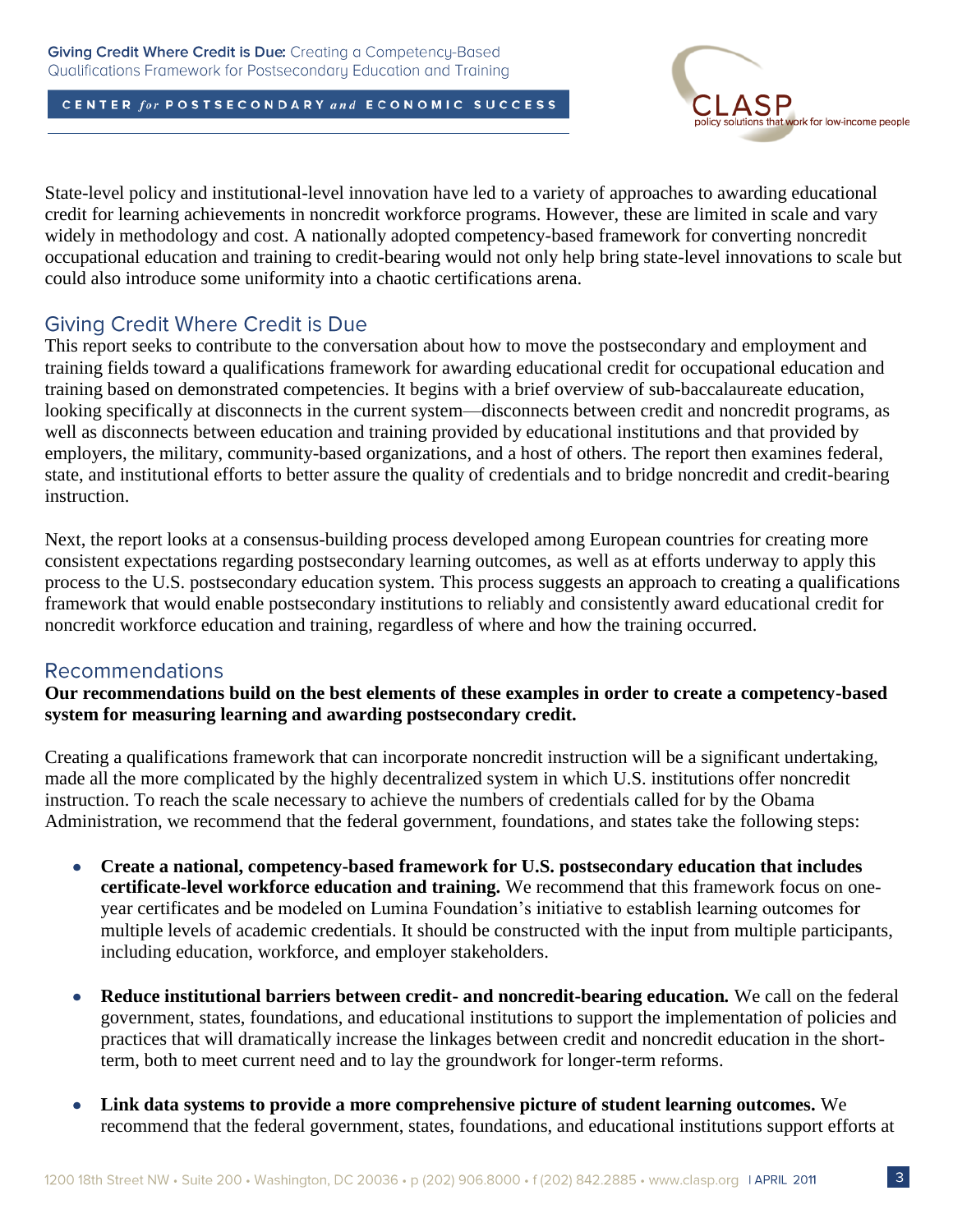

all levels to improve and link data collection systems within a national framework, particularly efforts related to tracking noncredit students as they advance through the postsecondary education system.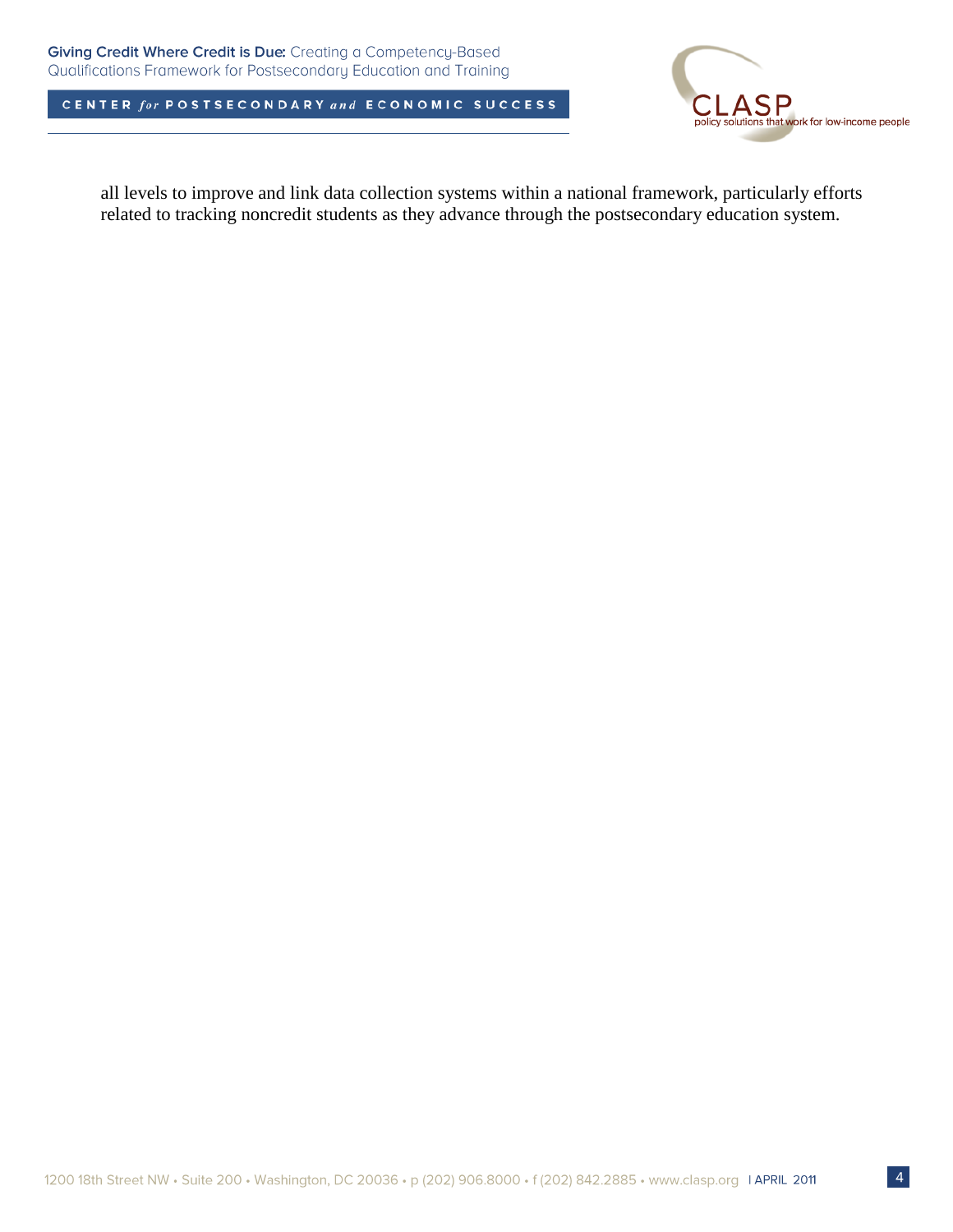

## **Introduction**

The national goal of increasing postsecondary credentials, to improve both equity and economic competitiveness, requires a fresh look at how to recognize learning in noncredit workforce education and training. The credit hour<sup>2</sup> has long been the standard academic currency in postsecondary education. Despite its weakness as a measure of learning, in most institutions it is the building block that students collect and accumulate in order to earn their degrees. It also is the metric governments use to allocate funds to educational institutions.

However, there is no standard way of valuing *noncredit* learning and assessing and documenting its equivalence to credit courses and programs. This is despite a growing recognition of alternative ways for students to learn, including competency-based learning. As a result, noncredit learning leads to no credential at all, rather than to an industry-recognized or postsecondary credential.

Determining a method for validating noncredit learning is increasingly important as the proportion of skills developed by workers outside credit-bearing channels grows. Yet discussions about the number and quality of postsecondary credentials awarded often overlook the amount of education and training, worthy of educational credit, which is disconnected from educational pathways that could lead to a postsecondary certificate or degree. Noncredit occupational education and training—whether affiliated with an educational institution or not— is estimated to make up nearly half of all postsecondary education. A great deal of this instruction is demonstrably equivalent to credit-bearing instruction, and it is provided by a wide range of institutions, including postsecondary institutions and non-educational organizations, and by faculty and instructors who are experts in their fields.

This disconnect between noncredit workforce learning and postsecondary credentials sets up barriers for workers seeking to advance in the labor market or along an educational pathway, and it also contributes to the difficulties employers face when trying to find workers with the appropriate sets of skills and knowledge. A number of reports, including ETS's *America's Perfect Storm<sup>3</sup>* and the Workforce Alliance's *America's Forgotten Middle-Skill* 

*Jobs*,<sup>4</sup> document the gap between the skills of the workforce and those that employers seek, along with the need to address that gap in light of both demographic changes and the new skills that will be required in the next decade and beyond to help the U.S. compete globally. Even at the height of the recession, 32 percent of surveyed companies reported moderate to serious shortages in the hiring pool. Increasingly, global competitiveness and employability are advanced by an accurate assessment of competencies, up-to-date and certified education and skills standards, and appropriate learning content and training methods.

As the labor economics literature has reported for decades, "credentials" count" for individuals in terms of lifetime earnings, labor market mobility, and family well-being. While earnings vary widely across various types of educational and industry credentials, based on such factors as occupation, industry, gender, and duration of program,<sup>5</sup> it is clear that the "sheepskin effect" holds. Students completing subbaccalaureate occupational degree programs generally earn significantly

#### **Why Credentials Matter. . .**

We will never be able to clean up the general mess of the U.S. labor market without a stronger commitment to credentials and a system of common standards that supports them. A competencybased credentials system reduces employer search and transaction costs, increases worker security, and can guarantee quality work and quality jobs.

From *Greener Skills: How Credentials Create Value in the Clean Energy Economy*, Center on Wisconsin Strategy, 2010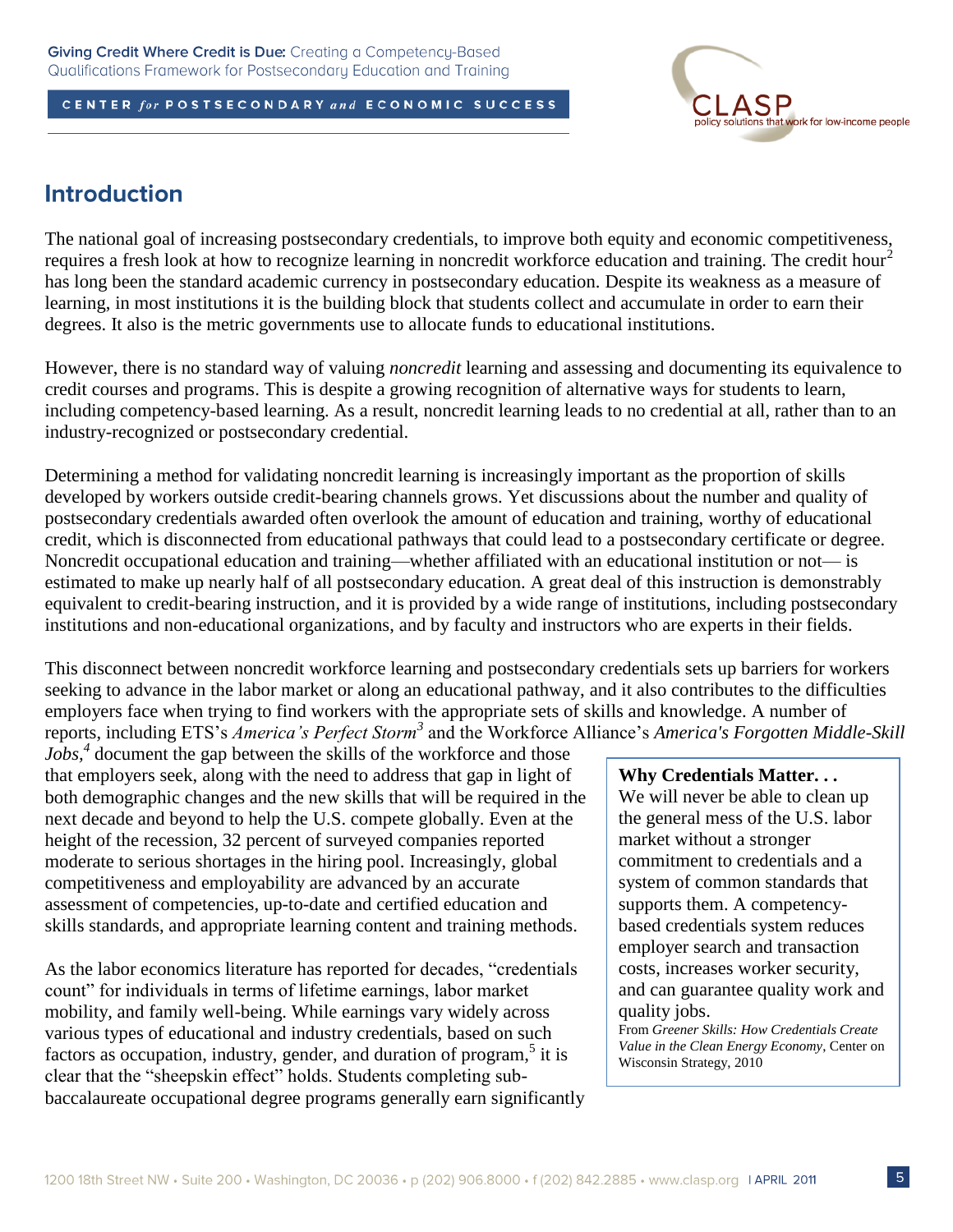

more than those who participate in an equivalent amount of postsecondary education and training but do not earn the degree or certificate (although these earnings gains are limited primarily to female students).

With increasing frequency, the federal government is emphasizing the importance of determining how to scale up the practice of awarding educational credit for currently noncredit education. In its Solicitation for Grant Applications for the Trade Adjustment Assistance Community College and Career Training grants program, the Department of Labor specifically calls for increased attainment of market-relevant credentials. One of the SGA's four priorities is to "improve retention and achievement rates and/or time to completion" by, among other things, ―developing an articulation process or agreement that grants academic credit for participants' coursework (credit and non-credit), prior work experience, internships and/or Registered Apprenticeship."

The disconnect between noncredit workforce preparation and postsecondary credentials is a potential barrier to innovation and to effectiveness and efficiency within institutions. The incentive to award credit on any metric other than credit hours is potentially undermined because the credit hour is also the primary metric upon which faculty pay is based, an especially important consideration given the trend toward reliance on part-time faculty paid solely based on the number of classes and students they teach. Innovation and efficiencies gained through, for example, team teaching and interdisciplinary courses, are sometimes hindered out of fears that faculty will not get full credit for their work.<sup>7</sup> Further, the disconnect between the credit and noncredit sides of community colleges hinders the sharing of best practices and takes some pressure off the credit side to be responsive to diverse employer and student needs.

### **Credit Hours or Competencies?**

While many employers use educational credentials as proxies for competence when making hiring decisions, they often complain that these credentials are based on inputs (e.g., hours of class time) rather than outcomes representing the specific competencies they seek.<sup>8</sup> The general lack of consistency between what educational credentials purport to represent and the expected competencies possessed by those who earn them has contributed to the proliferation of industry and professional-based certificates and certifications, particularly in the health care, high-tech, and emerging "green energy" industries. The institutions providing these certificates (which are typically one year or less and include industry-recognized or professional association certifications) assert that their graduates have the competencies that industry requires—although with varying degrees of validity as to such claims.

Policies and practices that can begin to standardize the process for awarding credit for noncredit courses, and otherwise help students earn credits leading to postsecondary credentials, are likely to produce better labor market outcomes for these students. In a December 2009 report, the Business Roundtable Commission reached the same conclusion, noting that granting educational credit for earning sub-baccalaureate, industry-recognized credentials is a vital component of assisting workers as they seek to gain postsecondary degrees and certificates of value in the labor market, and also of assisting employers to make the best hiring and promotion decisions.<sup>9</sup>

### **Moving the Field**

The challenge for the U.S. is to devise a competency-based framework within which states and institutions can award credit for competencies mastered through noncredit occupational education and training, and ensure those credits will be accepted by postsecondary institutions and recognized across sectors. Such an outcome-focused framework would bridge the gulf between credit-bearing and noncredit workforce education and training programs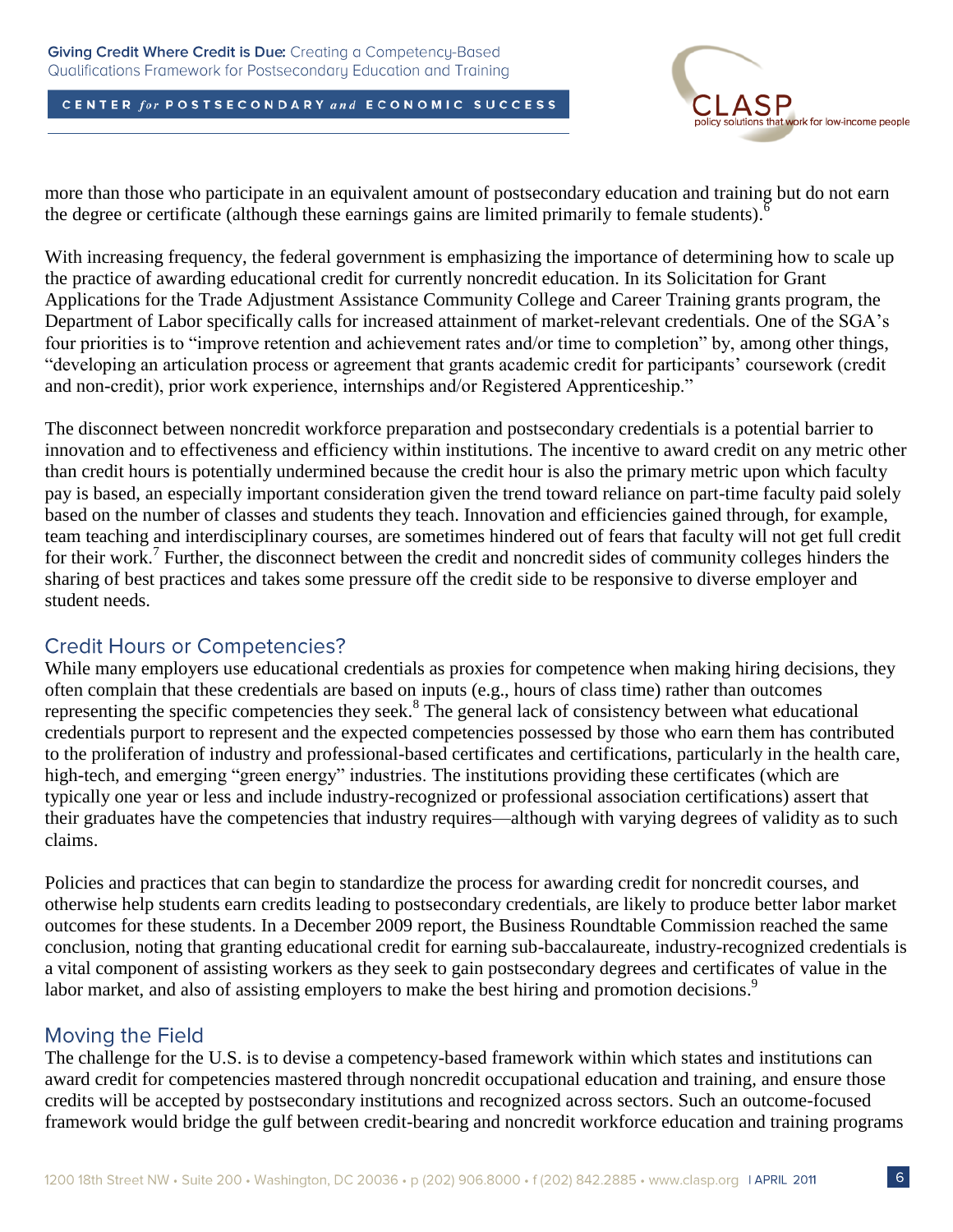

and make occupational credentials more transparent and relevant to employers, workers, and educational institutions. Such a framework could drive the higher education system toward industry-responsive curricula, potentially improving employment and career outcomes for students. With the ability to earn postsecondary educational credit by demonstrating competence, it becomes irrelevant whether a student obtains this competence through a noncredit or credit-bearing path.

A competency-based framework for noncredit occupational education could be used to standardize the language for describing learning outcomes of credit-bearing and noncredit courses. This would provide a metric for measuring noncredit learning and its applicability to postsecondary educational credentials with value in the labor market. With a well-developed and efficient methodology for determining the competencies required for a specific program and career path, and for measuring and assessing student achievement, the system could also maintain the flexibility and responsiveness associated with noncredit programs.

State-level policy and institutional-level innovation have led to a variety of approaches to awarding educational credit for learning achievements in noncredit workforce programs. However, these are limited in scale and vary widely in methodology and cost. A nationally adopted competency-based framework for converting noncredit occupational education and training to credit-bearing would not only help bring state-level innovations to scale, but could also introduce uniformity into a chaotic certifications arena.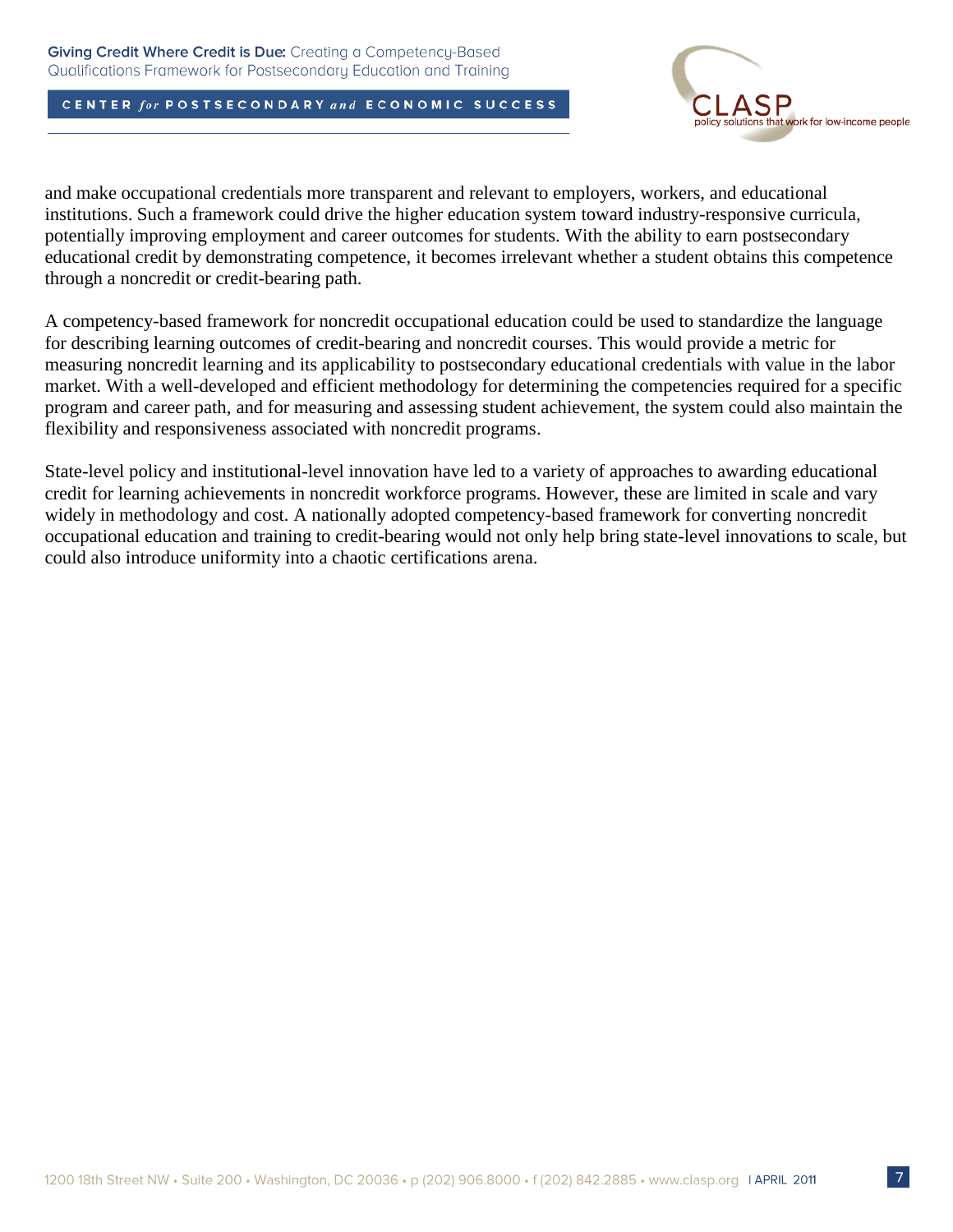

## The Disconnects Between Credit and Noncredit Programs<sup>10</sup>

The need for a competency-based framework is made all the more compelling when considering the systemic disconnects within the highly diverse sub-baccalaureate education and training sector. There are disconnects between credit and noncredit educational programs, as well as between education and training provided by educational institutions and that provided by employers, the military, community-based organizations, and a host of others organizations. These disconnects comprise the operational and financing disincentives that have to be overcome in creating in a new system.

### The State of the Noncredit Field

Recent research by the Georgetown Center on Education and the Workforce estimated that 20.8 million students are enrolled in noncredit programs, representing nearly half of the nation's overall postsecondary enrollment of 43 million postsecondary students. Approximately 13 million of the students in noncredit programs are enrolled in two- and four-year public and for-profit institutions; approximately 7.8 million are enrolled in occupational programs outside of educational institutions, including apprenticeships and formal and informal training provided by employers, professional associations, labor unions, labor management partnerships, the military, communitybased nonprofit organizations, and a variety of for-profit vendors. Looking just at the nation's 1,173 two-year colleges in 2009, these institutions served over 6.5 million students in credit programs and an estimated 5 million students in noncredit education and training. The offerings included customized programs for employers and incumbent worker workforce programs for advancement in existing jobs or new careers, English as a Second language instruction, and other employability skills and courses for personnel enrichment.<sup>1112</sup>

Despite their increasing presence in postsecondary education, noncredit occupational programs are generally accorded very low status in the community college program hierarchy. This results in less funding and less influence over institutional decisions related to curriculum approval.<sup>13</sup> Twenty-eight states provide some institutional support for noncredit occupational programs, but it is substantially less than for credit-bearing programs. Only three states (Maryland, Oregon, and Texas) provide formula funding for noncredit education at a comparable rate to credit-bearing courses; eight states provide formula funding at a lower rate.

### Disconnects Between Credit-bearing and Noncredit Programs

Noncredit programs have diverse purposes, serve diverse customers, and are commonly administered by different administrative units than credit-bearing programs, which typically also have different policies, practices, and funding arrangements. As colleges and other organizations have developed programs to serve employers and more "nontraditional" students, including working adults, they have frequently relied upon the flexibility of noncredit offerings to provide innovative, contextualized, modularized courses and programs linked closely to labor market needs.

While this flexibility improves the ability of noncredit education to respond to diverse purposes and diverse customers, it suffers by comparison to credit-bearing instruction along several fronts, including:

**Inconsistent and incomplete data on programs and students.** Since noncredit postsecondary education operates largely outside the traditional discussions of postsecondary policy, most federal and state data collection systems exclude these programs. The federal *Integrated Postsecondary Education Data System* (IPEDS) collects data only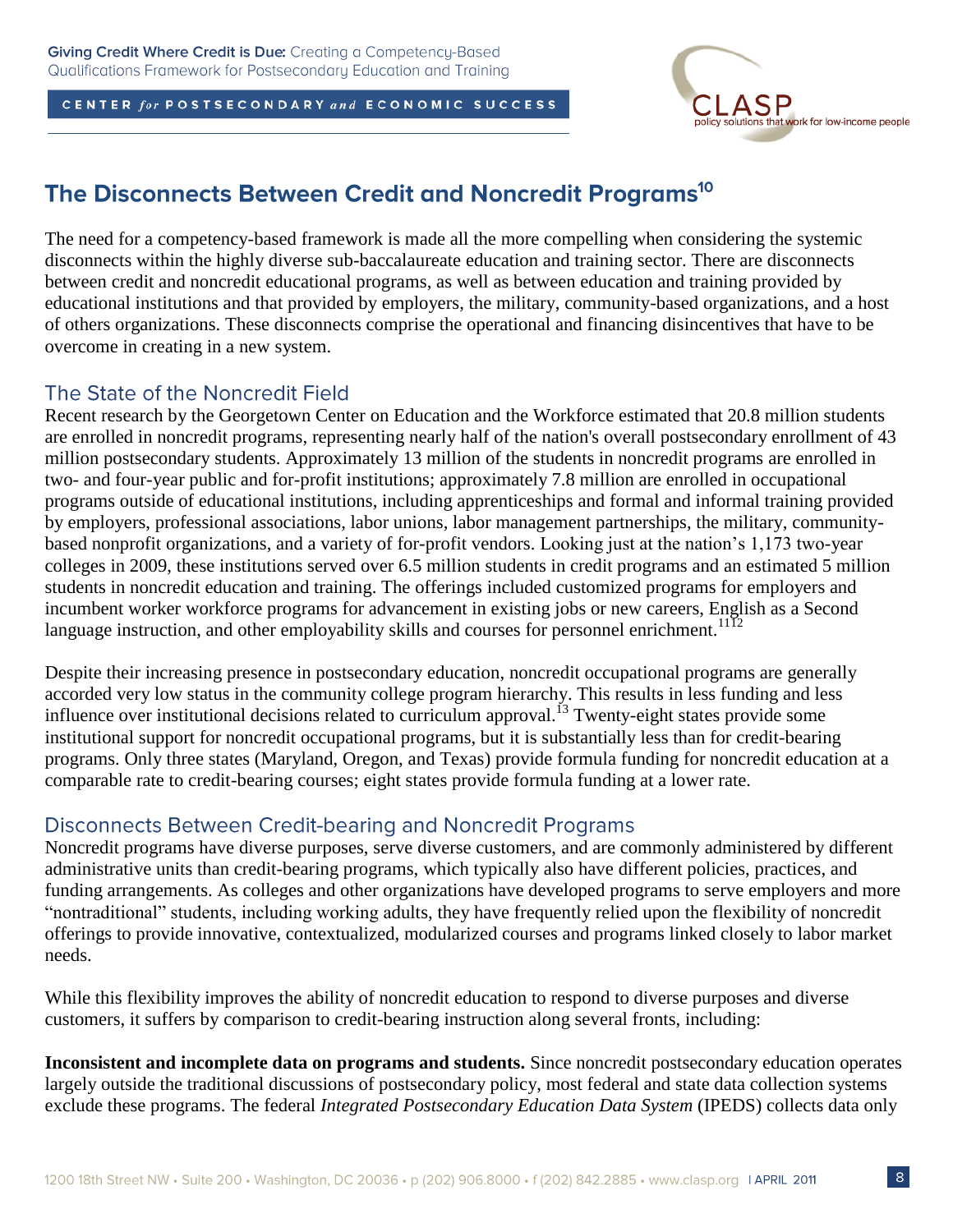

on students enrolled in credit-bearing programs. It does not even count students enrolled in for-credit but nondegree programs. State and institutional data systems use different metrics for counting credit and noncredit programs, and they differ in their metrics for counting noncredit education (e.g., hours of training, unduplicated enrollment, type of programs, outcomes). Neither the federal government nor the states collect data on certificates and certifications offered outside education.

**Inconsistent metrics and processes for assuring quality.** There are no consistent measures or processes for assessing program effectiveness. Noncredit education is not subject to academic or faculty protocols associated with securing approval to offer courses for credit. Moreover, noncredit programs offered by community colleges use diverse measures of quality, reflecting their diverse purposes and customers. For example, the accountability measures for training low-income adults and dislocated workers funded through the Workforce Investment Act focus on students' employment and earnings outcomes, while the effectiveness of training customized to employers' specifications may be measured in terms of improved worker performance. Other training may be measured in terms of students' success in passing industry certifications or earning professional licenses.

Further, there is a clutter of private-sector certifying and accrediting bodies, each with its own protocols and quality-assurance mechanisms. While some employer-financed education leads to postsecondary credentials or degrees—for example, through tuition reimbursement programs—most employer-sponsored and employer-funded technical training is noncredit, and offered either by the employer directly or by educational institutions or private vendors.

**Limited transferability between noncredit and credit-bearing programs.** Although two-thirds of states have enacted policies and practices, such as common course numbering, to make it easier to transfer credit from one institution to another, most such decisions rely on faculty determinations about equivalencies. Similarly, although about 60 percent of institutions have policies making it possible to award credit for prior learning, this option is vastly underutilized. In part, this is because credit-transfer rules are applied inconsistently and because faculty members disagree about what should constitute articulation agreements.<sup>14</sup>

**Lack of transparency about what credentials represent.** The credential landscape is crowded, chaotic, and confusing to individuals, institutions, and employers who are trying to navigate through the education and training system and make choices that will give them access to the appropriate programs and credentials. The credential marketplace includes credit and noncredit certificates, educational degrees (e.g., diplomas, Associate's degree, Bachelor's degrees), registered apprenticeship certificates, and other credit and noncredit certifications of skills attainment. In some cases, students receive industry-approved certifications based on standardized tests; in other cases, they earn industry-approved licenses; in many cases, individual institutions offer certificates for completion of courses or programs with or without third-party validation. Some certificates target general learning outcomes; others reflect specific occupational competencies.

Critics of the current state of affairs in the U.S. also note that credentials are not always transferable across programs and geographies, and many pathways to credentials are expensive. These pathways are not always available in all locations and competencies. And analyses of job task analyses and knowledge, skills, and abilities are sometimes defined or assessed inconsistently in key areas such as field capabilities.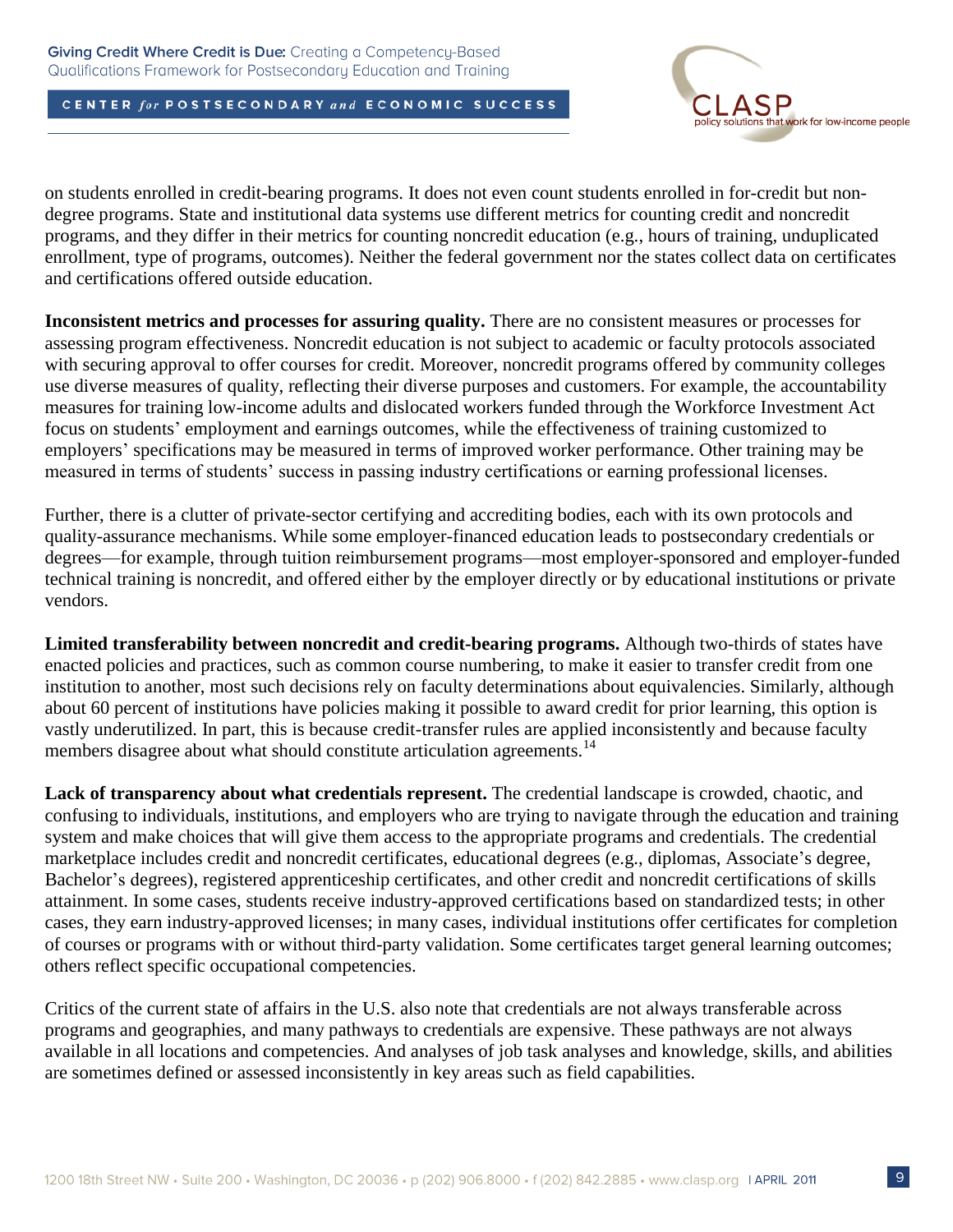

The lack of common definitions and standards underlying the myriad occupational credentials in the marketplace contributes to confusion about which ones represent value, and how they relate to academic credentials. Moreover, the paucity of industry-recognized credentials for lower-skilled jobs makes it difficult to build on ramps to good jobs for low-skilled workers.

Efforts to address these problems and disconnects have taken on a variety of forms. The following section examines recent attempts, at the federal, state, and institutional levels, to better assure the quality of credentials and bridge noncredit and credit-bearing instruction.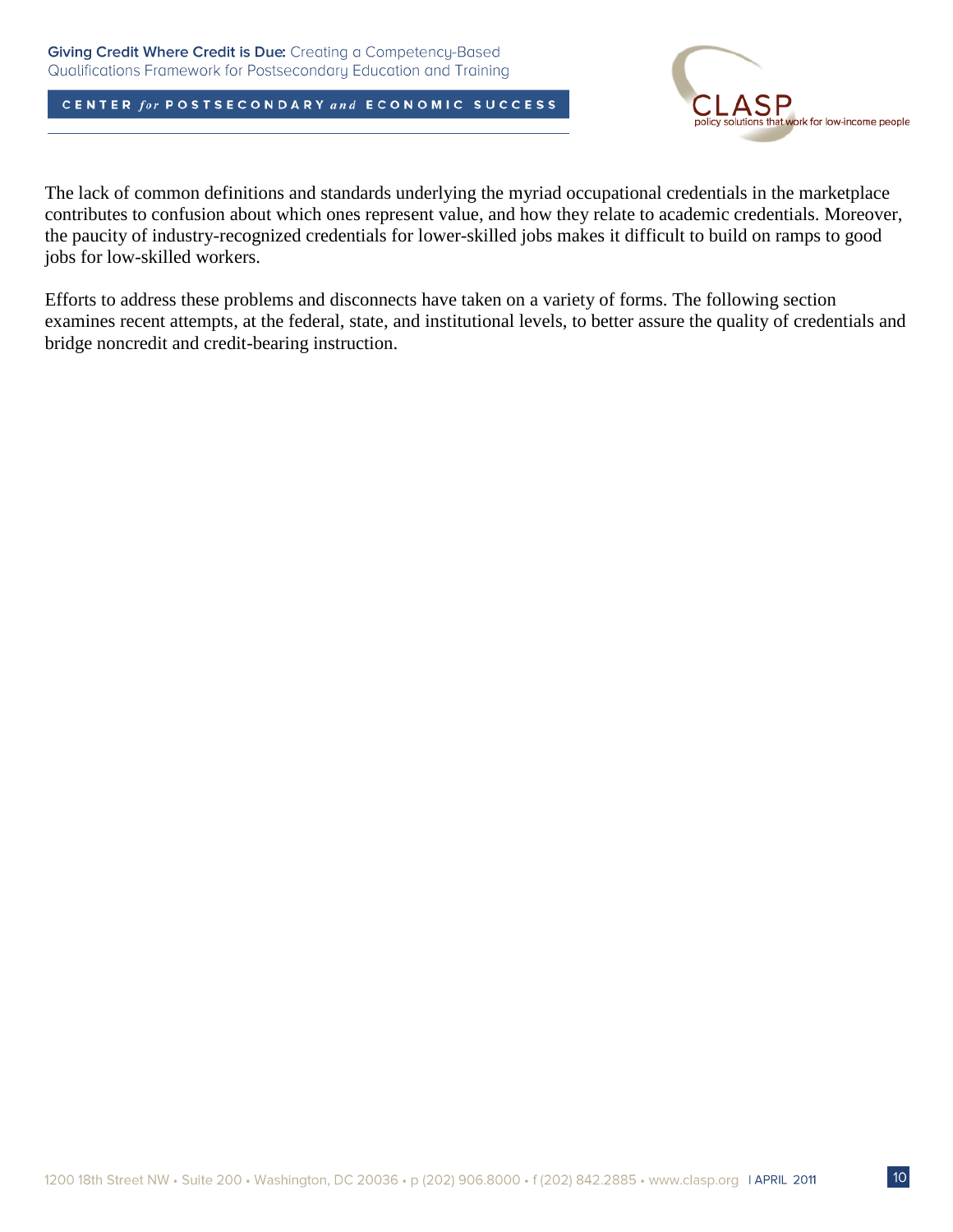

## **National Efforts to Assure the Quality of Credentials**

The U.S. is one of the few industrialized countries in which a public-private partnership promotes and facilitates the development of voluntary industry standards, conformity assessment systems, and the safeguarding of their integrity. Through an open and transparent consensus process involving key stakeholders, the American National Standards Institute (ANSI) is involved in everything from the size of screws to the quality of credentialing systems. Other organizations perform similar functions—the Institute for Credentialing Excellence, American Council on Education, and the Association of Test Publishers, to name only a few, work to ensure the quality of assessment and credit transfer. However, ANSI is perhaps the best illustration of the sort of broad-based, voluntary national standards organization that could serve as a model for creating a competency-based framework for noncredit occupational education.

The ANSI Federation is the sole U.S. representative to, and is active in governing, the International Organization for Standardization (ISO). ANSI is made up of nearly 1,000 U.S. businesses, professional societies and trade associations, standards developers, government agencies, institutes, and representatives of consumer and labor interests. It encompasses 125,000 companies and 3.5 million professionals. Through its members, staff, constituents, partners, and advocates, ANSI responds directly to the standardization and conformity assessment interests and needs of consumers, government, companies, and organizations.

ANSI accredits organizations whose standards-development process meets all of its requirements to develop American National Standards. This accreditation is favorably recognized by government because it is open and transparent and requires public comment, somewhat analogous to the Federal Register process for inviting comments.

In the education arena, ANSI accredits certification organizations and, since 2009, educational certificate programs based on American National Standards or ISO International Standards. To date, ANSI has accredited 30 certification bodies, and is in the process of accrediting 18 more. Most applicants for accreditation of certificate programs have been associated with noncredit courses, are in professional associations, or are in industries not associated with a formal educational institution.<sup>15</sup>

To assure the quality of certificate programs for both employers and individuals, the ANSI certificate accreditation process uses these criteria:<sup>16</sup>

- The overall quality of the educational process, requiring that:  $\bullet$ 
	- **Learning outcomes are based on industry input and have market value; and**
	- The content taught is in alignment with measureable learning objectives.
- Assessment tools measure learning outcomes.  $\bullet$
- Infrastructure assures the continual success of the certificate program.
	- A process ensures the continuous improvement of the course/training in regard to:
	- Maintaining the currency of the content;
	- Effectiveness of the teaching methodologies;
	- Student success in the workplace; and Student satisfaction.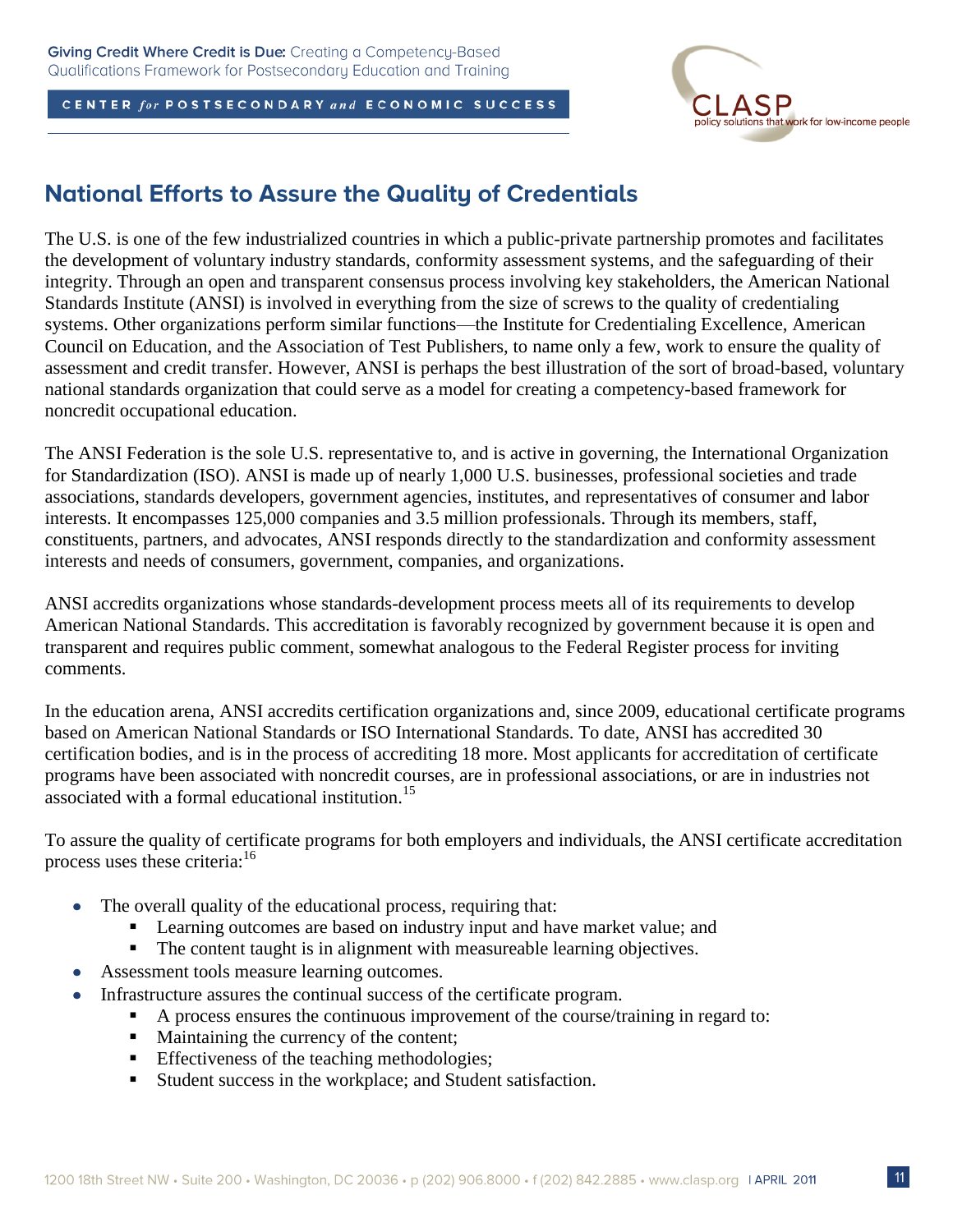that work for low-income people

CENTER for POSTSECONDARY and ECONOMIC SUCCESS

## National, State, and Institutional Innovations in Crosswalking Credit and **Noncredit Learning**

In response to the urgent need to award educational credit for occupational instruction that takes place outside traditional, credit-bearing venues, a number of states and institutions have begun to move away from relying primarily on the credit-hour and toward including demonstrable competencies, or mastery of skills or knowledge, as the defining standard or "currency" by which to measure instruction and award credentials.

Much of this innovation in matching noncredit learning to credit-bearing courses in the two systems falls into three broad categories:

- Evaluation of prior learning through assessments of life and work experiences to document learning that is  $\bullet$ equivalent to college-level courses or competencies;
- Preapproval of courses through an articulation process or agreement that permits "crosswalks" or the  $\bullet$ determination of equivalencies between credits and industry certifications and other noncollegiate learning; and
- Integrating noncredit learning into credit-bearing courses of study.  $\bullet$

### **Credit for Experiential and Prior Learning**

Evaluation of experiential or prior learning includes a variety of methodologies, including portfolio assessments, standardized exams, and credit recommendations based on institutional or third-party evaluators of credit using nationally recognized criteria to recommend credit equivalencies for noncredit learning. Below, we provide three examples of national efforts to help adults earn "credit where credit is due" by promoting the use of prior learning assessments (PLA) in college. These national resources are used at the state and institutional levels to crosswalk credit and noncredit learning.

- *LearningCounts.org*, a two-year pilot program designed to bring prior learning assessments to scale;
- The American Council on Education's *College Credit Recommendation Service* (CREDIT) and Military  $\bullet$ Evaluations Program, which evaluates and validates noncredit instruction for the purpose of helping adults gain educational credit for workplace learning;
- *National Program on Noncollegiate Sponsored Instruction*, which reviews formal courses and educational programs sponsored by noncollegiate organizations and makes postsecondary-credit recommendations on behalf of program participants to colleges.

**LearningCounts.org.** Since 1974, the Council for Adult and Experiential Learning (CAEL) has established and disseminated standards for awarding credit through prior learning assessment. It has also trained faculty evaluators and conducted research on the outcomes of these efforts (see box). CAEL encourages institutions to offer a range of PLA options—including standardized exams, challenge exams, and formal evaluation of noncredit instruction but it places special emphasis on the portfolio method of assessment.

PLA is receiving renewed interest as a means of saving students time and money and accelerating and assisting the attainment of postsecondary credentials. A recent CAEL study of more than 62,000 adult students at 48 institutions nationwide reported that students with PLA credit had higher graduation rates, better persistence, and lower time to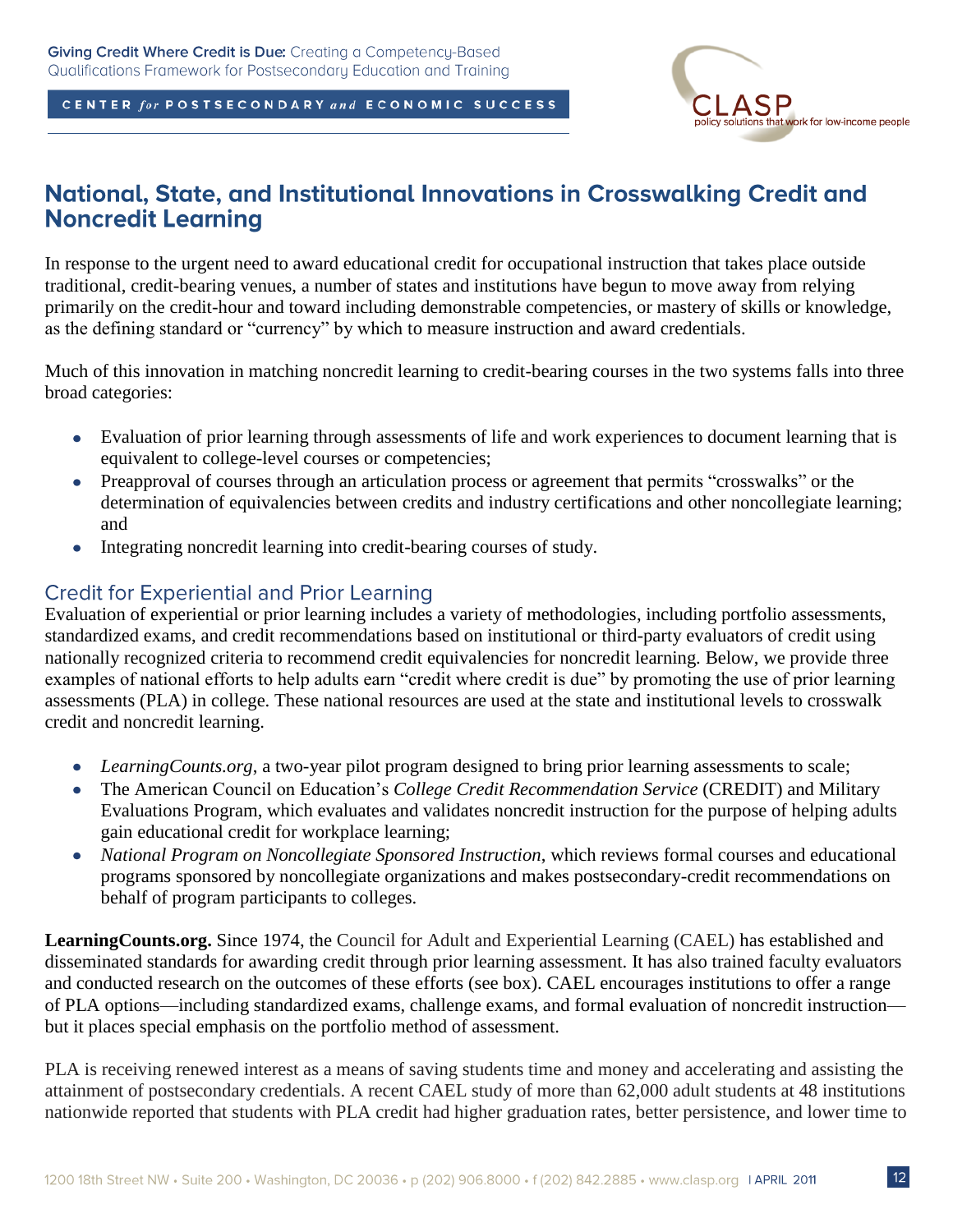#### Giving Credit Where Credit is Due: Creating a Competency-Based Qualifications Framework for Postsecondary Education and Training

### CENTER for POSTSECONDARY and ECONOMIC SUCCESS



degree, compared with students without PLA credits. According to the study, student advisors believe that earning PLA credit can motivate students to persist in their studies and complete their degrees. It also serves as a motivating factor for students to know that they have already learned at the college level.<sup>17</sup>

However, institutions often under-promote and underutilize PLA programs. In 2006, CAEL found that while 66 percent of higher education institutions offered the portfolio method of assessing experiential learning, many of these serve very few students annually. A 2010 CAEL survey of 88 institutions demonstrated that PLA had limited use in community colleges and served few students. When asked about these low usage rates, respondents stated that PLA offerings were often inconsistent across colleges and departments, not promoted or advocated by advisors or faculty, or too narrow in scope or availability to meet students' needs.<sup>18</sup>

Many postsecondary institutions offer the portfolio method of assessment. Typically, students can prepare a portfolio by writing about their learning, making a video of themselves performing a task, providing a product of their work, or having a third party verify their knowledge. College faculty evaluate the documentation—or portfolio. If what the student has submitted is at the same level as what a successful student in a traditional collegelevel course could produce, a college faculty member recommends that the student receive college credit. While

this option is available to many students, faculty evaluators must be trained to do the assessments according to nationally accepted standards like CAEL's. Therefore, institutions often find it difficult to offer the portfolio option to many students or across a range of disciplines.

CAEL's focus on PLA is motivated, in part, by the findings from a recent study, *Fueling the Race to Postsecondary Success.* CAEL examined data on 62,475 adult students at 48 colleges and universities across the country, and found that students with PLA credit completed degrees at much higher rates than students without it. PLA students also had higher persistence rates and a faster time to completion. 19

CAEL has developed a program to scale up PLA and the number of adults who would benefit from access to these programs to achieve

### **CAEL's 10 Standards for Assessing Learning**

- 1. Credit or its equivalent should be awarded only for learning, not for experience.
- 2. Assessment should be based on standards and criteria for the level of acceptable learning that are both agreed upon by key stakeholders and made public.
- 3. Assessment should be treated as an integral part of learning, not separate from it, and should be based on an understanding of learning processes.
- 4. Appropriate subject matter and academic or credentialing experts should determine credit awards and competence levels.
- 5. Credit or other credentialing should be appropriate to the context in which it is awarded and accepted.
- 6. If awards are for credit, transcript entries should clearly describe what learning is being recognized; the credit awards should be monitored to avoid giving credit twice for the same learning.
- 7. Policies, procedures, and criteria applied to assessment—including provision for appeal—should be fully disclosed and prominently available to all parties involved in the assessment process.
- 8. Fees charged for assessment should be based on the services performed in the process and not on the amount of credit awarded.
- 9. All personnel involved in assessing learning should pursue and receive adequate training and continuing professional development.
- 10. Assessment programs should be regularly monitored, reviewed, evaluated, and revised to reflect changes in the needs being served,

the purposes being met, and the state of the assessment arts.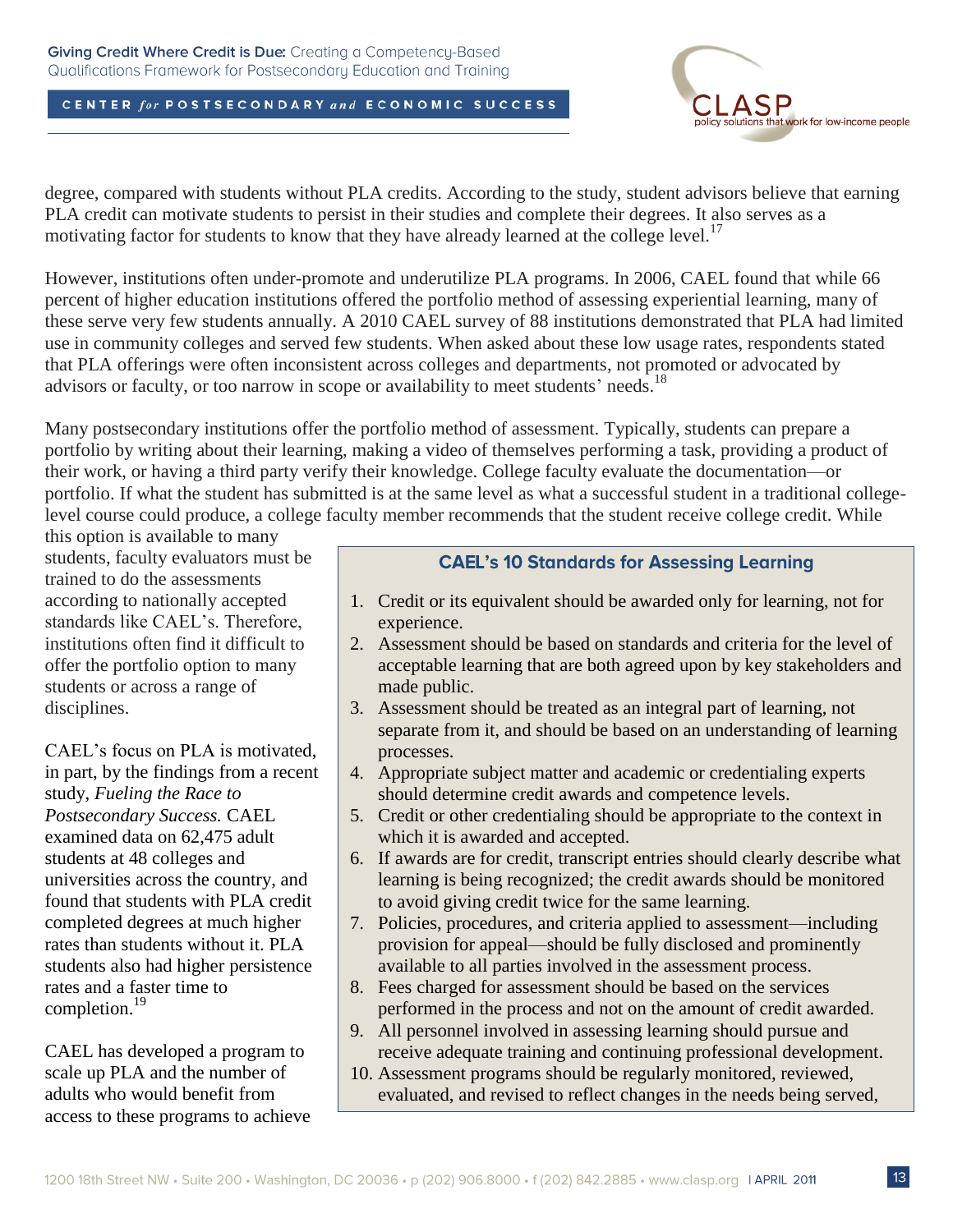

a credential. *LearningCounts.org College Credit for What You Already Know*™ is a two-year pilot program funded by the Lumina, Kresge, Joyce, Walmart, and State Street foundations. Utilizing faculty experts nationwide to teach on-line portfolio development courses and review student portfolios, CAEL works with the American Council on Education to send credit-recommendation transcripts to colleges, as well as to refer students to ACE and the College Board for training-program evaluation and standardized-exam services. CAEL has designed LearningCounts.org to serve enrolled and unaffiliated students, military personnel and veterans, low-income and unemployed, individual employers and industry groups, unions, and the public workforce system. These services are not intended to replace existing PLA programs offered by individual institutions, but rather to augment services at institutions or provide the resources for institutions that have not developed these programs.<sup>20</sup>

**The American Council on Education's College Credit Recommendation Service (CREDIT) and Military Evaluations Program.** ACE's CREDIT program, serving adults, educational institutions, and organizations, connects workplace learning with colleges by helping adults gain educational credit for formal courses and examinations taken outside traditional degree programs. CREDIT evaluates and validates credit recommendations from organizations providing "non-collegiate sponsored instruction" including job training, apprenticeship, and workforce-readiness programs provided by employers, unions, CBOs, and business or professional associations. Since, 1945, ACE's Military Evaluations Program has used subject-matter experts and academic faculty to review courses and conduct site visits to analyze course and program content, and it has relied on evaluator consensus in determining the learning outcomes and appropriate educational credit recommendations. CREDIT provides guidance to service members, civilians, military education centers, and colleges interpreting military transcripts and documents.

**National Program on Noncollegiate Sponsored Instruction.** Similar to the CREDIT program, since 1973 the Board of Regents of the University of the State of New York has operated the National Program on Noncollegiate Sponsored Instruction.<sup>21</sup> National PONSI, as it is known, reviews formal courses and educational programs in a wide variety of subjects sponsored by noncollegiate organizations, makes college-level credit recommendations for the courses and programs evaluated, and promotes academic recognition of these learning experiences to the nation's colleges. Over 1,500 institutions have said they are willing to consider awarding credit for learning experiences evaluated by National PONSI, and additional institutions use these credit recommendations in conjunction with individualized portfolio assessments for adult learners.

## State and institutional innovations in preapproving crosswalks or equivalencies between credits and industry certifications and in permitting third-party credit recommendations of noncollegiate learning

Taking advantage of their considerable flexibility to innovate with the design and delivery of postsecondary education and training, a number of states and institutions have adopted practices designed to facilitate the awarding of educational credit for noncredit learning through preapproval of an institution's noncredit courses. For example:

- In Indiana, *Ivy Tech's "certification crosswalk"* uses a faculty-driven process to determine academic equivalence for industry certifications and apprenticeship programs.
- The *Wisconsin Technical College System* awards postsecondary educational credit for participation in  $\bullet$ apprenticeships and career pathways "bridge" programs.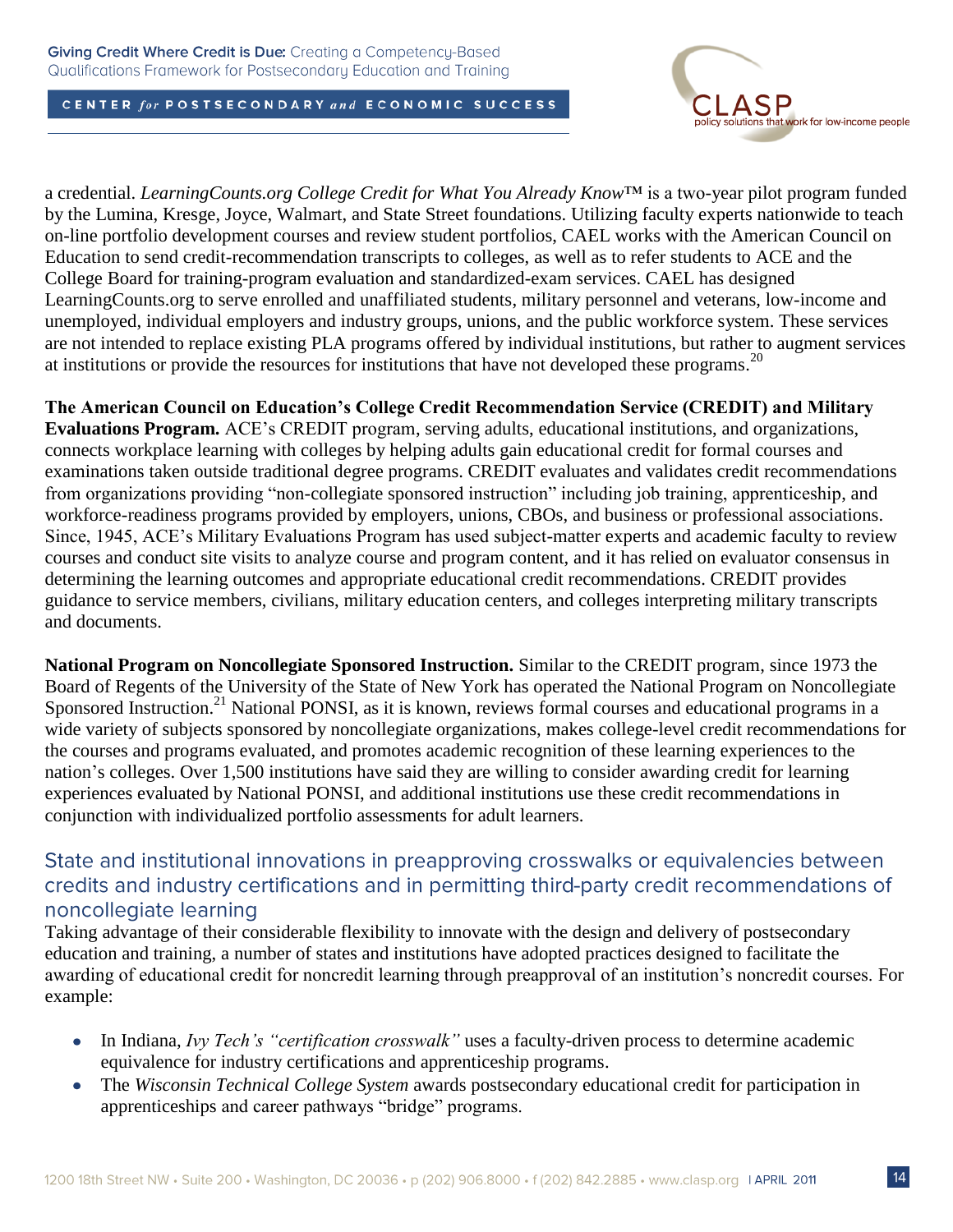

Ohio's *Career Technical Credit Transfer*—(CT)<sup>2</sup>—is a statewide process for awarding postsecondary educational credit for career and technical instruction provided through the state's Adult Career Centers.

**Ivy Tech's "certification crosswalk."** Indiana's Ivy Tech Community College system uses a certification crosswalk to award a consistent amount of educational credit for a wide range of industry certifications, including apprenticeships, provided through third-party certification organizations. Eight years ago, a faculty-driven process developed the crosswalk, and faculty continue to be involved in expanding and keeping it up to date as certifications and licenses change. The crosswalk has advantages for both individuals seeking credit for prior learning and institutions asked to award credit. It helps students who have proper documentation avoid the lengthy review process, and they can receive credit without having to pay a fee for a portfolio assessment of prior learning. Institutions save time and money because they do not have to review each student's prior learning. The consistency achieved through the crosswalk also facilitates the transfer of credit across institutions. Ivy Tech's 23 campuses also reached agreement on a more consistent approach to how students and faculty develop and document their portfolio assessment for determining the awarding of credit for prior learning. Further, they agreed on consistent cut scores on standardized tests that measure prior learning, such as DANTES and CLEP, and the equivalent Ivy Tech courses.

**Wisconsin Technical College System (WTCS): Credit for apprenticeship and career pathways "bridge" programs.** Wisconsin's technical colleges consider apprenticeship-related instruction as approved academic programming with full program status. Students can earn 39 credits through an apprenticeship program, which can be applied toward the 60-credit Journeyworker Applied Associate in Science (AAS) degree.<sup>22</sup> While initially focused on the construction trades, Wisconsin's Department of Workforce Development and the WTCS have taken steps to expand this practice to include health care apprenticeships and skilled apprenticeship programs in green construction and energy-related occupations. <sup>23</sup> In addition, the WTCS has implemented a career pathways approach in which colleges offer "bridge" courses that include contextualized basic skills curricula with occupational content that prepare and connect adult education students with specific postsecondary occupational programs. Significantly, WTCS requires that a career pathways bridge generate postsecondary credits and connect as part of an embedded credential within a career pathways "chunk" (an embedded technical diploma or career pathway certificate).

**Ohio's Career Technical Credit Transfer—** $(CT)^2$ **. Begun in 2005, the**  $(CT)^2$  **initiative evolved out of the Ohio** Board of Regents' efforts to improve the ability of students to transfer across the state's postsecondary institutions. (CT)<sup>2</sup> is a collaborative effort among the Ohio Board of Regents, the Ohio Department of Education's Office of Career-Technical Education, public secondary/adult career-technical education institutions, and state-supported colleges. The goal is to help ensure that workers can earn educational credit for technical instruction. What began as an effort to ensure that postsecondary credits can transfer has led to a process for awarding educational credit for occupational and technical instruction provided through the state's Adult Career Centers (state-supported providers of career and technical education).  $(CT)^2$  establishes criteria, policies, and procedures whereby students receive college credit for agreed-upon technical knowledge and skills in equivalent courses or programs that are based on industry-recognized standards.

Critical to the early success of Ohio  $(T)^2$ —16 different certifications awarded in 11 different occupations—is the process by which faculty and other stakeholders determine which types of occupational and technical instruction merit educational credit.<sup>24</sup> The process involves several steps: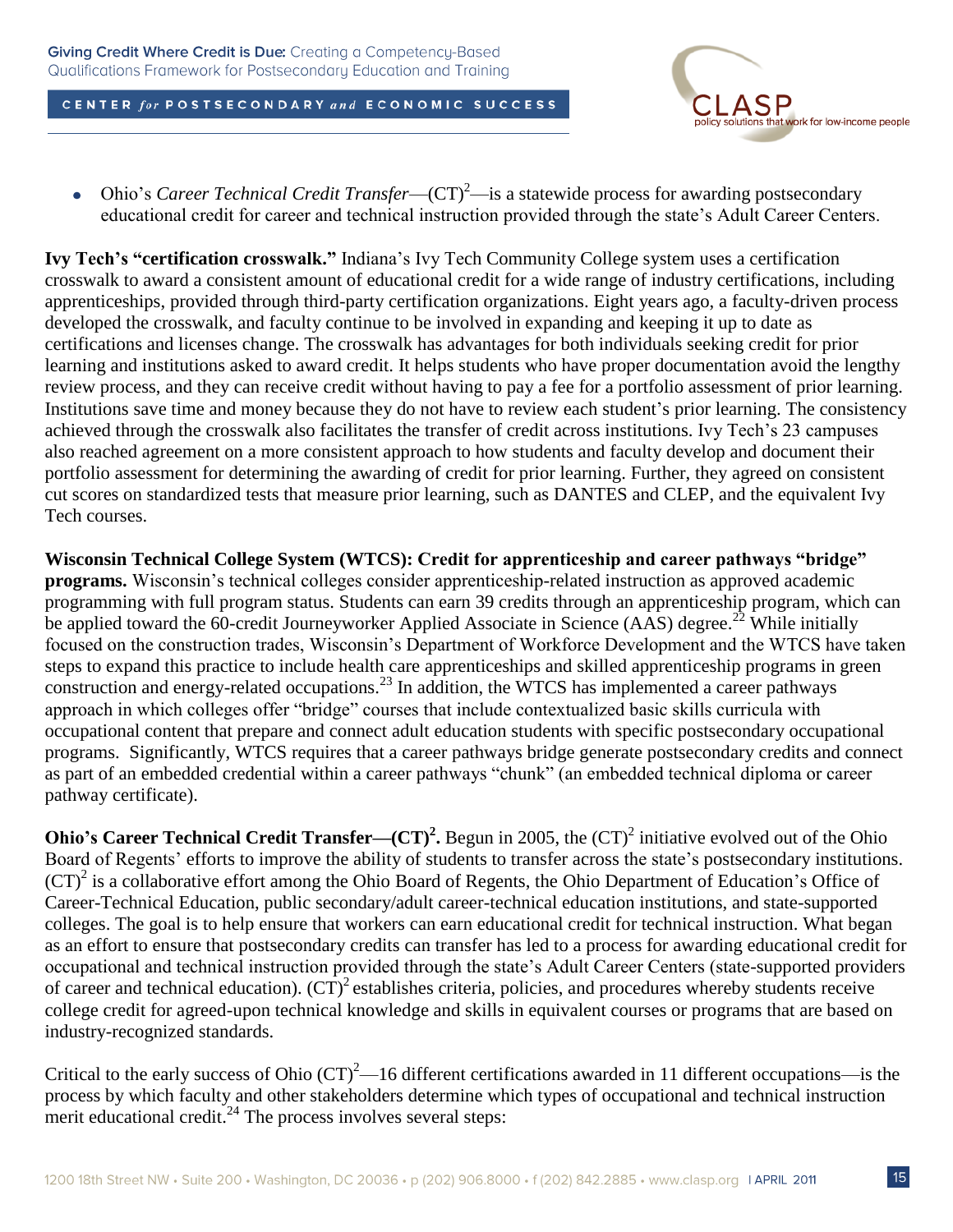

- Defining learning outcomes based on industry-recognized credentials;  $\bullet$
- Coming to agreement among members of faculty from Ohio public institutions of higher education and  $\bullet$ career-technical education institutions and content expert panels on these learning outcomes;
- Matching course and learning materials based on the learning outcomes using the state's Course  $\bullet$ Equivalency Management System;
- Submitting course and learning materials for approval; and continuously reviewing course and learning  $\bullet$ materials for equivalency.<sup>25</sup>

## Integrating Noncredit Learning into Credit-bearing Courses of Study

States and institutions are creating "stackable" credentials, and embedding industry-recognized credentials in credit-bearing courses of study. These efforts rely on mapping the appropriate curriculum pathways, building upon any demonstrated skills, licensure, certificates and certifications, and validating those certifications through a recognized assessment process. When combined with an academic credential, this approach is proving effective in advancing workers along career pathways. Two such efforts are:

- *The Kentucky Community & Technical College System's Information Technology Program* recognizes company training programs and apprenticeships and incorporates them into Associate's degree programs as "embedded credentials."
- *Oregon's Career Pathway* initiative relies on employer input and the demonstration of competencies when awarding credit-bearing certificates that count toward postsecondary credentials.

**Kentucky Community & Technical College System's Information Technology Program.** The developers of curricula for the new Kentucky Community & Technical College System (KCTCS) built Associate's degree programs on multiple credentials, certificates, and diplomas, thereby creating multiple entry/exit points for students. In addition, they implemented fractional credit (minimum 0.2 credit hours) and modularization for both classroom and on-line education. And they evaluated corporate and apprenticeship training programs for credit and incorporated them as "embedded credentials," leading to higher levels along a career pathway within a particular field of study. For example, The KCTCS Information Technology Program enables students who complete and pass an industry's standard certification examination (e.g., CISCO Certified Network Administrator, A+ certification), administered by an industry-authorized certification testing center, to earn up to 24 credit hours toward an Associate's degree. The alignment of KCTCS workforce programs to its academic programs has created state-of-the-art training for Kentucky's workforce, as well as ongoing collaboration between employers and faculty in the design of curriculum.

**Oregon's Career Pathway initiative.** This initiative is built around stackable credit certificates that are designed to increase credential attainment in demand occupations. Career pathways rely on partnerships among employers, educators, and workforce agencies. The pathways are constructed on a series of connected education and training programs and student services, which together enable students to both secure a job and advance in a demand industry or occupation. The criteria for Career Pathway Certificates are designed with employer input and based on competencies tied to in-demand occupations. Oregon has made these career pathways and stackable credentials transparent to students through the use of visual roadmaps that depict the certificates, credentials and degrees, competencies, skill progression, and wages needed for a series of related occupations in an industry sector.<sup>26</sup>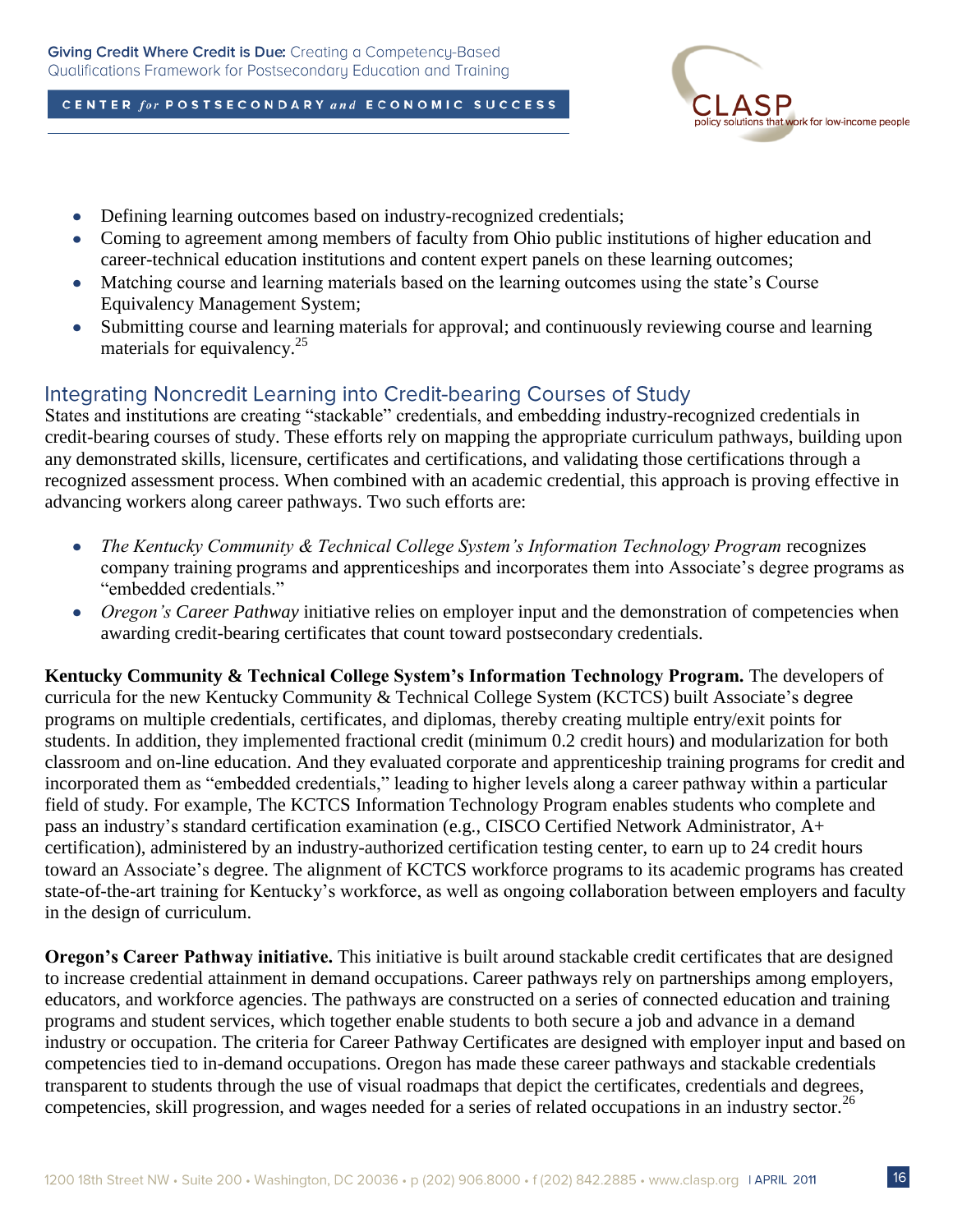

The innovations described here are examples of various ways to build competencies into the credit-hour framework. They are commendable and important intermediary steps on the way to a competency-based system. However, these approaches are mostly time-consuming, expensive, and, despite years of effort, difficult to scale up to a level adequate to address the needs of the large numbers of employers or students seeking to gain postsecondary credentials to advance their careers.

Also, the ability to replicate some of these approaches depends considerably on how states govern their higher education systems. Although state higher education coordinating bodies can encourage linkages to prior learning, it is up to institutions to decide what levels of credit, from either their students or those seeking to transfer prior learning credits, can be applied institutionally and programmatically. Institutional limitations on recognizing credit from other institutions can mean that students have to repeat courses.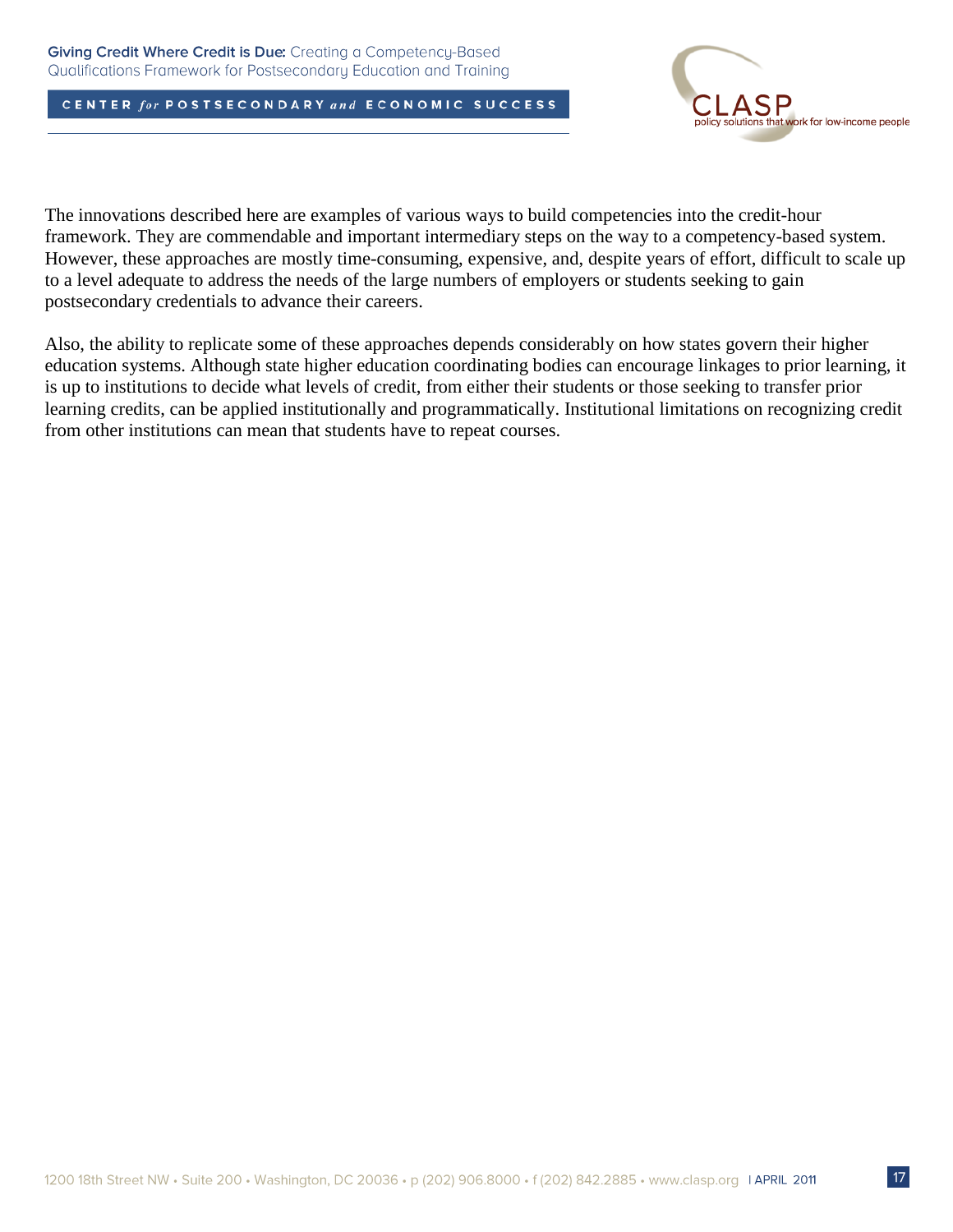

## **Shifting the Measure of Learning from Credit Hours to Learning Outcomes** and Competencies

The barriers to scaling up state and institutional-level innovations have contributed to a widening acknowledgement among policymakers and practitioners that the U.S. needs a competency-based, national qualifications framework for credentials. This framework would need to define those learning outcomes and competencies that enable employers and students to be explicit about what specific knowledge and skills need to be taught and learned.

In its 2010 report on the importance of credentials in the "clean energy" industry and the broader implications for education and training, the Center on Wisconsin Strategy says that to be meaningful in the labor market, transparent to students and employers, and portable, occupational credentials should reflect common measures of competence and a system of common standards. The center recommends achieving "national agreement on skills standards and building a system for the certification of their attainment," including a federal role in supporting the quality of current standards.<sup>27</sup> The center report also recommends coordinating funding across federal agencies to ensure a consistent standard among sector-based strategies. Finally, the center recommends integrating these standards into training and education systems, and it calls on states to collaborate with regional sector partnerships, which could be linked to national efforts.

Writing in *The Journal of College and University Law*, Tim Birtwistle and Holiday Hart McKiernan reach a similar conclusion, coming at the issue from the perspective of higher education. "It is counterproductive to increase degree attainment without regard to what type of learning a degree represents and what opportunities are afforded to an individual based on a degree or credential," they argue. They call for the U.S. to consider a framework that defines curricula learning outcomes—knowledge, the application of acquired knowledge, reasoning capacities, and skills—that are the object of a wide variety of educational programs, and that can be assessed regardless of where and how they are learned.<sup>28</sup> If applied to the one-year occupational certificate, the framework Birtwistle and McKiernan describe could serve as the starting point for creating shared definitions of quality. It would make pathways to further education and employment clear and facilitate the connection of credit and noncredit learning.

A variety of efforts, both internationally and in the national, state, institutional, and private sectors, actually move beyond the credit framework to a competency-based system. They provide models to build on, as well as lessons for stakeholder engagement and quality assurance that could guide future efforts to achieve more coherence in articulating workforce-related learning outcomes and credentialing.

## Creating a National Qualification Framework to Defining Postsecondary Learning **Outcomes**

The increasing emphasis on skills, along with the need for a consistent framework that can inform students of what they should be expected to know and be able to do once they earn any credential, has been informed by studies of several European educational reform processes. These include the "Bologna Process" for Higher Education (1998), the Copenhagen Process for Vocational Education and Training (2002), and the Maastricht agreement integrating all approaches for an overarching, cross-sector qualifications framework for lifelong learning (2004).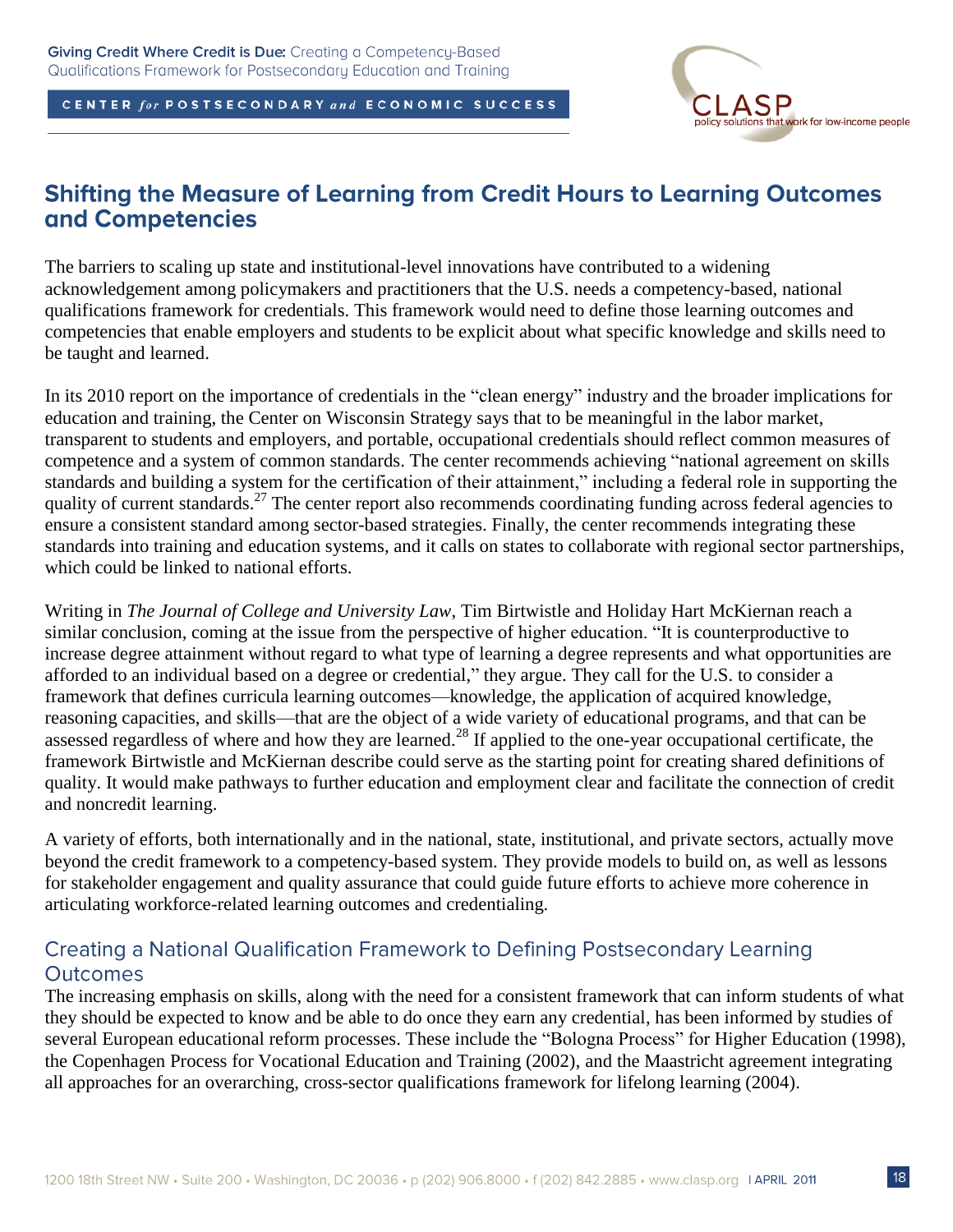

**The Bologna Process**, like many U.S.-based efforts, is motivated by the need of stakeholders to ensure the quality and portability of degrees across institutional and geographical lines. Such a framework would define the achievement of competence and allow for evidence of learning acquired in a wide variety of settings.

When the designers of the Bologna Process took on the task of developing a common learning metric, they built it around a set of descriptors that define the concept of a competency-based framework for higher education. Participants in the process undertook the work of aligning, or "tuning," curricula to help ensure that the outcomes identified in the framework were met. Tuning is the process of "harmonizing" higher education programs and degrees by defining curricula learning outcomes by subject area, consistent with the national and international *European Qualifications Frameworks* (EQF) that undergird the Bologna Process.<sup>29</sup> Harmonizing involves gaining agreement among countries on the need for greater consistency and tuning curricula to meet commonly agreed upon outcomes.

The Bologna Process began the process of moving Europe toward a competency-based framework for higher education. The final result of the various steps involved in harmonizing higher education is the European Credit Transfer and Accumulation System. The system's standard for awarding credit links to student learning outcomes, and it provides a mechanism for comparing student attainment and performance across the European Union and other partners. 30

The *European Qualifications Framework* provides an overarching, cross-sector reference tool for describing and comparing levels in qualifications systems developed at the national, international, or industry-sector level. The EQF's main component is a set of eight reference levels described in terms of learning outcomes (a combination of knowledge, skills and/or competence, and mechanisms and principles for voluntary cooperation). The levels cover the entire span of qualifications, from those recognizing basic knowledge, skills, and competencies, to those awarded at the highest level of academic and professional and vocational education. The EQF serves as a translation device for national and sector qualification systems.

The development of the EQF for lifelong learning, as well as national qualification frameworks, facilitates transparency, comparability, and portability of all credentials and noncredit learning outcomes across the European Union.

**The Lumina Foundation's "Tuning USA" Project.** While the U.S. has nothing similar to the EQF, Lumina Foundation's *Degree Qualifications Profile,* a product of the foundation's *Tuning USA* initiative, proposes specific learning outcomes for the Associate's, Bachelor's, and Master's degrees.

*Tuning USA* is the most comprehensive effort to create an outcome-focused, rather than time-based, national qualifications framework for postsecondary education. In 2009, Lumina Foundation began the *Tuning USA* pilot, informed by the *Bologna Process. Tuning USA* aims to create a new framework for the higher education system that:

- Awards comparable degrees based upon defined, criterion-referenced learning outcomes;
- Promotes college access and student mobility; and
- Embraces the need for increased degree attainment.<sup>31</sup>  $\bullet$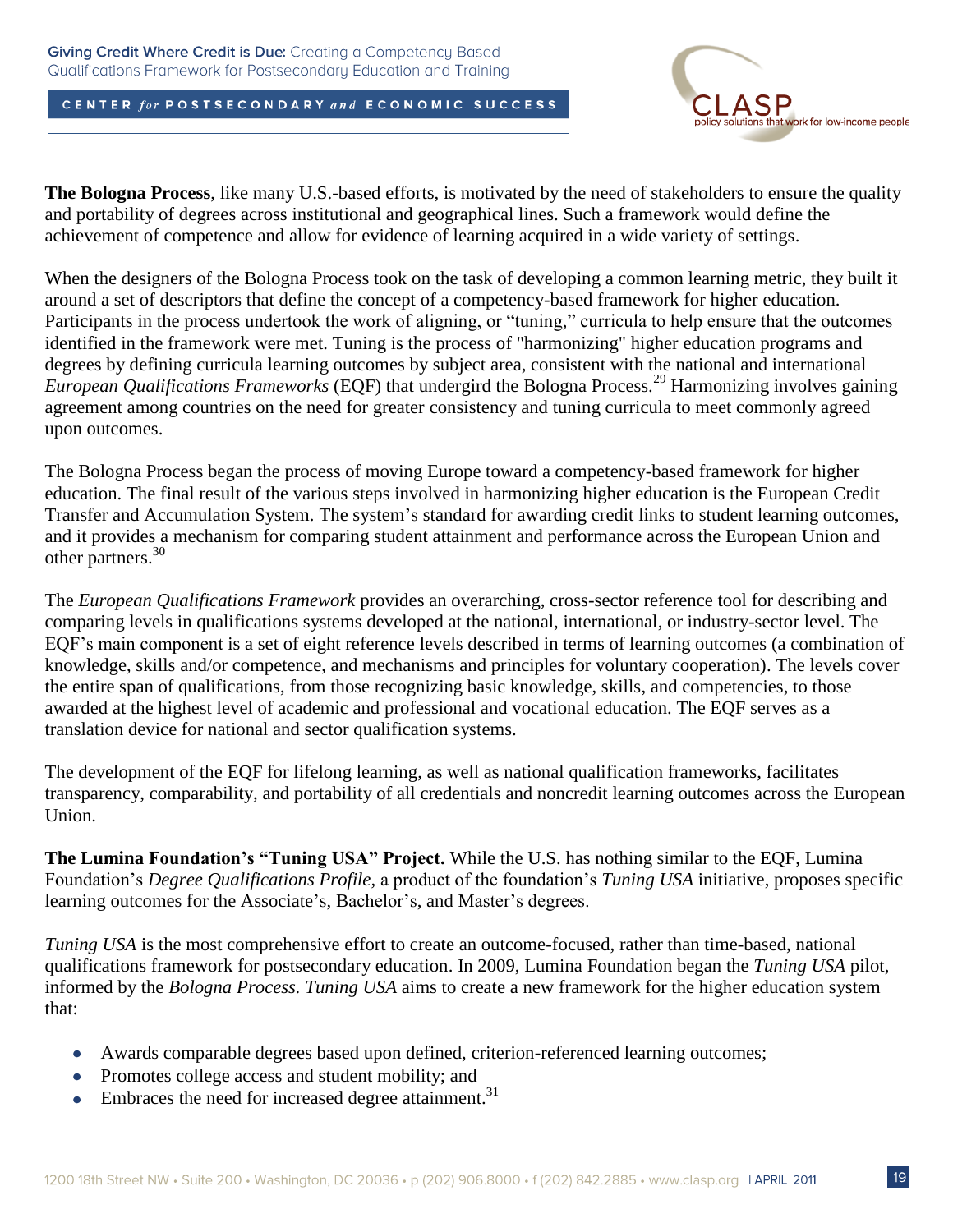

In January 2011, the foundation issued *Degree Qualifications Profile for Associate's, Bachelor's and Master's Degrees*. <sup>32</sup> The *Degree Profile:*

highlights specific student learning outcomes that should define associate's, bachelor's, and master's degrees in terms of what students should know, understand and be able to do upon earning these degrees. As the *Degree Profile* defines competencies in ways meant to emphasize both the cumulative *integration* of learning from many sources and the *application* of learning in a variety of practical settings, it seeks to offer benchmarks for high quality learning. . . . It is meant also to provide a common vocabulary to encourage the sharing of good practice, to offer a foundation for better public understanding, and to establish reference points for accountability far stronger than those now in use. 33

The *Degree Profil*e begins to define the *overarching* student outcomes, rather than subject-specific learning outcomes and competencies, a student must demonstrate in order to be awarded a degree at the Associate's, Bachelor's, and Master's levels in the U.S. For each degree level, the profile identifies core competencies that collectively define the requirements for a specific degree. These cores grow progressively larger as students build on their knowledge, and the growth in learning is expected to be predictable and transparent to all involved.

And yet, predictability and transparency do not lead to rigid standardization. In fact, though certain core learning outcomes are expected in all programs, the range of course content can vary widely by institutions, by discipline—even by individual class section. . . . Though clarity is certainly the goal, this effort is in no way an attempt to standardize degrees. Nor does the Degree Profile define what should be taught or how instructors should teach it. Instead, the Degree Profile describes student performance appropriate for each degree level through clear reference points that indicate the incremental and cumulative nature of learning. Focusing on conceptual knowledge and essential competencies and their applications, the Degree Profile illustrates how students should be expected to perform at progressively more challenging levels. Students' demonstrated achievement in performing at these ascending levels creates the grounds on which degrees are awarded.<sup>34</sup>

If applied to one-year certificates, this approach could enable the U.S. to cut through the complexity of establishing a competency-based framework of learning outcomes for certificate-level workforce education and training, as well as bring more consistency and transparency to the chaotic occupational credential marketplace.

## Industry-Driven Efforts to Support Competency-Based Development of Industry-Standard **Curricula, Assessments, and Credentials**

Industry-driven partnerships with education, particularly through sector initiatives, are another model for how competency-based frameworks can be established on a national basis. Three examples represent different approaches to establishing standards for critical sectors and garnering significant employer engagement:

- *The Automobile Technical Education Collaborative* is an industry-driven, international partnership to identify and standardize the assessment of competencies related to specific occupational tasks.
- *The Center for Energy Workforce Development* is a utilities-sector partnership with private philanthropy to  $\bullet$ provide training for credit-bearing, competency-based certificates.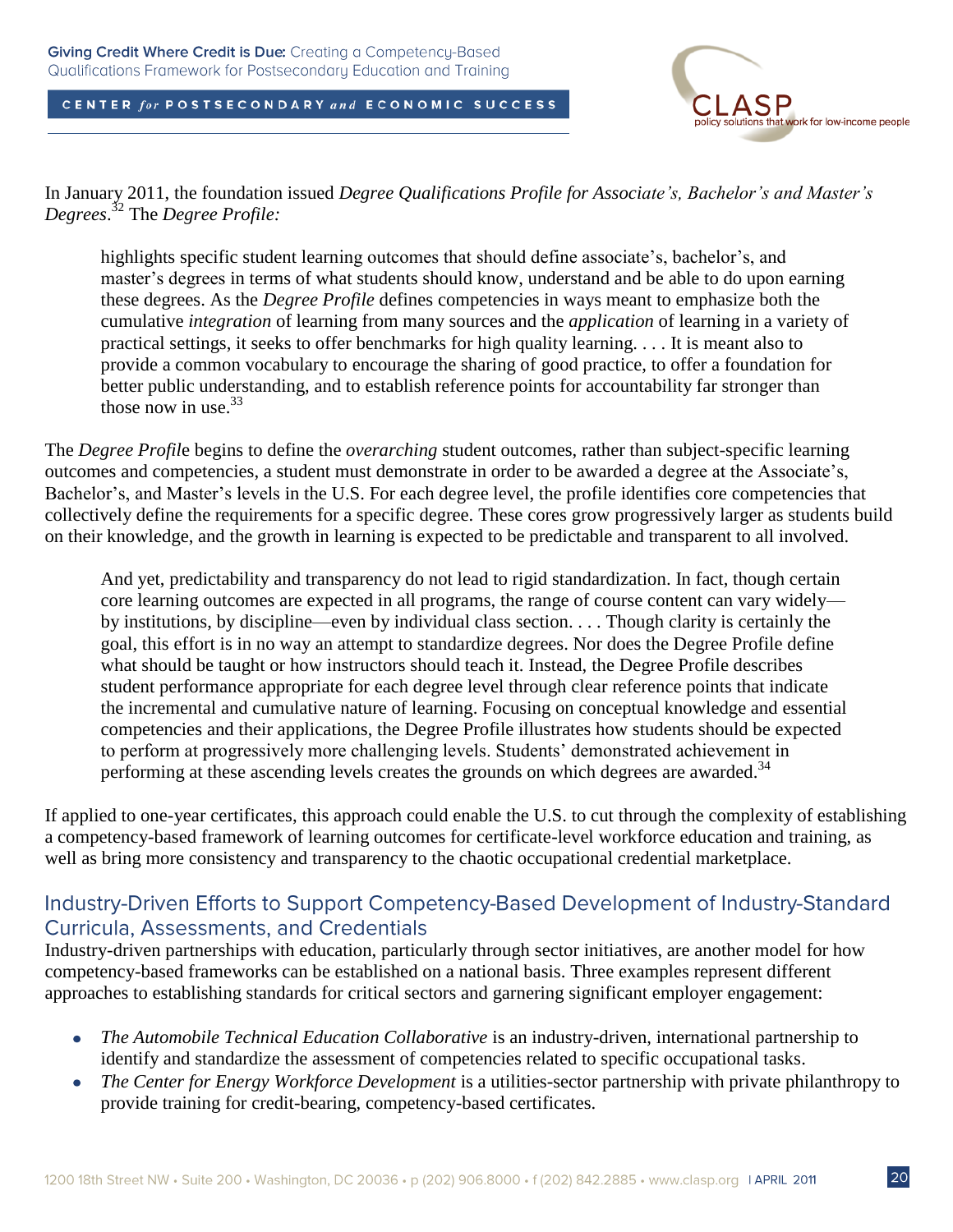

The National Association of Manufacturers' *Manufacturing Skills Certification System* is an employer- $\bullet$ association initiative to align public and private investments in education and training to industry-driven postsecondary credentials.

Each of these is also an example of efforts to build a pipeline of workers who can enter the workforce equipped with the education and skills required to not only succeed on the job but also to advance through the labor market.

**The Automobile Technical Education Collaborative (AMTEC).** AMTEC, a consortium of American, Asian, and German auto manufacturers and 24 community colleges in 9 states, has identified 170 tasks in 26 "duty areas" for the occupation of maintenance technician. The consortium and industry co-developed assessments to be used globally throughout the sector. Credit can be earned on a fractional credit (modularized), then "rolled up" to a larger course and applied to the program's various levels of credential.

AMTEC's process to identify needed competencies involves subject-matter experts from industry working with college faculty.<sup>35</sup> It focuses on identifying the tasks and skills required for a specific job.

Among the lessons of AMTEC is the need for intensive collaboration between employers and their college partners to transform educational delivery methods and reduce the time of learning. Just as important is the need to make instruction rigorous, relevant, and standards-based, so that students can demonstrate their ability to translate their learning to the workplace.

The AMTEC educational model represents a shift from one driven by academic expectations to one driven by employer needs. AMTEC's systematic, methodical, and detailed process focuses on the actual work done for a specific job and can be quickly and efficiently tuned among employers, students, and colleges. This helps ensure that a curriculum standardizes common metrics—local, regional, national, and international—for assessing student performance and student outcomes. Students receive highly targeted instruction that accommodates many learning styles. They finish their education ready for the modern workplace—and they have portable, marketable skill sets that they can transfer to other businesses and industries. Students also gain access to ongoing technical education to continually learn and adjust to rapid changes in technology or their industry. Most important, they receive credit they can apply to reaching other educational goals.

**The Center for Energy Workforce Development (CEWD).** CEWD is a nonprofit consortium of electric, natural gas, and nuclear utilities and their associations, with support from the Bill & Melinda Gates Foundation. CEWD partners with contractors, unions, and education and training providers to create career pathways and stackable credentials that help low-income young adults, military, women, and dislocated workers enter careers in the energy industry. The model thus meets the needs of a variety of audiences.

The basis for credentials is a career-pathways competency model that CEWD developed in collaboration with the U.S. Department of Labor, Employment and Training Administration, and the model incorporates DOL's O\*Net occupations and information within a customized career ladder. <sup>36</sup> Eight stacked tiers of competencies and certifications increase in specificity and specialization for skilled technician jobs in energy efficiency, energy generation, and energy transmission and distribution: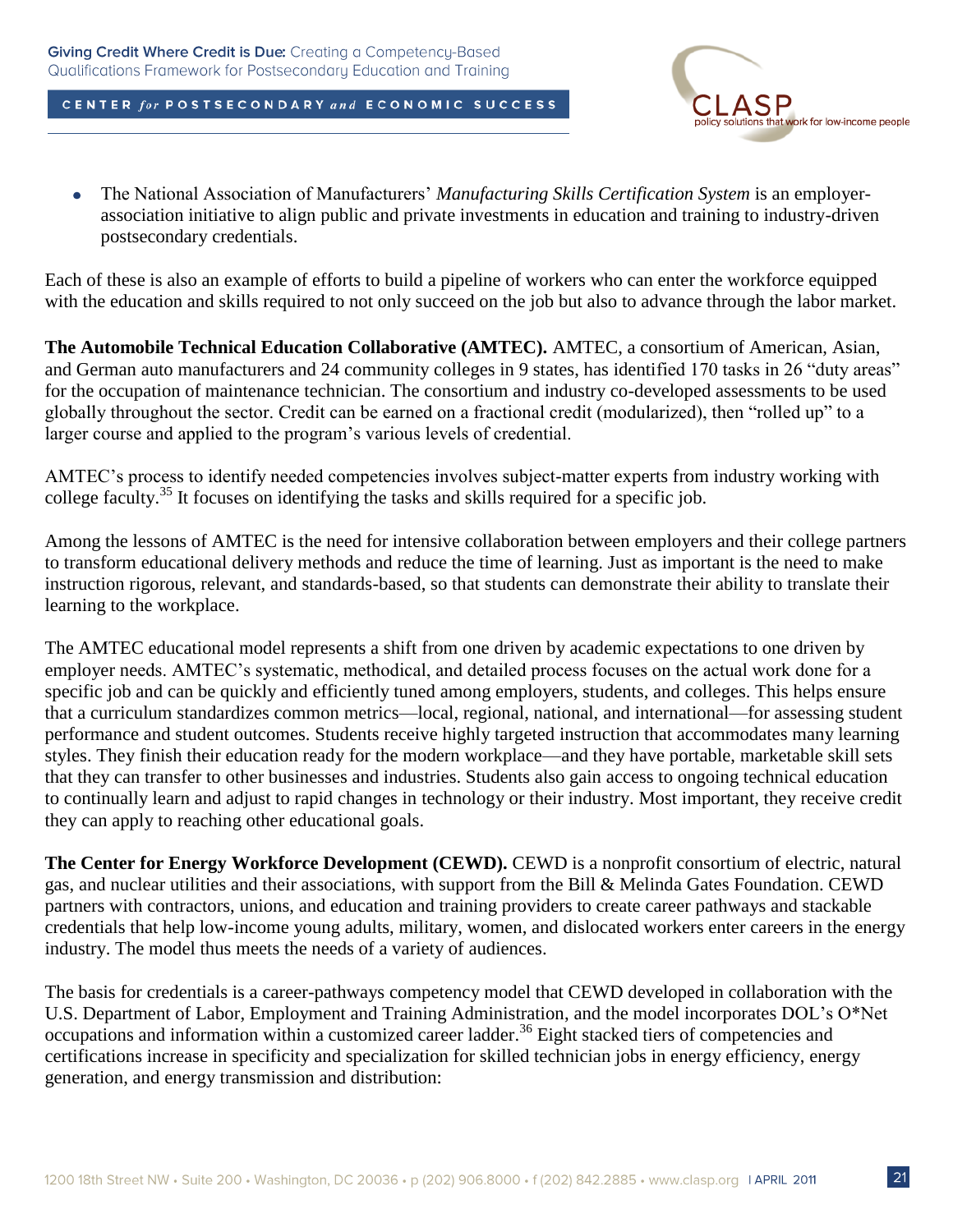

- Tiers 1-3: Essential knowledge and skills and foundational academic expectations considered as a  $\bullet$ prerequisite for entering the pathway to employment in the industry. The noncredit credentials for these tiers are ACT's National Career Readiness Certificate, Skills USA's Energy Industry Employability Skills Certificate (for youth ages 16-26), and ACT's Talent, Applied Technology, and Business Writing (for dislocated workers, the military, and other adult populations). ACT's passing levels are benchmarked to the skills of incumbent workers in the industry.
- Tiers 4-5: Industry fundamentals resulting in an ANSI-accredited Energy Industry Fundamentals  $\bullet$ Certificate. An instructor's guide and other materials are being developed for use by community colleges, unions, and other training providers.
- Tiers 6-8: Job-specific skills and credentials for jobs such as power plant operator, mechanical and  $\bullet$ electrical technician, welder, line worker, pipefitter, and pipelayer. These tiers include apprenticeship training for college credit (based on credit recommendations by the American Council on Education) as well as traditional and accelerated associated degrees.

In 2011-2012, CEWD will pilot the program in eight states, targeting low-income young adults ages 16-26. In addition, the process will be used with veterans and personnel who are soon to exit the military through a "Troops" to Energy" Jobs initiative. This program will incorporate college credit for military training and other prior learning and the ability to earn the Energy Industry Fundamentals credential online.

**The National Association of Manufacturers' "Manufacturing Skills Certification System."**In response to persistent employer demand for a highly-skilled workforce, the National Association of Manufacturers (NAM), and its affiliate, The Manufacturing Institute, has been one of the strongest advocates for the development and implementation of competency-based manufacturing educational pathways. Its Manufacturing Skills Certification System is a system of stackable credentials applicable to all sectors in the manufacturing industry. These credentials are nationally portable and industry-recognized, and they validate both the education and training needed to succeed in entry-level positions in manufacturing.

The system is aligned to the Advanced Manufacturing Competency Model, developed by the U.S. Department of Labor's Employment and Training Administration, NAM and other associations. The Manufacturing Institute's model is nationally portable, third party validated (ISO/ANSI), industry-driven and data based and supported. The Advanced Manufacturing Competency Model "consists of nine tiers representing the skills, knowledge, and abilities essential for successful performance grouped into foundational employment, entry-level manufacturing, and specific manufacturing occupations."

The essential elements of the Skills Certification System are: 1) collection of competencies that together defines a successful high-performance manufacturing workforce; 2) the industry-driven certifications that align to the competencies; and 3) best-in-class curriculum to articulate into for credit education pathways that will ensure students achieve the competencies necessary to achieve industry-driven credentials. $37$ 

The Manufacturing Skills Certification System's overarching goal is to align public and private investments in education and training to industry-driven credentials in postsecondary education. The Manufacturing Skills Certification System is not an accreditation system, but instead encourages all participating organizations to achieve accreditation by ANSI, to ensure the proper process and validated instruments are in place to differentiate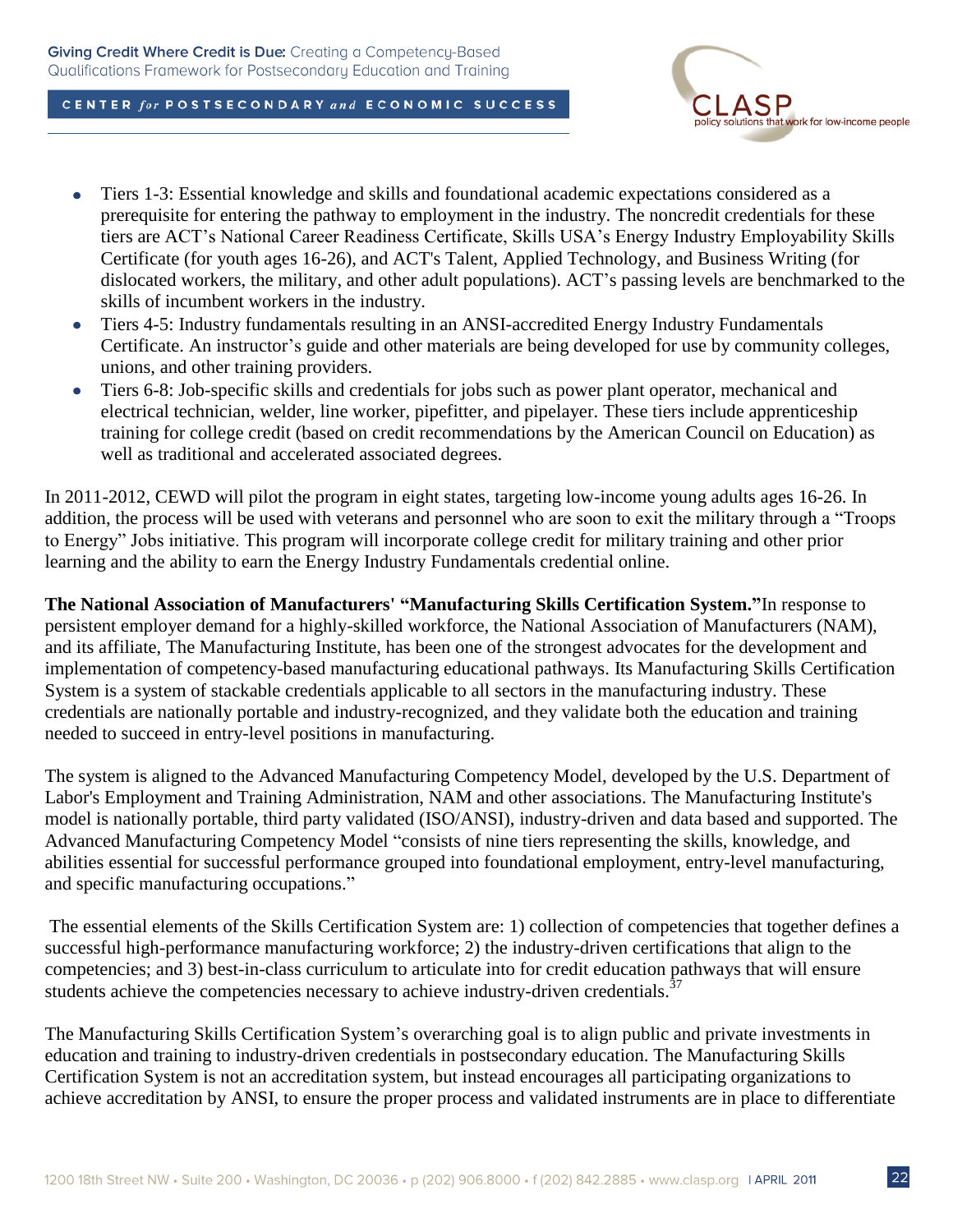

those who have acquired the essential knowledge and skills from those who have not (see ANSI description above).

### State Drivers for a Competency-Based Framework and Standards

The competitiveness strategies of many states use some combination of industry-specific approaches, such as those based on industry clusters, sector partnerships, business networks, career pathways, centers of excellence, or career clusters. Two states, in particular, are supporting and aligning those strategies to a focus on standards and credentials.

- *The Arizona Skill Standards Commission:* State leaders engage employers around validating industry skill  $\bullet$ standards and assessments for the purposes of defining competency and awarding educational credit.
- *Washington State's Industry Skill Panels:* State leaders convene employers, workers, postsecondary  $\bullet$ institutions, and state agencies around meeting industry needs for higher skills.

**Project Arizona Skill Standards Commission.** The Arizona Skills Standards Commission was established by the state Department of Education Career and Technical Education Section in collaboration with University College at Arizona State University in order "to positively impact human capital for economic development in Arizona and to prepare students for successful transition to employment and continuing postsecondary education." 2006 state legislation called for students to demonstrate competency in a given vocation or industry. This would be part of an education leading to an industry-recognized certificate; it would also meet the requirements of the federal Carl D. Perkins Career and Technical Education Improvement Act of 2006, which mandated that students attain "career and technical skill proficiencies including student achievement on technical assessment, that are aligned with industry recognized standards if available and appropriate.<sup>38</sup>

The commission's role is to engage Arizona business and industry employers in collaborative efforts with other community and national organizations to:

- Certify industry-recognized standards;
- Validate assessments;
- Award credentials to students who pass the assessment;
- Create a brand for value-added credentials; and  $\bullet$
- Align efforts with existing credential systems by professional groups and trades.  $\bullet$

**Washington State's Industry Skill Panels.** Since their introduction in 2000, Washington's Skill Panels have attracted great deal of attention. The panels are regionally based, industry-focused partnerships of employers, labor, education, and public and nonprofit-sector services and systems to improve the workforce skills and talent pipeline and increase the global economic competitiveness of key Washington industries. They have been highly effective at catalyzing investments and increasing collaboration within and across the public and private sectors, as well as at meeting industry demand for skills.

As of fall 2009, Washington had funded over 50 Skill Panels in 16 industries. Each is convened by a Workforce Investment Board or a community college. Each panel: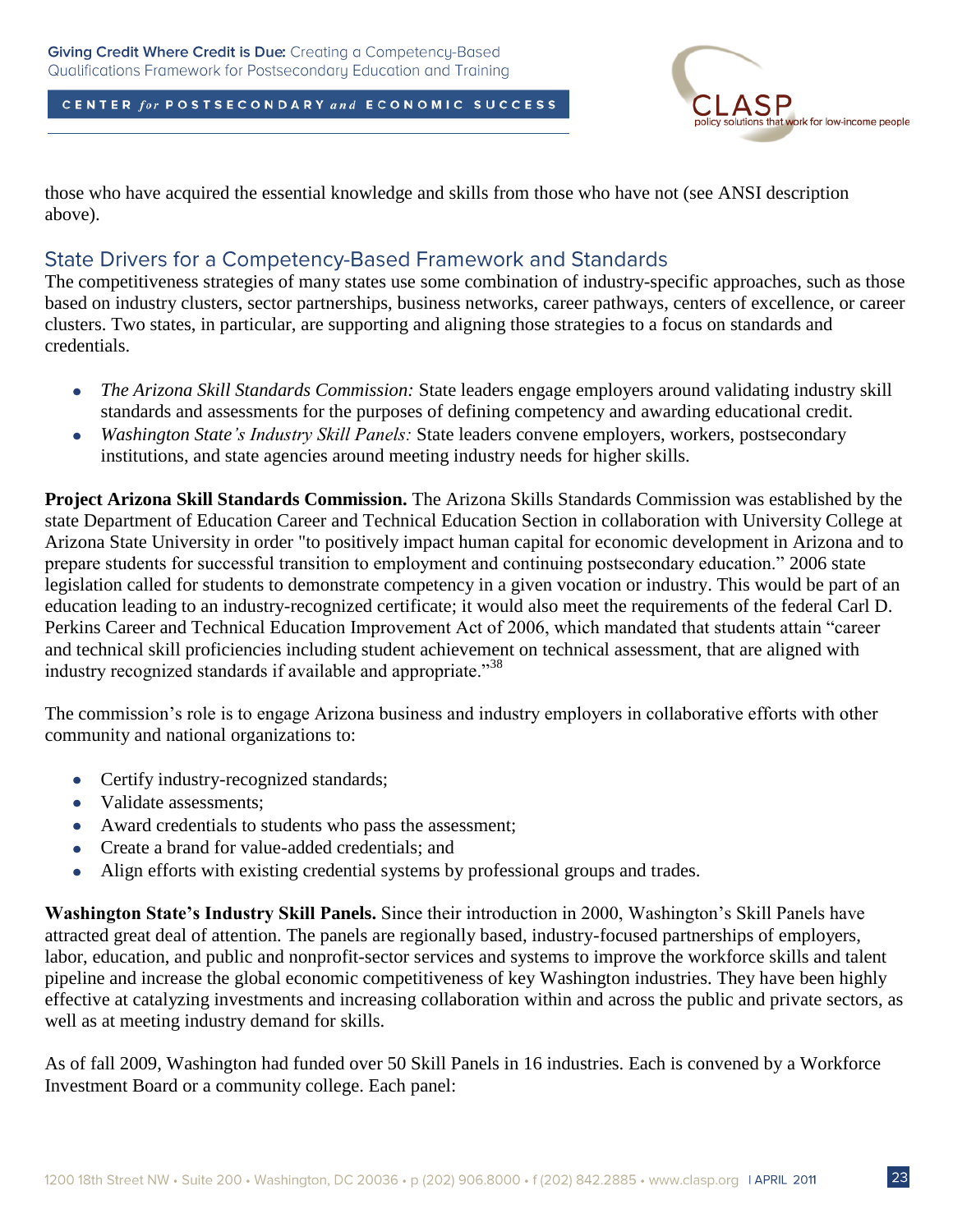

- Acts as a focal point for an industry's critical workforce needs;
- Serves employers in an industry, workers in a region, and organizations whose missions relate to education,  $\bullet$ training, and economic growth;
- Identifies skill gaps and skill standards for targeted occupations;  $\bullet$
- Customizes training for new workers and addresses the training needs of incumbent workers;  $\bullet$
- Identifies and pilots promising approaches to meeting critical skills need; and  $\bullet$
- Shares promising practices for adoption and replication by employers and public systems.  $\bullet$

Relevant to the creation of a competency-based qualifications framework, Skills Panels serve as neutral, knowledgeable intermediaries between employers and key stakeholders on the supply side of the labor market. The process for engaging employers is particularly instructive:

- **Survey workers and utilize subject-matter experts***,* typically managers with knowledge about the  $\bullet$ occupations being studied, to identify critical work functions and key activities, define key activity performance indicators, and identify technical knowledge, foundation skills, and personal qualities.
- **Develop work-related scenarios** to place the skill standards in the context of the work environment.  $\bullet$ Scenarios highlight the connection between the standards and routine, emergency/crisis, and long-term situations that typically arise in the occupation.
- **Verify the data gathered from the subject matter experts**, often involving a survey to the targeted  $\bullet$ industry that asks workers and the SMEs to indicate the importance of each identified critical work function.
- **Disseminate skill standards information** to industry, education, and labor for their review and comment  $\bullet$ in order to ensure that nothing is overlooked before the panel publishes the final skills standards assessment.

This process helps ensure that Skills Panels are viewed as objective, neutral intermediaries, which deepens employer engagement.<sup>39</sup> The competencies that emerge from this process are grouped into three broad tiers, addressing: basic skills; technical skills; and industry-specific skills.

## Federal Efforts to Support a Competency-based Framework and Industry Standards

In the U.S., in contrast to most industrialized countries, the private sector and states set industry standards. For example, ANSI, a membership-based organization, develops the American National Standards. Although ANSI is a quasigovernmental organization, the role of the federal government is limited to facilitating the standard-setting process by convening stakeholders and acting as an information clearinghouse.

Examples of a more active role played by the federal government in setting skills standards and defining competencies and credentials include:

*U.S. Department of Labor initiatives: The Occupational Information Network (O\*NET)* is a database of  $\bullet$ occupational requirements and worker attributes developed by the U.S. Department of Labor; and the *Industry Competency Model Clearinghouse*, a U.S. Department of Labor project that convenes industry stakeholders to develop industry competency frameworks.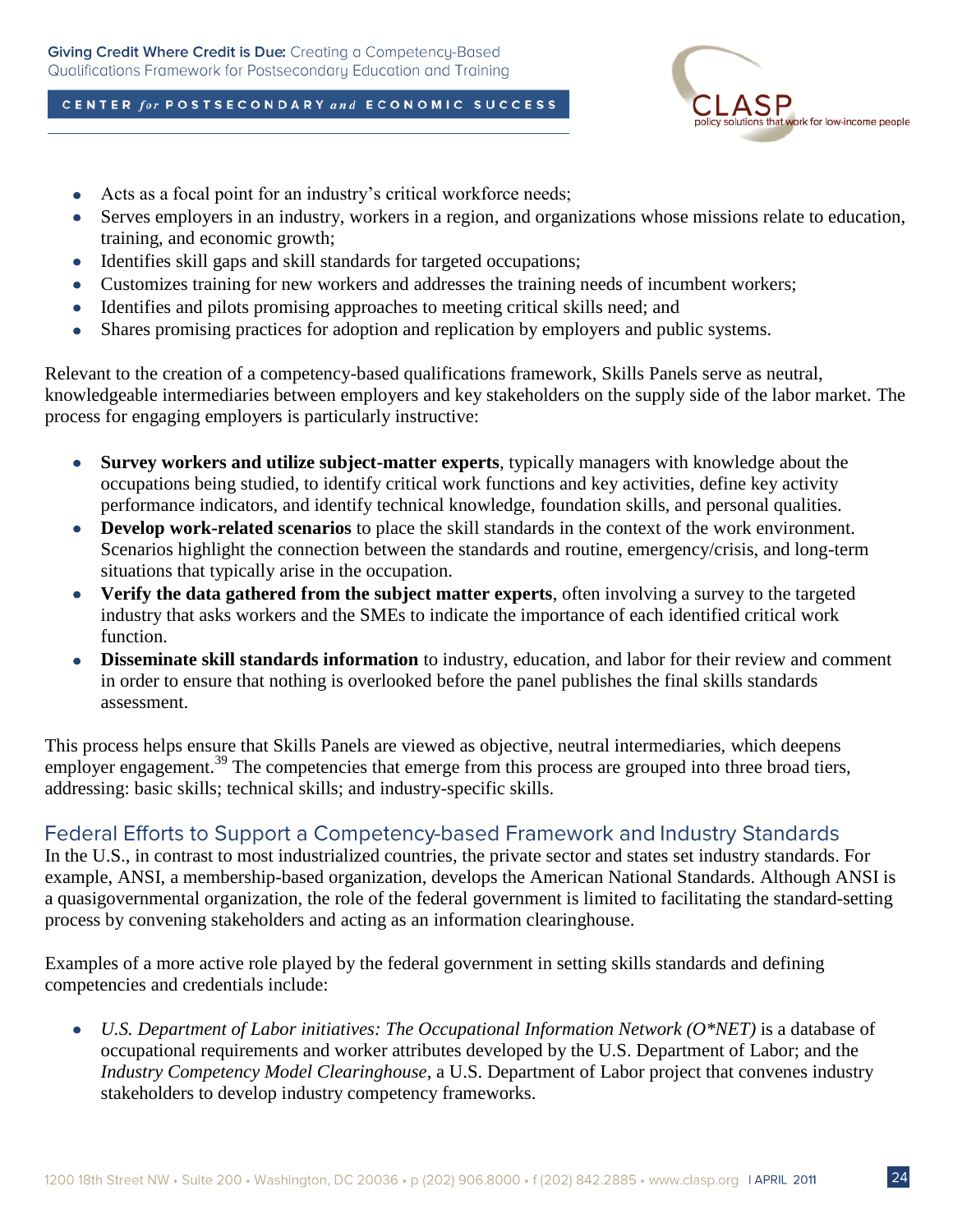

- *The National Voluntary Residential Retrofit Guidelines* derive from multi-stakeholder engagement around  $\bullet$ establishing voluntary national guidelines for high-quality skill development.
- *The National Skills Standards Board* is a federal initiative to create a voluntary national system of skill  $\bullet$ standards, assessments, and certifications.

**U.S. Department of Labor Initiatives: The Occupational Information Network (O\*NET), and the Industry Competency Model Clearinghouse.** O\*NET is a database of occupational requirements and worker attributes. Developed by the U.S. Department of Labor's Employment and Training Administration over the course of the 1990s, it is continuously upgraded and improved.

O\*NET describes occupations in terms of the skills and knowledge required, how the work is performed, and typical work settings. It is designed to assist firms, educators, jobseekers, human resources professionals, and the broader workforce development system in identifying the transferable skills and other occupational requirements needed for a competitive economy.

The O\*NET system relies on a common language and terminology to describe occupational requirements, superseding the *Dictionary of Occupational Titles,* and can be accessed online or through a variety of public- and private-sector career and labor market information systems. O\*NET provides a framework for describing jobs in terms relevant to addressing the evolving needs of workers and employers. Instead of relying only on task descriptions, as in the *Dictionary of Occupational Titles,* O\*NET describes each job by using domains of worker and occupation characteristics, such as abilities, work styles, generalized work activities, and work context.

O\*NET contains crosswalks between the O\*NET-SOC (Standard Occupational Classification) and the Classification of Instructional Programs (CIP), Dictionary of Occupational Titles (DOT), Military Occupational Classification (MOC), Registered Apprenticeship Partners Information Data System (RAPIDS), and the previous version of the Standard Occupational Classification (SOC). There are also three O\*NET Career Exploration Tools: O\*NET Interest Profiler, O\*NET Work Styles Locator, and O\*NET Ability Profiler. The O\*NET Career Exploration Tools were developed and organized so users can identify occupations that fit their interests, work styles, or abilities, respectively. $40^{\circ}$ 

The O\*NET system has been significantly upgraded and improved since its introduction and is continuously updated as education and skill requirements change. Specific competency requirements and characteristics for over 900 O\*NET-SOC occupations are disseminated through O\*NET OnLine [\(www.onetonline.org\)](http://www.onetonline.org/); My Next Move [\(www.MyNextMove.org\)](http://www.mynextmove.org/) and via a downloadable O\*NET database [\(http://www.onetcenter.org/database.html\)](http://www.onetcenter.org/database.html) that can be incorporated into other tools.

The U.S. Department of Labor, Employment and Training Administration has worked with industry, education, and labor partners to develop and disseminate a total of eighteen industry competency models through the *Industry Competency Model Clearinghouse Initiative*, which also provides interactive tools that partners can use to adapt or customize competency models and build career ladders and lattices, including citation of relevant credentials. This standardized O\*NET and industry competency information can often serve as a starting point for job analyses or other curriculum or assessment development activities, such as DACUM, as well as being a framework against which to align stackable credentials.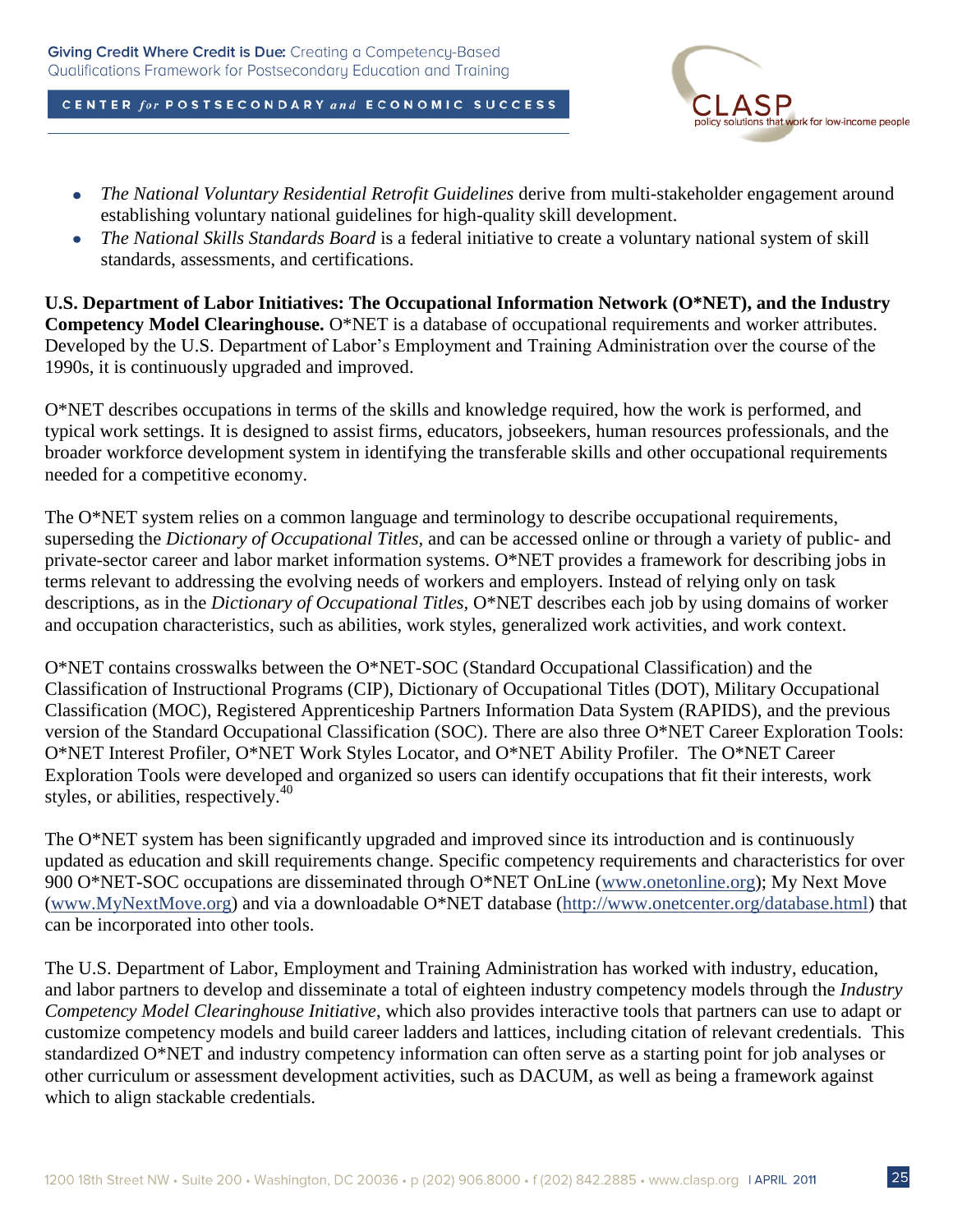

**National Voluntary Residential Retrofit Guidelines.** The U.S. Department of Energy's National Renewable Energy Laboratory initiated a multi-stakeholder process to develop voluntary national guidelines for high-quality work and workforce development related to residential energy-efficiency retrofits. The National Residential Retrofit Guidelines specify quality standards for the industry and learning outcomes for training programs that prepare people for this field.

The guidelines were developed collaboratively by weatherization practitioners and trainers, home performance contractors, building scientists, organized labor, and other technical experts in the building trades and retrofit industry. ANSI facilitated the process for developing the guidelines, following its *Essential Due Process Requirements for American National Standards*.

The guidelines include four interrelated components:

- $\bullet$ **Job task analyses** that training providers can use in developing their curricula and course content;
- **Essential minimum knowledge, skills, and abilities** that workers should possess to perform high-quality  $\bullet$ work and that provide a basis for developing harmonized and strengthened credentialing programs and certification assessments nationwide;
- **Technical standards***,* developed by industry or third-party organizations, that define safety, materials,  $\bullet$ installation, and application standards; and
- **Standard specifications** defining the requirements for high-quality work.  $\bullet$

The guidelines are intended to lay the foundation for a stronger federal weatherization program that includes robust worker certification and training and program accreditation systems. These systems are intended to expand the opportunities for underemployed and dislocated workers who have relevant skills to move up career ladders and across career lattices, and to enter this growing industry.

**National Skills Standards Board (NSSB).** Federal efforts to articulate work-related learning outcomes are not new. The 1994 National Skills Standards Act mandated the creation of the National Skills Standard Board to promote the development of a voluntary national system of skill standards, assessments, and certifications. The act defined skill standards as the level of knowledge and competence required to perform work-related functions with an occupational cluster. The NSSB then created a common nomenclature, criteria for skill standards, assessments, and certifications, and funded a number of voluntary partnerships to develop standards, but it essentially failed to create a system that was widely embraced by industry, educators, unions, and federal and state government agencies.<sup>41</sup> In 2003, the board as a federal entity became the National Skill Standards Board Institute, a membership foundation that would continue R&D related to the development and use of industry skills requirements, skills assessments for learning or selection, and certifications.

Allum notes that a key factor behind the NSSB's failure was that it failed to build on the many preexisting industry standards and credentials or to establish strong relationships with the education and training community. The board also tried to address many potential purposes for skill standards, such as creating content and outcome standards for job training and K-12 education in addition to assessment and certification processes for all major industries. As a result, it sent confusing and conflicting messages to various stakeholders.<sup>42</sup>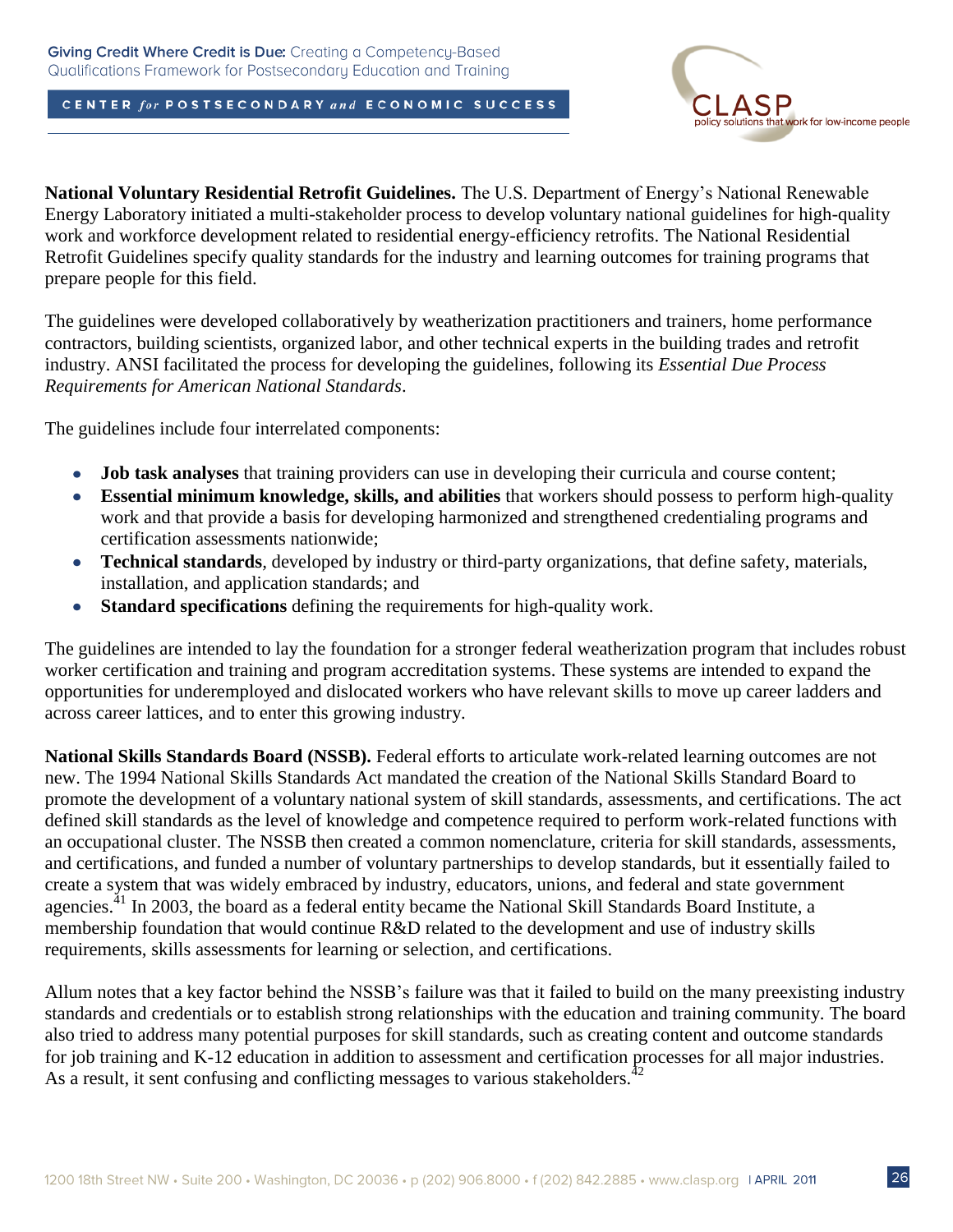

### **Lessons Learned**

Institutional and employer-led initiatives, state and federal government-led initiatives, and those pursued by Lumina Foundation provide valuable lessons, pointing toward essential building blocks of a competency-based system. The primary lessons of the various strategies employed both to improve the quality of credentials and to award educational credit for noncredit instruction include:

- **Bringing exemplary policies and practices to a wider scale is a challenge.** Institutional inertia and low  $\bullet$ levels transparency and trust among key stakeholder inhibit the spread of promising approaches. Further, given the highly diverse and fragmented nature of postsecondary workforce education and training and variations in the governance of higher education, moving the field forward requires the use of multiple strategies and policy levers.
- **Ensuring broad stakeholder involvement is essential.** Given the diversity of the postsecondary  $\bullet$ workforce education and training enterprise, stakeholder involvement can and should occur at multiple levels. While there is no one model for bringing stakeholders together, effective engagement requires intensive collaboration, with employers and their college partners at the center, to make delivery and credentialing methods responsive to the diverse needs of students and employers in a changing economy.
- **Strengthening quality assurance is the linchpin for moving to a more flexible and responsive system.**  $\bullet$ There is a persistent and growing recognition that skills standards need to be relevant to current demand in the labor market, and that the processes for validating skills standards and assessments of learning based on these standards need to be of high quality. Consistent metrics and processes for assuring quality across the postsecondary education and training landscape are essential in order to validate the quality of prior learning assessment and credentials and to ensure the portability of occupational credentials within and across the labor market and the world of education.
- **Curricula and instruction must be aligned with expected learning outcomes to transform delivery**   $\bullet$ **methods and reduce the cycle time of learning**. Agreement on learning outcomes and quality assurance mechanisms creates opportunities for more flexible and responsive curricula and instructional approaches, such as modularized programs, stackable credentials, e-learning, and ways for students to apply what they learn. It is important to maintain the current flexibility and responsiveness afforded by noncredit instruction, while closing the disconnect between noncredit and credit-bearing occupational education.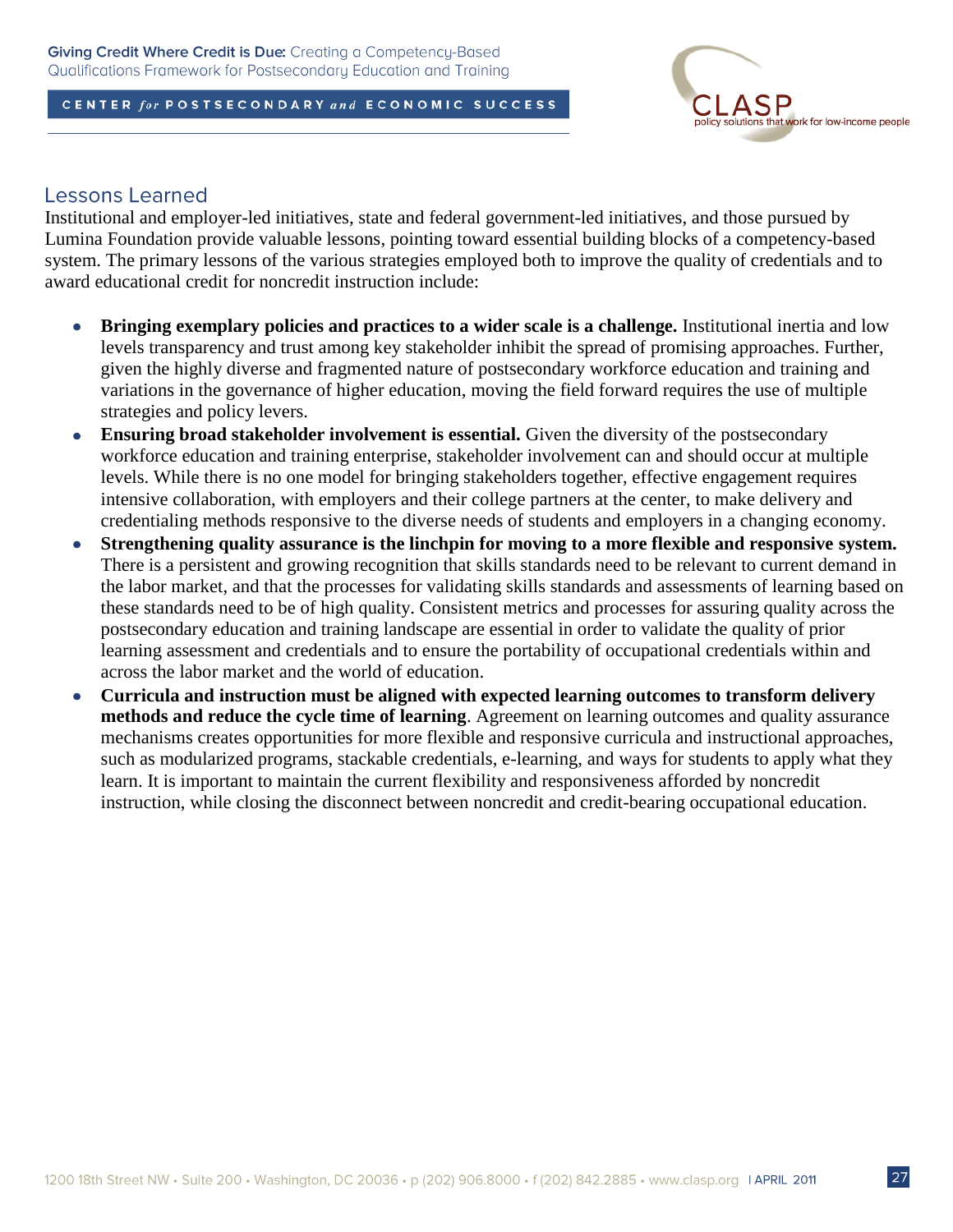

## **Findings and Recommendations**

### **Findings**

In summary, our major findings are:

- Economic growth and personal income and job security and increasingly depend on postsecondary  $\bullet$ credentials with labor market value.
- A vast number of adults engage in creditworthy occupational education and training, but they cannot translate their education and training into postsecondary credit in the absence of a system that can equate noncredit occupational education and training to educational credit.
- A major roadblock to creating such a system is reliance on the credit hour as the metric for learning. What  $\bullet$ is needed is a system that assesses competency, rather than seat time, to measure learning.
- There is a wide variety of credentials, but without common metrics or quality assurance mechanisms, they  $\bullet$ are not portable and their value is not transparent to employers, educators, or students.
- Current national, state, and institutional-level efforts to address this problem are insufficient compared to  $\bullet$ the scale of need.

Our recommendations build on the national, state, and institutional-level examples cited in the paper in order to create a competency-based system for measuring learning and awarding postsecondary credit.

Consistent with the lessons from efforts to bridge the disconnect between noncredit and credit education, the creation of a more coherent, responsive, and flexible system must involve employers, unions, industry associations, community colleges, and other stakeholders in workforce education and training, including state and local workforce investment councils. This is key to ensuring that learning outcomes are well defined and transparent in terms of clear pathways to employment and further education and training. Employers, institutions, and students need to be confident that the curricula and the competencies to be developed reflect the education needed to perform at the levels required, and that the learning outcomes have been achieved. The process must build on and draw lessons from the current rich, if confusing, fabric of standards, credentials, and quality assurance and crosswalking processes.

The time has come for institutional, state, local, and national actors to mount a broad, multiyear initiative to:

- *Create a competency-based framework* within which states and institutions can award educational credit for academic equivalent competencies mastered through formal and informal noncredit occupational education and training;
- *Accelerate the wide adoption of quality assurance, articulation, and other polices, programs, and practices*  $\bullet$ that break down barriers between credit- and noncredit-bearing workforce education and training; and
- *Develop a national framework* to address today's fragmented, incomplete data and metrics to provide a  $\bullet$ comprehensive picture of the scale and effectiveness of credentials and noncredit education and training.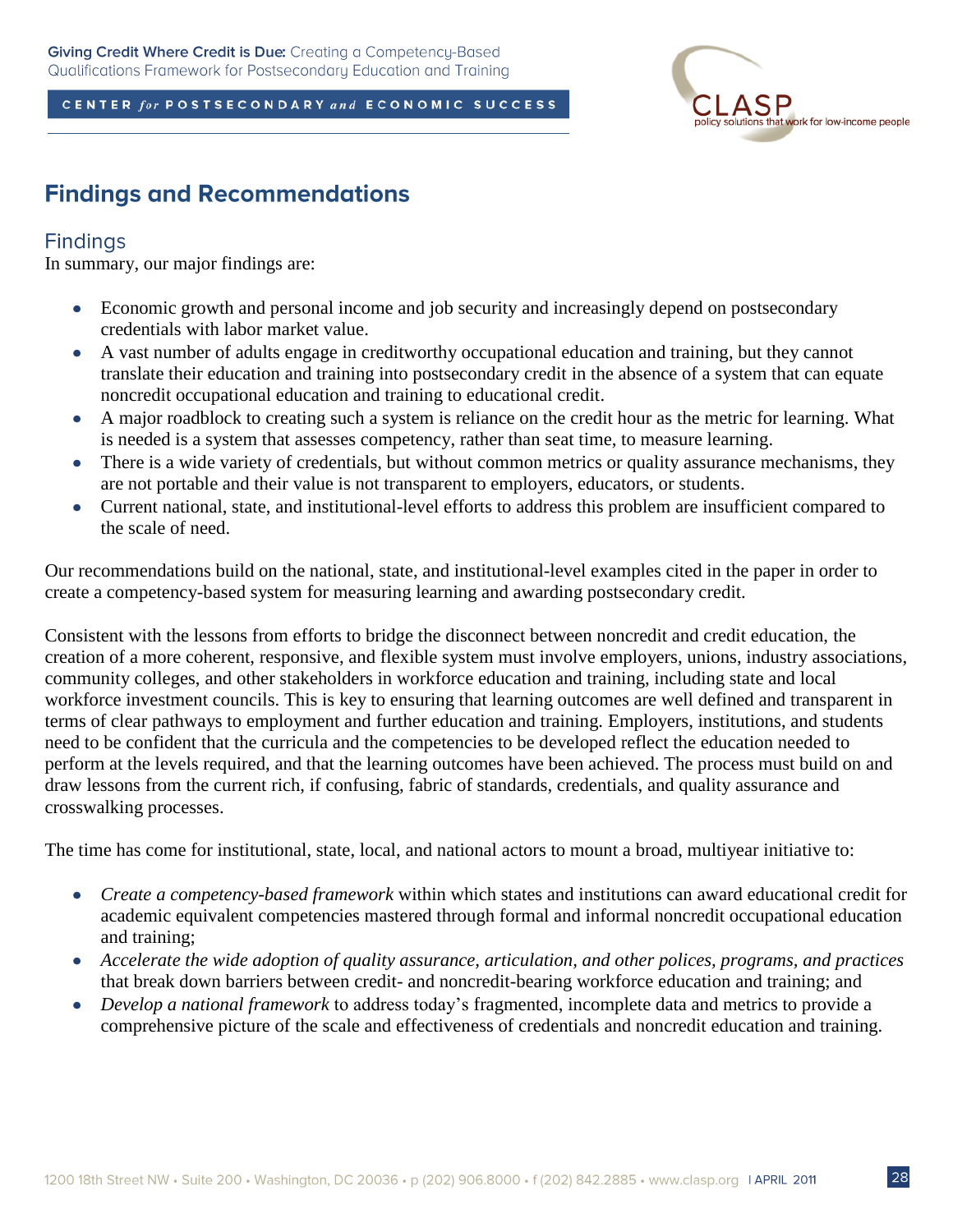

## **Recommendations**

We recommend that the initiative support state, local, and institutional actors to pursue large-scale efforts to build the infrastructure for adopting a competency-based framework that would remove barriers between noncredit to credit-bearing instruction. Such an initiative would have three overarching goals and activities:

- *1. Create a national competency-based framework.*
- *2. Reduce institutional barriers between credit and noncredit-bearing education.*
- *3. Link the data systems of federal and state governments and educational institutions to provide a more comprehensive picture of student learning outcomes.*

### **1. Create A National Competency-Based Framework.**

Improvement in the quality and transparency of occupational credentials is needed to assure employers and individuals that education and training providers are teaching competencies needed in the labor market, and that students can demonstrate their learning no matter where and how they learn it. This requires further articulation; it also requires awareness of the case for using competencies as the basis for determining the achievement of industry-validated learning outcomes and replacing the credit hour as the measure of learning.

Creating a competency-based framework will involve these steps:

- $\bullet$ **Industry and professional organizations, education and workforce development organizations, and state and federal governments** agree on the criteria and processes for assuring the quality of credentials and the methods for assessing learning outcomes. Such agreement is needed to increase transparency in the chaotic credential marketplace and thereby:
	- **Improve the portability of education- and industry-based workforce credentials;**
	- Assure the creditworthiness of workforce education programs;
	- Increase the relevance of program content to labor market requirements; and
	- Make it possible to develop a voluntary national registry of quality credentials, including third-party validation aligned to the varied needs of workers, employers, educational institutions, and others.

ANSI provides one approach for bringing key public- and private-sector stakeholders together for this purpose; other organizations, including the American Council on Education, serve this function as well.

- **Employers** in the same industry collaborate with the educational community and other public organizations  $\bullet$ in building cluster/sector partnerships to meet workforce and labor market challenges. The partnerships will support the skill development of the workforce, as well as contribute to ongoing evaluations of industry standards and competencies to ensure that curricula and credentials remain relevant.
- **Private foundations** support an inclusive, bottom-up process for defining learning outcomes for one-year,  $\bullet$ certificate-level occupational credentials as part of the emerging National Competency-Based Framework. This effort will build on Lumina Foundation's Tuning USA initiative. It will focus initially on developing a qualifications profile for formal and informal learning and a tuning process related to the specifics for certificate requirements in different occupational fields, focusing on what students are expected to know, understand, and be able to do at the one-year-certificate level.<sup>43</sup> The specific knowledge and competencies associated with a one-year certificate in different fields could then be used as the reference point for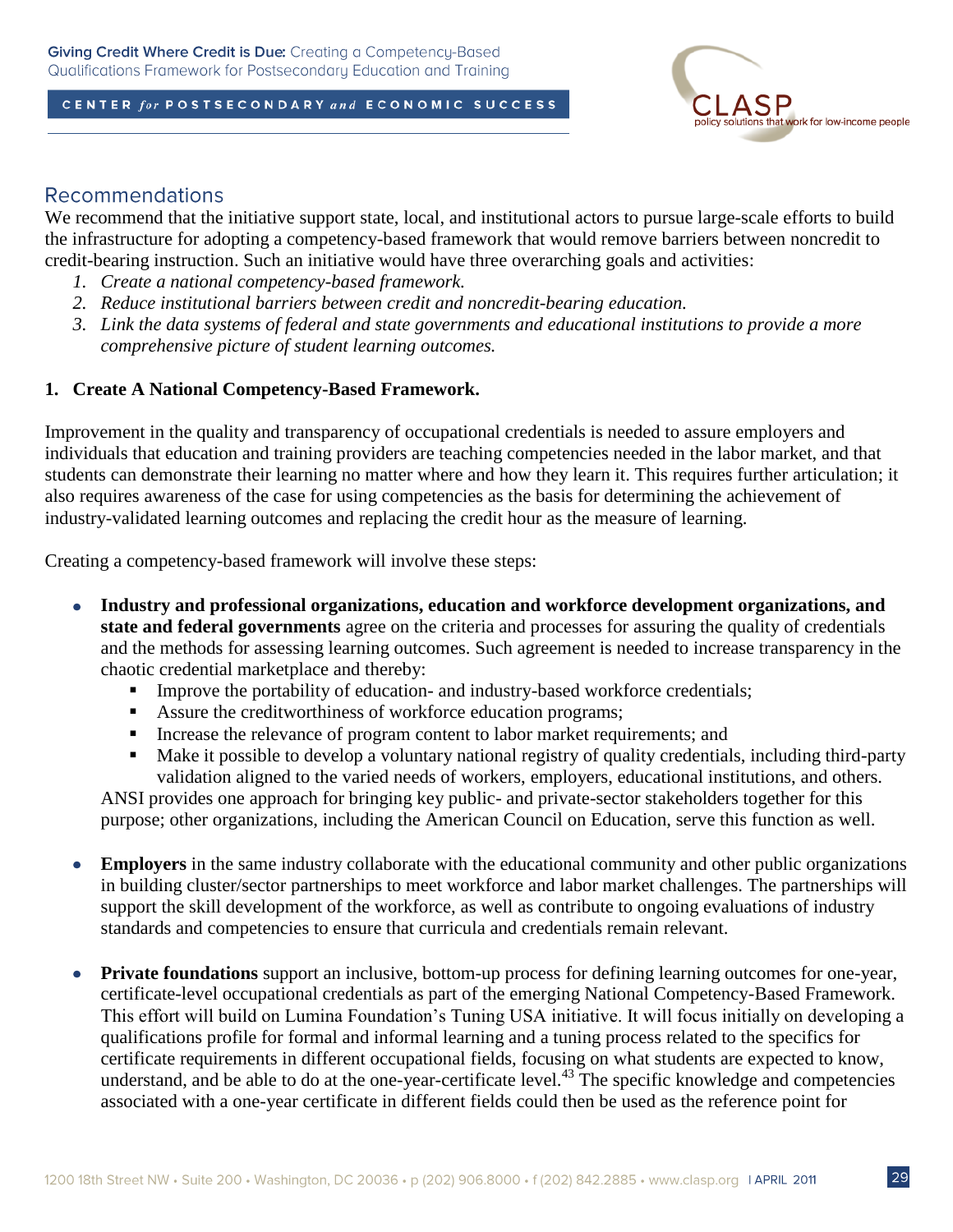

evaluating noncredit learning and industry-based certifications in these fields and recognizing them toward formal educational awards.

- **Private foundations** convene further discussions to determine where such an effort might be housed and  $\bullet$ how it should proceed. Foundations could also support research to:
	- Identify how a competency-based framework can affect the return on investment for employers and labor market gains for workers;
	- Identify the role of business engagement in building a national competency-based framework;
	- Inventory existing national standards and the organizations engaged in these efforts and identify gaps that should be addressed in order to create a more coherent national framework; and
	- Identify methodologies for developing job-task analyses and related knowledge, skills, and abilities for employers and educators to use in developing curricula and credentials and determining the attributes of a model that would ensure that credentials are industry-recognized and validated.

### **2. Reduce Institutional Barriers Between Credit And Noncredit-Bearing Education.**

Given the magnitude of noncredit workforce education and training, the relatively limited use of existing prior learning and crosswalking mechanisms, and the need for new ways to award credit for noncredit education and training regardless of where it takes place, we recommend expanding the use of best practices in linking noncredit to credit as an interim step to moving to a competency-based approach based on student achievement of industryand market-relevant curricula and credentials. We call on states and the federal government to play the following roles:

- **The federal and state governments** should use their policymaking authority and discretionary resources to  $\bullet$ promote the adoption of workforce policies and practices that dramatically reduce barriers between noncredit and credit-bearing education in the short term, both to meet current need and to lay the groundwork for the longer-term reforms we have recommended.
- **States** should partner with postsecondary educational institutions to implement policies that:
	- **Pre-approve equivalencies between credits and industry certifications and learning that takes place** outside of postsecondary institutions;
	- Streamline course approval and the development of more comprehensive and detailed curricula based on competencies developed directly with employers;
	- Combine credit and noncredit learning through co-enrollment and embedded industry recognized credentials, certificates, and stackable credentials;
	- Streamline processes for assessing prior learning and determining equivalencies to college-level courses or competencies; and
	- Support the development of competency-based curricula in conjunction with employers.
- **The U.S. Department of Labor** should build on the valuable guidance it has provided to the public  $\bullet$ workforce system on the importance of credential attainment and:
	- Require local Workforce Investment Boards to report to the federal government on the extent to which youth, adults, and dislocated workers who enroll in training provided with Workforce Investment Act Title I resources are in credit-bearing courses;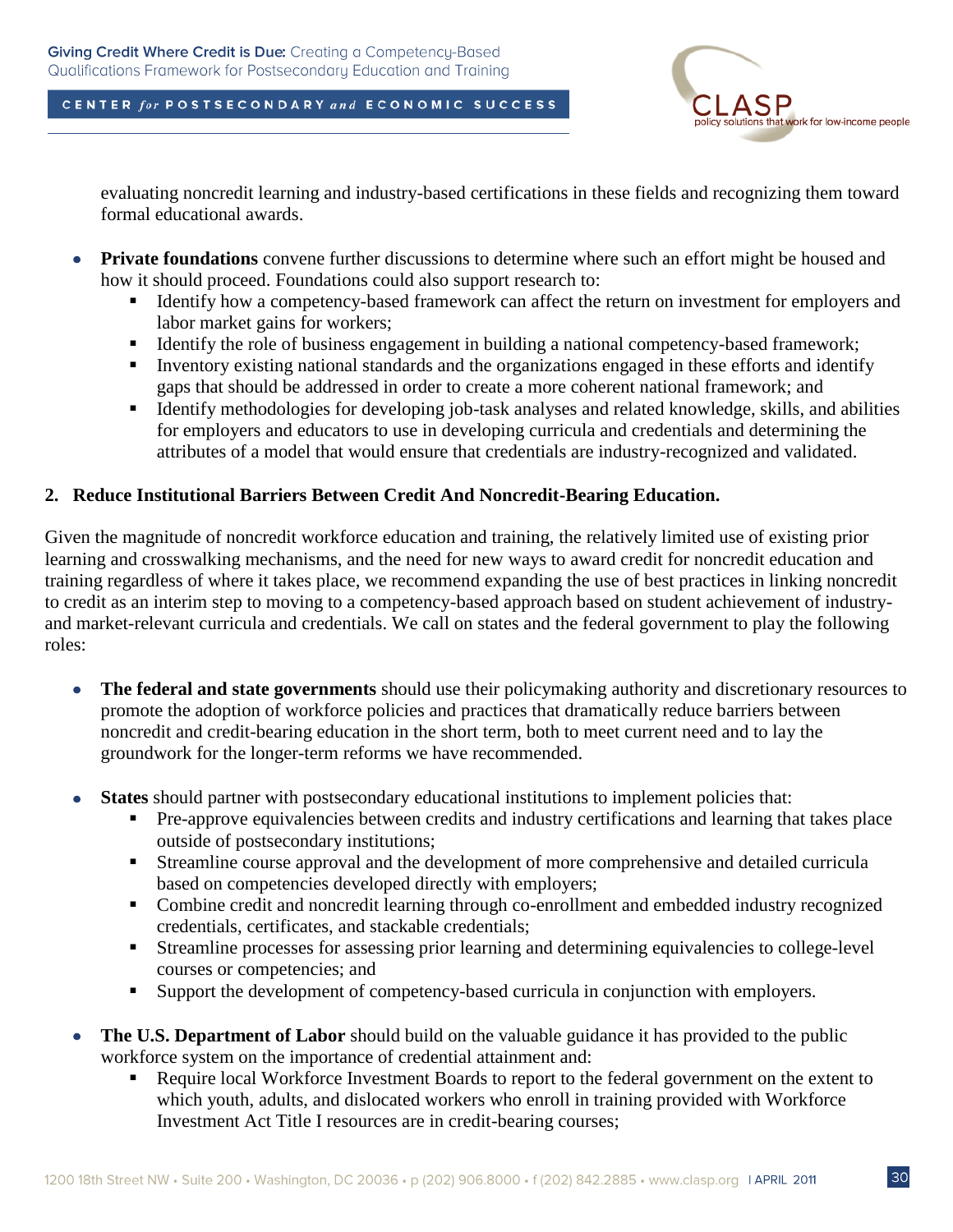

- Require the state plans of the state and local Workforce Investment Boards to address how they will improve articulation between credit and noncredit workforce education and training in their jurisdictions; and
- Encourage state workforce agencies to track whether courses are for credit and result in an educational or occupational credential with value in the regional labor market in state Workforce Investment Act Eligible Training Provider lists so that staff and customers can see the outcomes to be expected from participation in the courses.
- $\bullet$ **The U.S. Department of Labor and the U.S. Department of Education** should use discretionary funds (e.g., those under the Trade Adjustment Act Community College and Career Training Grant Program and the Workforce Innovation Fund) to support innovation and the greater use of exemplary policies and practices.

### **3. Link The Data Systems Of Federal And State Governments And Educational Institutions To Provide A More Comprehensive Picture Of Student Learning Outcomes.**

Finally, it is difficult to get a comprehensive picture of the scale and effectiveness of this country's workforce development enterprise because data and accountability systems are fragmented and uneven, reflecting the disconnect between the differing metrics used in credit and noncredit-bearing education and the diversity of goals, providers, and funders of workforce education.

To improve transparency and accountability and to facilitate the sharing of best practices across education and training providers and industry sectors, we urge the federal government, states, educational institutions, and foundations to support the following data-system improvements:

- Develop a national framework for collecting key data elements for credit and noncredit programs and  $\bullet$ credentials, including data on courses, programs, providers, credentials, and the skills and competencies represented by these credentials.
- Collect noncredit course and program information by postsecondary educational institutions, in addition to  $\bullet$ the credit courses and programs.
- $\bullet$ Include noncredit courses and related credential attainment in state longitudinal data systems, making it possible to observe the progression of students from noncredit to credit instruction and to incorporate the full range of credentials obtained by students into the data system.
- $\bullet$ Include data on courses taken, program enrollments and completions, and credential attainment for students participating in workforce programs under the Workforce Data Quality Initiative, including students enrolled in employer-based, community-based, and proprietary settings.
- Track student outcomes by program and provider, including course and program completion, credential  $\bullet$ attainment, and labor market success.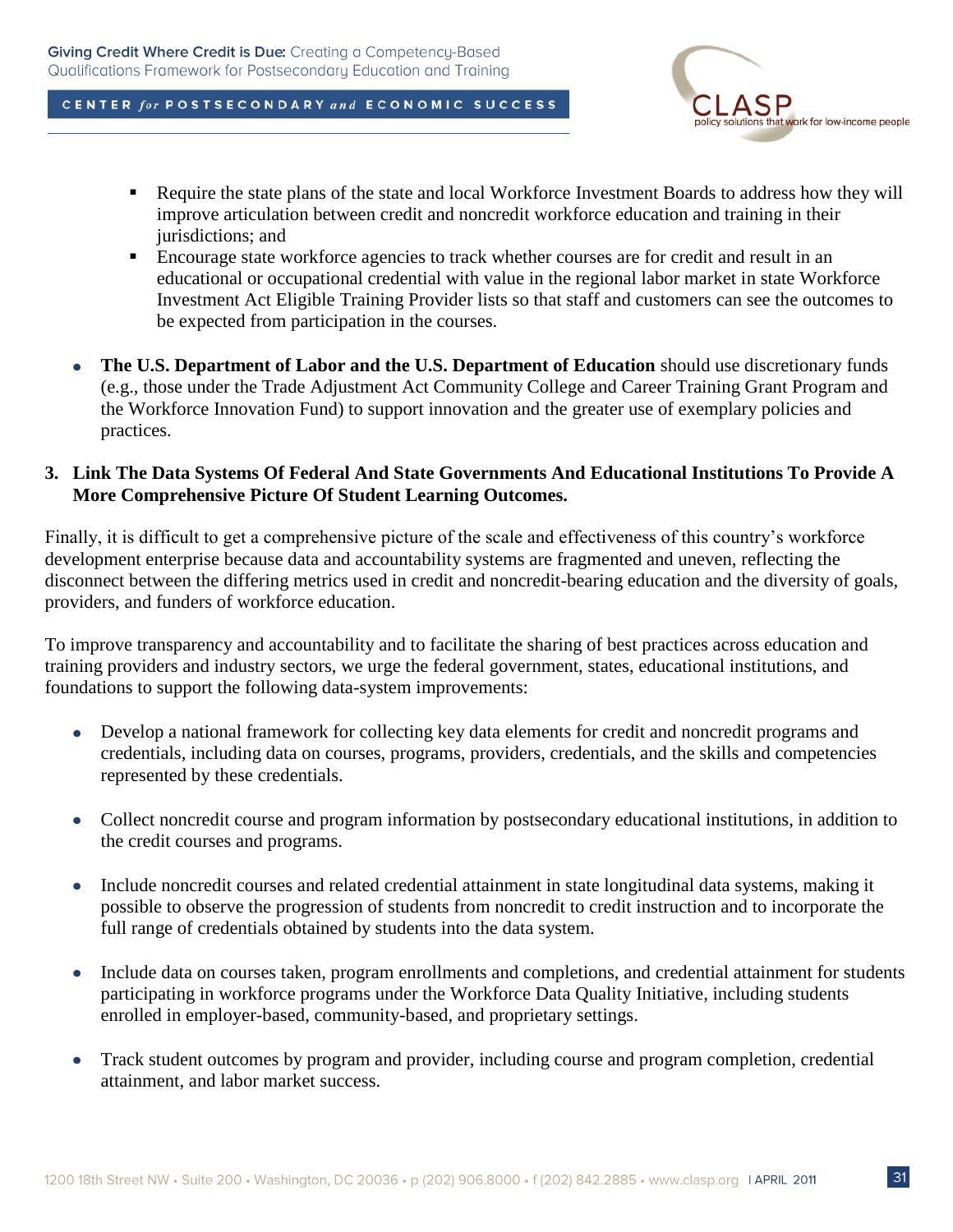

## **Appendix 1: Current State of Postsecondary Workforce Education and Training**

## For-credit Postsecondary Workforce Education and Training

**Data and Metrics.** National data on students enrolled in credit-bearing programs are collected by the federal instrument: the *Integrated Postsecondary Education Data System.* Individual institutions report student enrollment and retention and completion rates based on the annual cohort of students who are first-time, full-time students and enrolled in degree/certificate programs. This leaves out the many students, especially working adults, who attend part time. According to IPEDS data, about 750,000 credit-based certificates were awarded in 2007-08, the most recent year for which data are available. More than half of these certificates (54 percent) reflect one year or less of instruction, and 42 percent are for certificates requiring from one to two years of instruction. About four in ten certificates awarded are in health care and related fields.<sup>44</sup>

For-credit postsecondary workforce education is traditionally delivered in semester-long courses measured in credit hours, usually reflecting seat time, although an increasing number of colleges offer courses in a modularized format, offering fractional credits, flexible scheduling, and alternative delivery formats, particularly e-learning.

Although the credit hour was originally developed as a measure of faculty workload and time spent in the classroom, this construct is being used not only to determine when a student has earned a degree, but also the unit upon which financial aid and formulas for state institutional funding are calculated. The credit hour also forms the basis for articulation and transfer agreements, and determines price and resource allocation within institutions, among other things.<sup>45</sup>

The continuing education unit is perhaps the nearest analog of the credit hour for noncredit programs. Created by the International Association for Continuing Education and Training as a standard measure of continuing education participation, the CEU enables learners to transport noncredit work among multiple providers and employers in the same way that credit hours are documented in a transcript.<sup>46</sup> However, the CEU's originators never intended its unit—one "contact" hour equals one CEU—to be converted to credit, although some postsecondary institutions accept CEUs as credits toward degrees. CEUs remain largely controlled by professional organizations and their boards, even if they are offered cooperatively with postsecondary institutions.

**Providers.** The primary players in credit-bearing workforce education and training include public and private community and technical colleges, as well as proprietary institutions and other community organizations approved to offer credit-bearing courses and programs at the postsecondary level. Public degree- and non-degree-granting institutions awarded a little more than half (53 percent) of these credentials, of which 41.6 percent were awarded by institutions granting two-year-degrees. Private, for-profit, non-degree-granting institutions awarded 30 percent of these certificates. Private, for-profit institutions granting two-year degrees awarded 10.4 percent.<sup>47</sup>

**Funding.** State funding formulas (or community funding where available) of for-credit programs are largely based on per-credit enrollment and subsidies. Students pay tuition based on credits; in some cases, employers reimburse employed students. Other federal and state programs, such as the Workforce Investment Act, may also provide tuition for students as well as financial aid and scholarships from private sources.<sup>48</sup>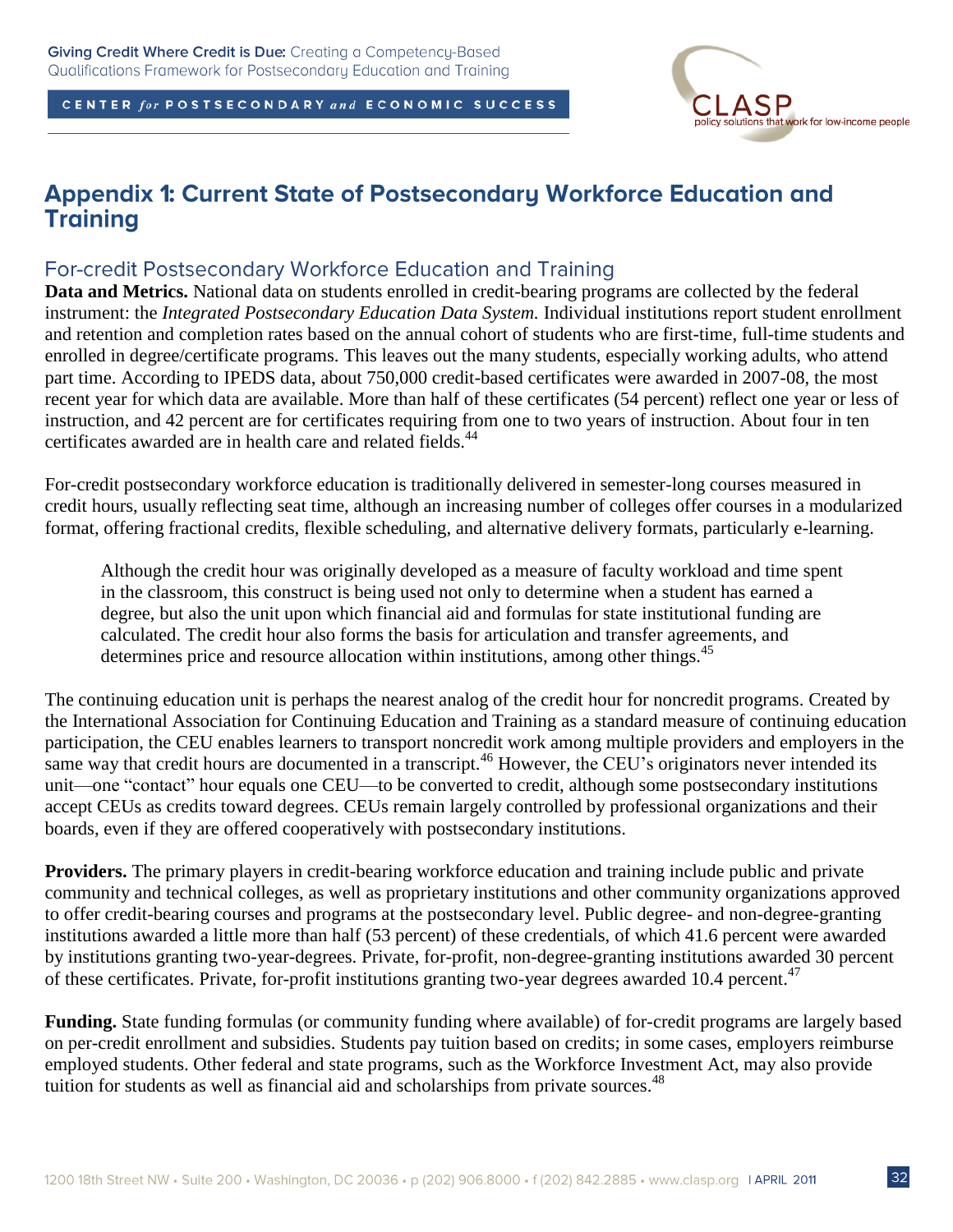

**Quality assurance.** If their students are to be considered eligible for federal financial aid, credit-granting institutions must be evaluated and accredited by national or state accreditation bodies recognized by the U.S. Department of Education and the Council for Higher Education Accreditation (a nongovernmental organization) as a "reliable authority as to the quality of postsecondary education."<sup>49</sup> The accrediting agencies evaluate institutions by peer review and based on evaluation criteria (e.g., financial standing, faculty qualifications, library holdings, and processes for determining institutional effectiveness and conducting strategic planning). An institution can receive national or regional accreditation, although a number of academic programs have access to program-level accreditation. Recently, accrediting bodies have begun emphasizing student outcomes, quality assurance, and evaluations in their decisions. In addition, states may have other educational coordinating bodies (e.g., a Council for Postsecondary Education) that regulate program approval and offerings. In addition, institutions or systems governing community colleges may have regulations and procedures that dictate how programs are developed and approved (or discontinued).

**Credentials.** Accredited postsecondary educational institutions award Associate's degrees and other subbaccalaureate credentials primarily based on completion of an organized program of study calibrated by credit hours or equivalent contact or clock hours. A growing number of educational institutions also provide credit for prior learning, using a variety of methods to assure quality. Workforce education-related certificates awarded by educational institutions or training providers are typically based on completion of required coursework calibrated by credit hours (or on equivalent contact or clock hours) and often on an assessment demonstrating mastery of the required content (often a narrow range of specialized knowledge and skills).

While Associate's degrees are generally portable and, except for some applied degrees, designed to articulate (i.e., to be eligible for credit to be applied toward other educational credentials), the portability of occupational certificates within an institution or to others is limited. Much of their portability within education depends on institutional articulation and transfer policies and on their value in the labor market, which, in turn, depends on the relevance of the coursework to employer requirements for hiring and promotion. The most valuable certificates are often those developed in close partnership with employers.

## Noncredit Postsecondary Workforce Education and Training

There are two major strands of noncredit education. The first is instruction provided in educational institutions. The second is that provided by professional associations and societies, employers, unions, the military, and a variety of community-based organizations and for-profit and nonprofit organizations.

The various types of noncredit education include workforce instruction, contract training, developmental education, recreational courses, Adult Basic Education, and English as a Second Language. Noncredit workforce education and training programs include health and safety training, programs that enable skilled workers to update their skills, instruction related to apprenticeship programs, programs designed for targeted groups (e.g., dislocated workers or welfare recipients), and customized training programs sponsored by employers or others to meet specific training needs of new and incumbent workers. College noncredit offerings also typically include developmental education to prepare students for college-level work and English as a Second Language classes.

## *Educational Institutions*

**Data and Metrics.** Noncredit postsecondary education operates largely outside of traditional postsecondary policy discussions; as a result, it receives few calls for data collection. While some state-level data are available, no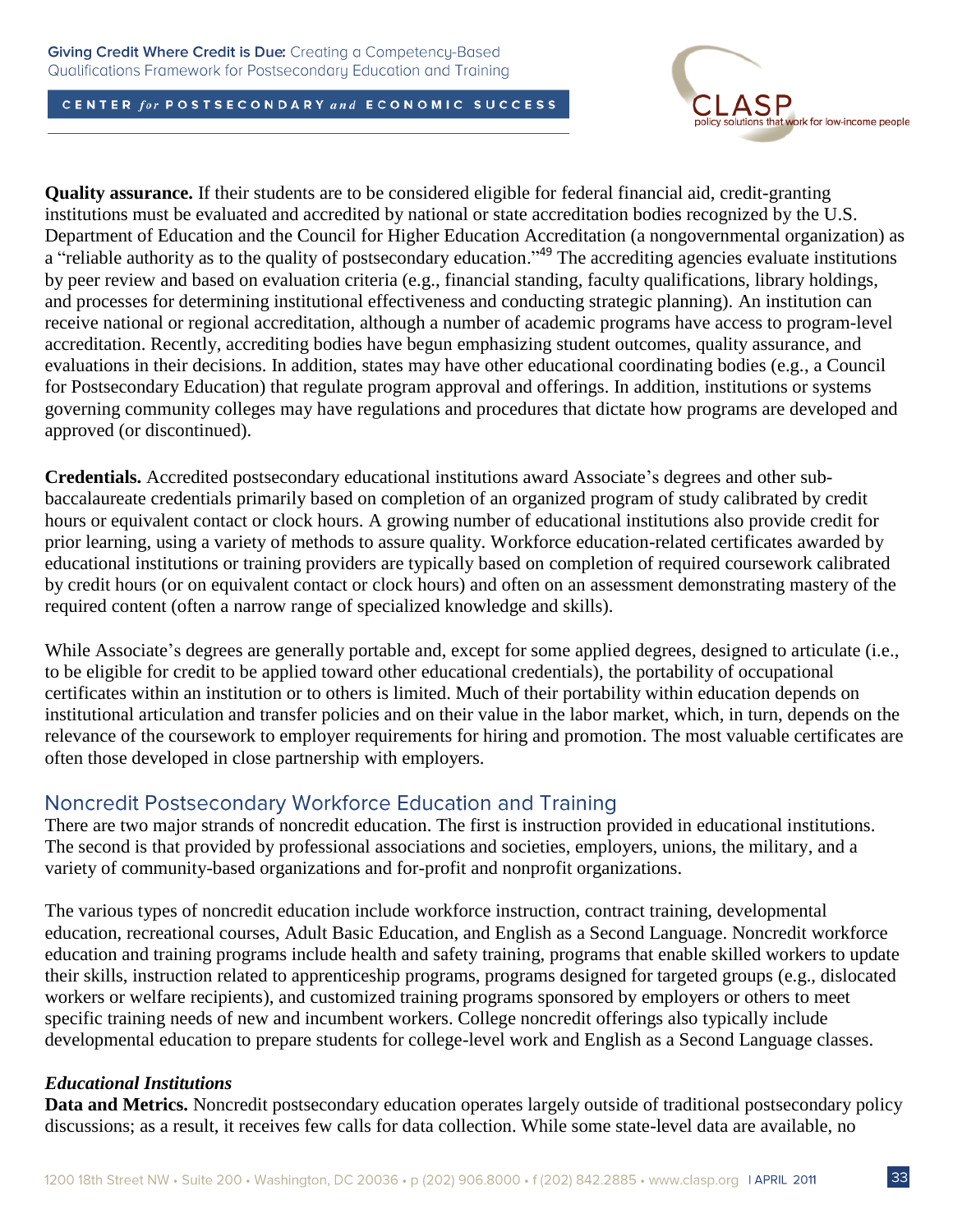

national data are collected consistently, and research on what does exist is limited. The Georgetown Center for Education and Workforce recently estimated that noncredit programs represent most of the nation's postsecondary training and education system, with almost 20.8 million participants. It includes nearly half of the system's enrollment (42 million) and provides more than three times the attainment of traditional education programs. With a total expenditure of nearly \$500 billion, noncredit workforce postsecondary education and training represents at least 65 percent of the nation's total annual expenditure on education and training (figures are approximate and obtained through correspondence with researchers at CEW).

Federal policy and IPEDS reporting requirements do not count the amount of noncredit education provided by colleges or the credentials associated with noncredit work. Nor are there uniformly accepted and implemented methods of assessing and recording noncredit and prior learning among postsecondary institutions. A 2009 survey found that close to 40 percent of postsecondary institutions collect no data on their noncredit programs.<sup>50</sup>

The available evidence indicates that noncredit postsecondary education is becoming increasingly common. For example, the National Household Education Survey indicates that the number of noncredit students grew from 90 percent of the credit-student headcount in 1995 to exceed the number of students enrolled in credit-bearing courses by more than 8 percent in 1999. At many community colleges, noncredit education now enrolls more students than credit programs. $51$ 

**Funding.** Community college noncredit occupational programs are generally accorded a lower status than nearly all other programs, resulting in less influence over institutional decisions related to funding and curriculum processes.<sup>52</sup> Twenty-eight states provide some institutional support for noncredit occupational programs, but this support is substantially less than funding for credit-bearing programs. Only three states (Maryland, Oregon, and Texas) provide formula funding for noncredit education at a comparable rate to credit-bearing courses, and eight states provide formula funding at a lower rate. For example, Indiana provides formula reimbursement to its statewide Ivy Tech Community College system to cover the cost of apprenticeship training that counts toward an applied Associate's degree. (See later discussion of Ivy Tech's approach to awarding credit for apprenticeship training.) Another seven provide a fixed amount of funding, and ten states provide general funds that colleges can use for noncredit workforce education.<sup>53</sup> The remaining 22 states provide no state funding.<sup>54</sup>

Just nine states (Alaska, Massachusetts, Mississippi, Montana, North Carolina, Pennsylvania, Texas, Virginia, and Wisconsin) have guidelines for listing noncredit courses on a transcript, with most states leaving the decision up to institutions. This lack of portability of skills earned in work-based and other noncredit programs costs individuals time and money; they must repeat courses that teach competencies they have already attained.

The limited funding to noncredit programs represents a significant challenge, especially considering funding shortfalls and the dramatic increase in enrollment in recent years. Typically, open-enrollment courses are cancelled if they do not reach a minimum enrollment. Noncredit programs also typically offer fewer student support services (unless services are provided through external funding such as federal or state workforce or welfare programs).

At the same time, colleges increasingly recognize noncredit programs that can maintain enough enrollment as a significant source of revenue: often, the noncredit divisions of community colleges are expected to subsidize a college's credit side. In part, this is because noncredit courses can be priced to the market, depending upon the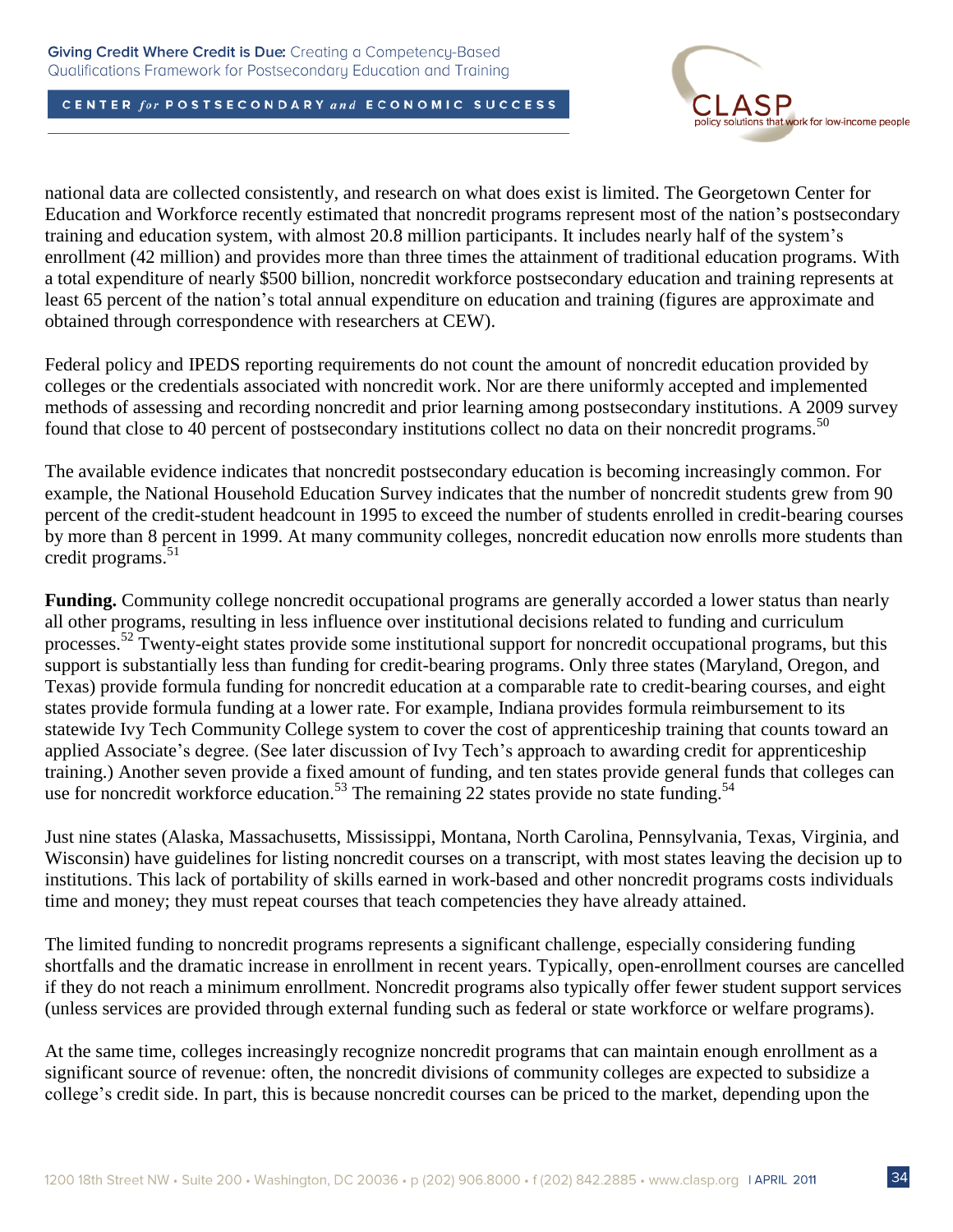

customer (e.g., individual students, employers, other funding sources). In many cases, the price tag on noncredit courses, particularly those paid for by employers, is higher than for comparable credit-bearing courses.

Students in noncredit postsecondary programs can be eligible for federal financial aid if they meet certain eligibility requirements specifying a certain number of credit or clock hours<sup>55</sup> or weeks of instruction, as well as if they are in programs preparing them for "gainful employment in a recognized occupation."<sup>56</sup> Programs must be accredited and be approved by the U.S. Department of Education for Title IV financial-aid eligibility. For example, at institutions of higher education, a credit or noncredit program can be eligible for aid is it is "at least 1 academic year in duration [and] leads to a certificate, degree, or other recognized credential and prepares students for gainful employment in a recognized occupation."<sup>57</sup> Certificate or diploma training programs that are shorter than one-year long or that are offered at proprietary or postsecondary vocational institutions can be eligible for aid if they provide instruction for at least a specified number of clock hours over a specified number of weeks and prepare students for gainful employment in a recognized occupation. Connecticut, Washington, and West Virginia provide aid for students who are not in degree or certificate programs in order to support adult students in basic skills education courses and short-term occupational training programs. 58

Many community colleges are eligible to receive federally funded Individual Training Accounts (vouchers) for their students and, to a lesser extent, the can contract with local Workforce Investment Boards to provide training for Workforce Investment Act-eligible participants. However, in Program Year 2008 fewer than one in seven individuals exiting the WIA Adult Program received training, and a little over half of these adults earned a credential (roughly 8 percent of WIA adult completers).<sup>59</sup> There are no national data on the extent to which WIA funding supports credit-bearing or noncredit training. In December 2010, recognizing the importance of credential attainment to employability, the Employment and Training Administration issued a Training and Employment Guidance Letter encouraging state and local workforce agencies and their partners to adopt policies and practices that increase the rate of credential attainment among workforce program participants and improve the quality of those credentials. 60

In addition, as of 2006, ten states delivered state-funded employer-customized training programs (some of which are financed through state general funds) through their community and technical college systems. For example, Kentucky uses customized training funds allocated to the community college system to cover credit-bearing programs leading to a credential. Without general fund or grant support, programs that serve nontraditional students are typically discontinued once funding runs out.

**Quality assurance.** The lack of consistent measures for assessing the effectiveness of community college noncredit training programs prevents an accurate assessment of their value or quality. This limits opportunities for institutions or systems to improve through innovation and flexibility in responding to employer or other community needs. On the other hand, the most frequently noted advantage of noncredit offerings is their flexibility relative to the traditional academic approval process. Many noncredit offerings are developed closely with business and industry and frequently draw upon the specialized expertise of adjunct faculty, brought in from employers or other external organizations.

**Credentials.** The noncredit occupational credentialing process is chaotic and confusing. The certificates earned by students who complete noncredit courses have varying degrees of value in the labor market. Noncredit programs may also prepare students for industry certification and licensure (see below). The lack of common definitions and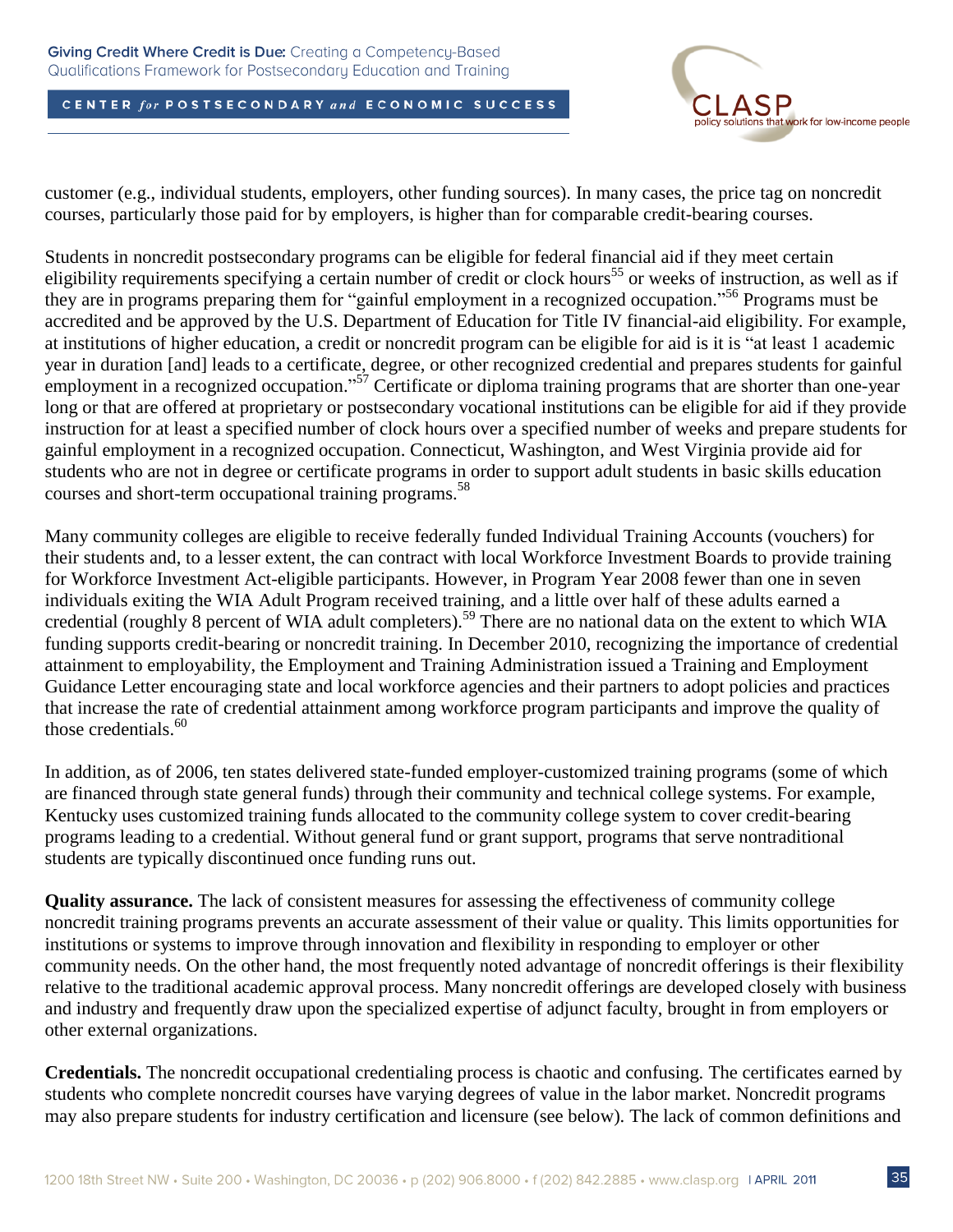

standards underlying the myriad occupational credentials, especially related to middle-skilled jobs, contributes to considerable confusion about value and how these credentials relate to academic credentials. The paucity of industry-recognized credentials for lower-skilled jobs makes it difficult to build on ramps to good jobs for lowskilled workers.

### *Employers, the Military, and Other Providers*

The noncredit programs offered by employers, professional associations, government, the military, and other training providers or vendors include a number of types of effort, including certifications, apprenticeship training, adult education, job readiness and dislocated worker training, and other government-subsidized training. These include both formal and informal employer-provided training as well as on-the-job training. Neither formal nor informal employer-provided training readily correlate to academic courses and credentials, but finding ways to assess learning in these settings could enable workers to receive credit toward credentials that lead to advancement in their jobs and in the labor market.

**Data and Metrics.** According to the American Society for Training and Development, in 2008 about 480,000 workers were in apprenticeship programs registered with the U.S. Department of Labor, and between 500,000 and 1 million workers were in unregistered apprenticeships.<sup>61</sup> Apprenticeship programs combine productive work with on-the-job leaning and classroom-based instruction. More than 32,000 registered apprenticeship programs, in over 900 occupations, are sponsored by employers and more than half of the time by joint labor-management partnerships. Community colleges and for-profit colleges sometimes provide related classroom instruction. While most apprenticeships do not offer credit, some, such as several sponsored by the Utility Workers Union of America, are structured to lead to an Associate's degree in addition to the journey worker industry certification.<sup>62</sup> Also, the American Council on Education evaluates apprenticeship programs and makes credit recommendations, which a number of colleges accept toward a degree.

**Funding.** Employers invest significantly in education and training, although they direct a disproportionate share of those investments to higher-skilled more educated workers. The American Society for Training and Development estimates that employers spent \$134.1 billion on employee learning and development in 2009.<sup>63</sup> While some of this is for education leading to postsecondary credentials—for example, through tuition reimbursement programs most employer-sponsored and funded technical training is noncredit, offered either by the employer directly, by educational institutions, or by private vendors.

**Quality assurance.** Education and industry measure quality with metrics and methods that differ significantly. Employers measure the quality of training in terms of worker productivity on the job and the quality of service provided to customers. Industry and occupational certification, and, where it exists, licensure, provide additional quality assurance.

Credentialing and certification in the private sector is often an industry's self-regulated response to the possibility of government regulations.<sup>64</sup> However, concerns about what these credentials represent have led to efforts to set standards for them. One of the leading organizations in accrediting certifications, and, as of 2009, certificates, is the American National Standards Institute. ANSI provides a process for evaluating requirements within a standard. The standard associated with certifications is an American National Standard and an ISO/IEC Standard 17024. It addresses the requirements of a certification program that looks at the structure to ensure it is a third-party assessment firewall, away from education/training, quality of the assessments, the recertification process, and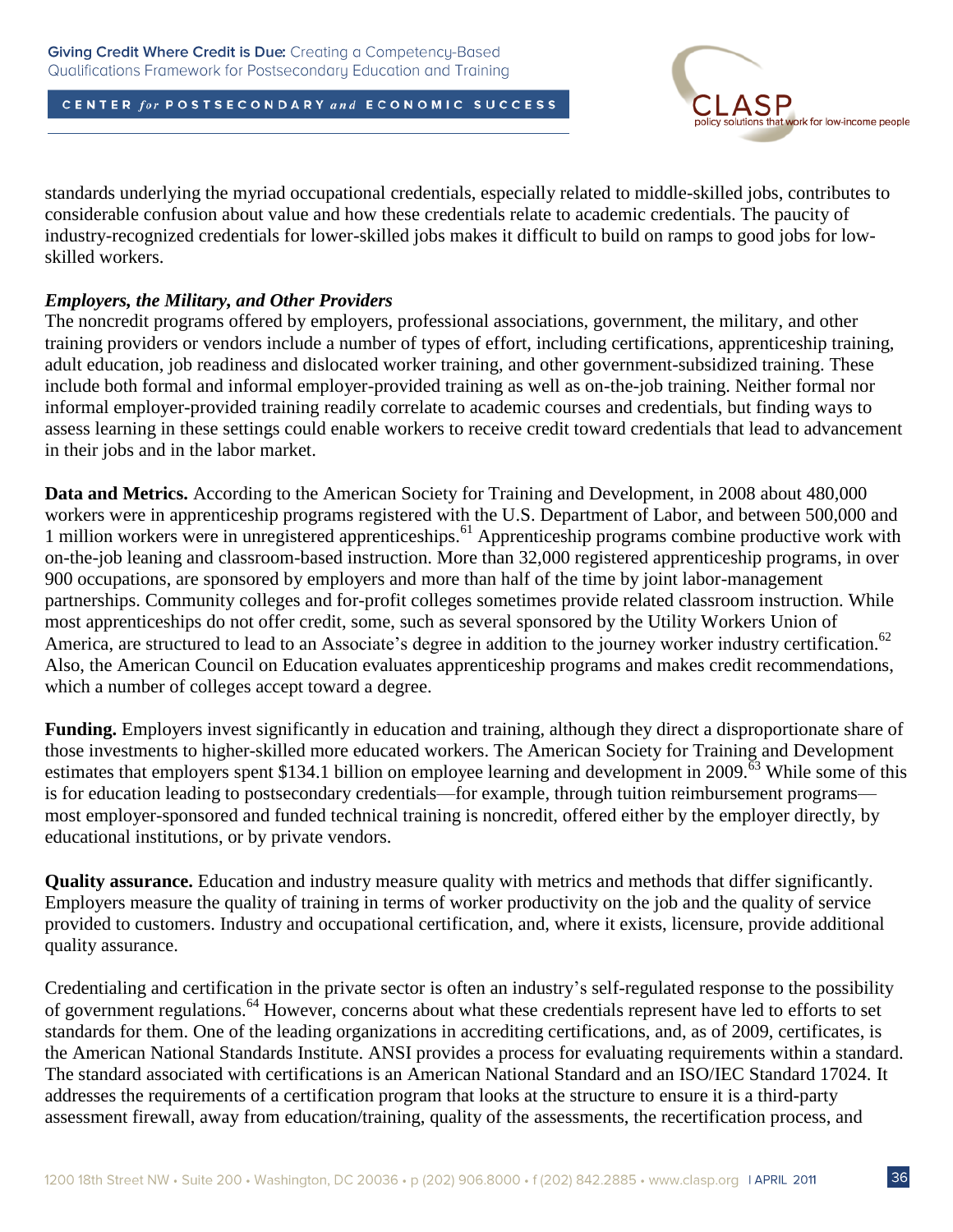

policy and procedures for taking a certification away from an individual. It is a testing model. The American National Standard that looks at education/training certificates is ASTM 2659 – Standard Practice for Certificate Programs. It addresses the source of learning outcomes, the educational/training process, and the measurement of learning outcomes.

**Credentials.** Industry relies primarily on two formal processes—certification and licensure—for assuring that workers have the knowledge and skills required to perform on the job. These are used to varying degrees for hiring and promotion in different industries.

- **Industry or occupational certifications** that are awarded by a third-party nongovernmental certification  $\bullet$ body, such an industry or occupational association, based on an individual's demonstration that s/he has mastered the required competencies (knowledge, skills, and abilities). The standards against which mastery is assessed must be set through a defensible, industry-wide job analysis or role-delineation process. Competencies must be demonstrated through a standardized written, oral, or performance-based examination process that meets psychometric rigor to assure that it is fair, valid, and reliable. A certification is typically a time-limited credential that may be renewed through a recertification process and rescinded for ethical violations and incompetence. Certification is often voluntary but may be mandatory when tied to state licensure.<sup>65</sup> Contributing to the proliferation of certifications is the fact that many are awarded by specialty organizations within industries. For example, there are multiple certifications for dental technicians and separate certifications for food service manager, residential building manager, and retirement housing manager.<sup>66</sup>
- **Licenses to practice***,* granted by federal, state, or local government agencies for a time-limited period  $\bullet$ (subject to renewal) to set professional standards, provide for a level of consumer protection, and ensure safety and quality of work. Licensure requirements are defined by laws and regulations; violation of the terms of the license can result in legal action. 67

In addition, the U.S. Department of Labor and state apprenticeship agencies certify registered apprenticeship programs, which award interim credentials and certificates upon completion of these programs. <sup>68</sup>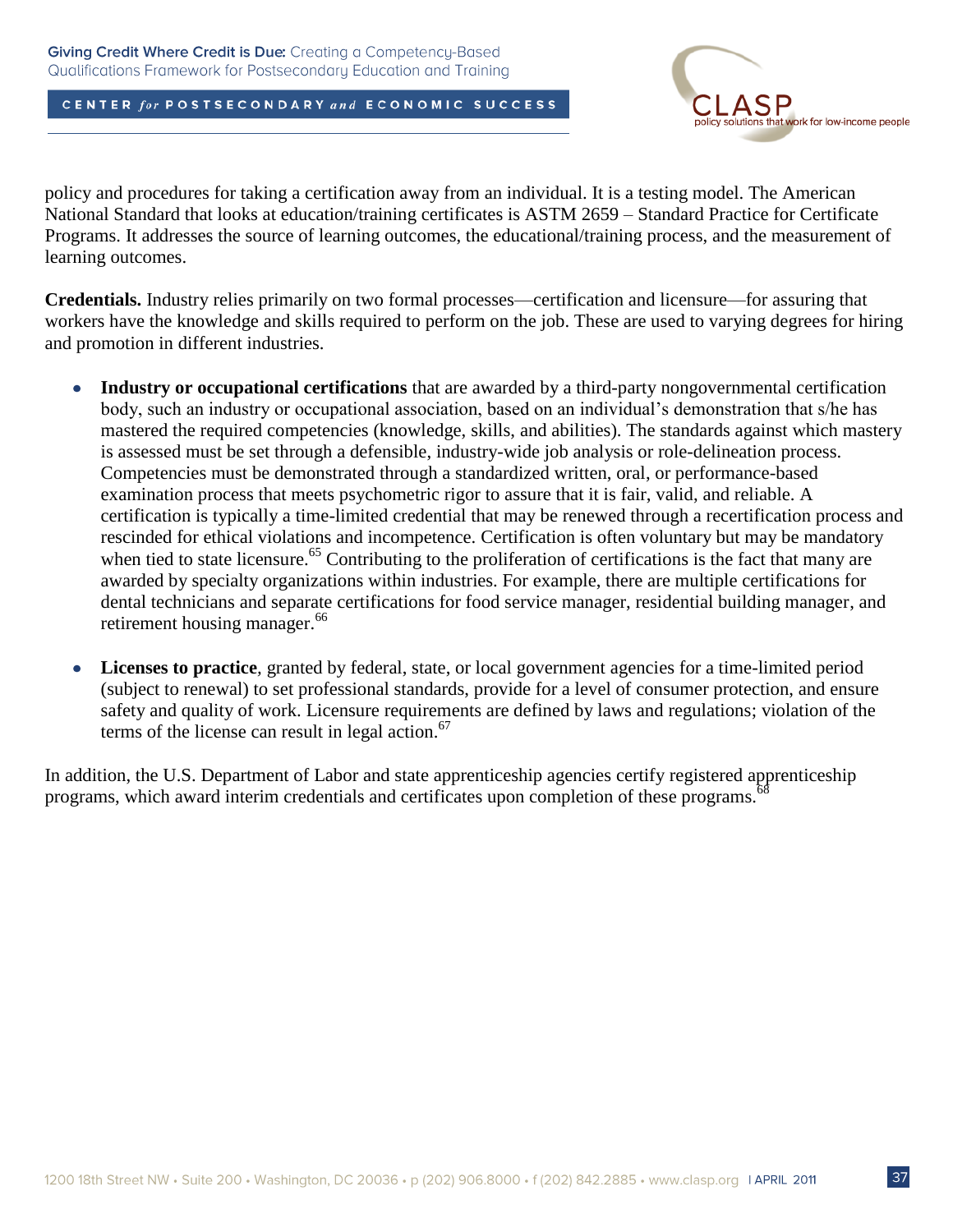

## **Appendix 2: Glossary**

### **Academic Program**

An instructional program leading toward an Associate's, Bachelor's, Master's, Doctor's, or first-professional degree or resulting in credits that can be applied to one of these degrees.

### **Accrediting Agencies**

Organizations (or bodies) that establish operating standards for educational or professional institutions and programs, determine the extent to which the standards are met, and publicly announce their findings.

#### **Assessment**

Any systematic procedure for obtaining information from tests or other sources that can be used to draw inferences about characteristics of people, objects, or programs.

### **Certification**

A credential awarded by a certification body based on an individual's demonstrating through a standardized examination process that he or she has acquired designated knowledge, skills, and abilities. Exams can be written, oral, or performance-based but must meet psychometric rigor to demonstrate fairness, validity, and reliability. Certification is time-limited and renewed through a recertification process. A certification can be taken away from an individual for ethical violations or incompetence. Key attributes of certifications include: examination; skills assessment; maintenance; suspension/revocation; and industry-recognized.

#### **Certificate**

A credential awarded by a training program or educational institution based on completion of coursework. *Knowledge-based certificates* recognize a relatively narrow scope of specialized knowledge used in performing duties or tasks required by a certain profession or occupation. They are issued after the individual passes an assessment. *Curriculum-based certificates* are issued after an individual completes a course or series of courses and passes an assessment limited to the course content. A certificate is awarded once and carries no requirements for continuing education or repeated demonstration of knowledge. Key attributes of certificates include: awarded by an educational institution; comprised of a program of study; and level of effort (hours/credits).

#### **Credit**

Measure of attendance or performance in an instructional activity (course or program) that can be applied by the recipient toward the requirements for a degree, diploma, certificate, or other formal award.

### **Credit hour**

The amount of work represented in intended learning outcomes and verified by evidence of student achievement that is an institutionally established equivalency that reasonably approximates not less than:

One hour of classroom or direct faculty instruction and a minimum of two hours out-of-class student work each week for approximately fifteen weeks of one semester or trimester hour of credit, or ten to twelve weeks for one-quarter-hour of credit, or the equivalent amount of work over a different amount of time; or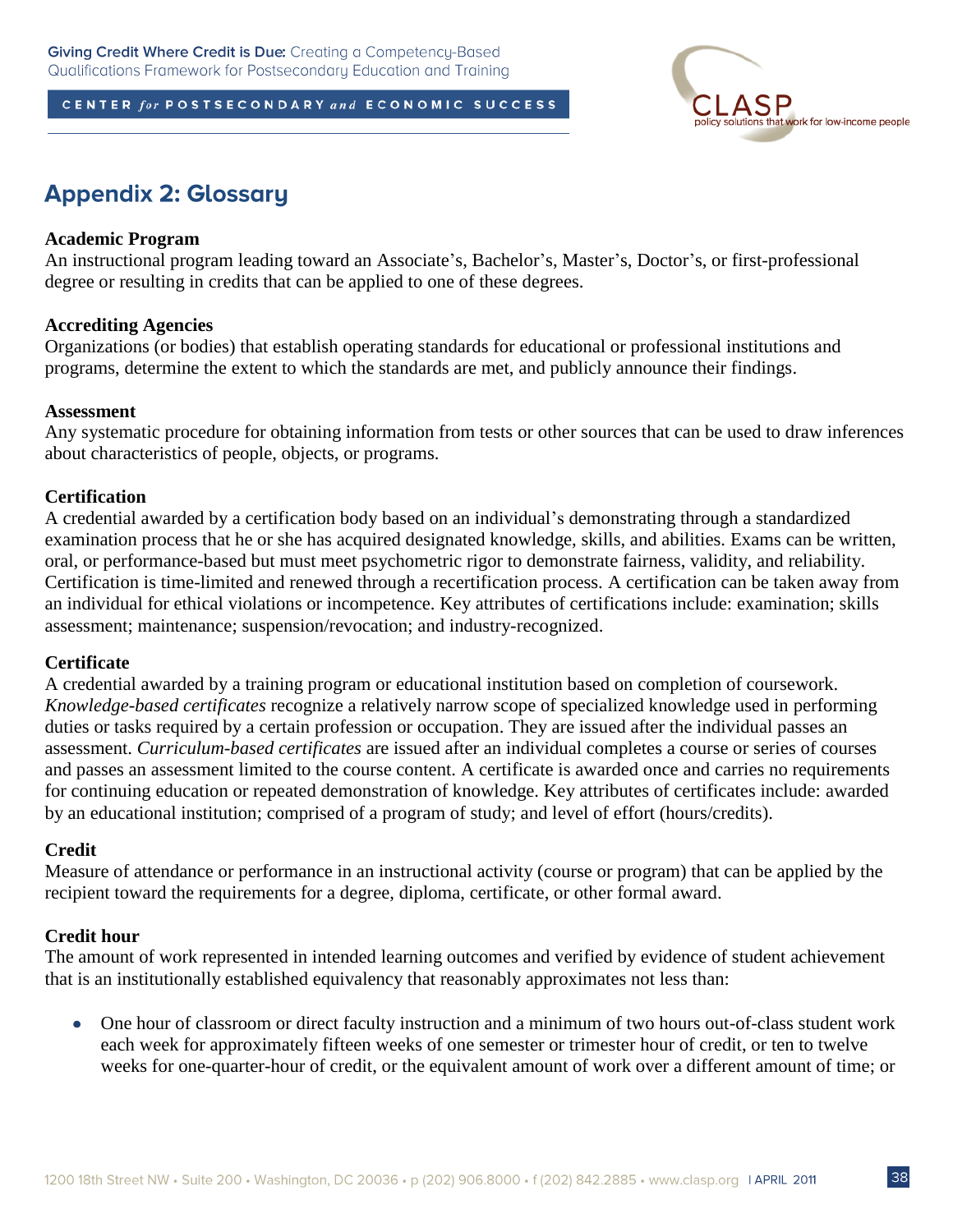

An equivalent amount of work for other academic activities as established by the institution, including  $\bullet$ laboratory work, internships, practicums, studio work, and other academic work leading to the award of credit hours.<sup>69</sup>

While there is some controversy regarding this definition, it explicitly recognize approaches other than seat time to measure the amount of work in intended learning outcomes.

#### **Competency**

The possession of required skill, knowledge, qualification, or capacity, as well as the ability to meet complex demands, by drawing on and mobilizing psychosocial resources (including skills and attitudes) in a particular context (OECD 2005).

#### **Noncredit courses**

Courses that do not result in credit toward a degree.

#### **Prior learning assessment**

A process used by educational institutions to evaluate learning acquired outside the classroom for the purpose of assigning academic credit.

### **Transfer of credit**

The policies and procedures used to determine the extent to which educational experiences or courses undertaken by a student while attending another institution may be counted for credit at the current institution.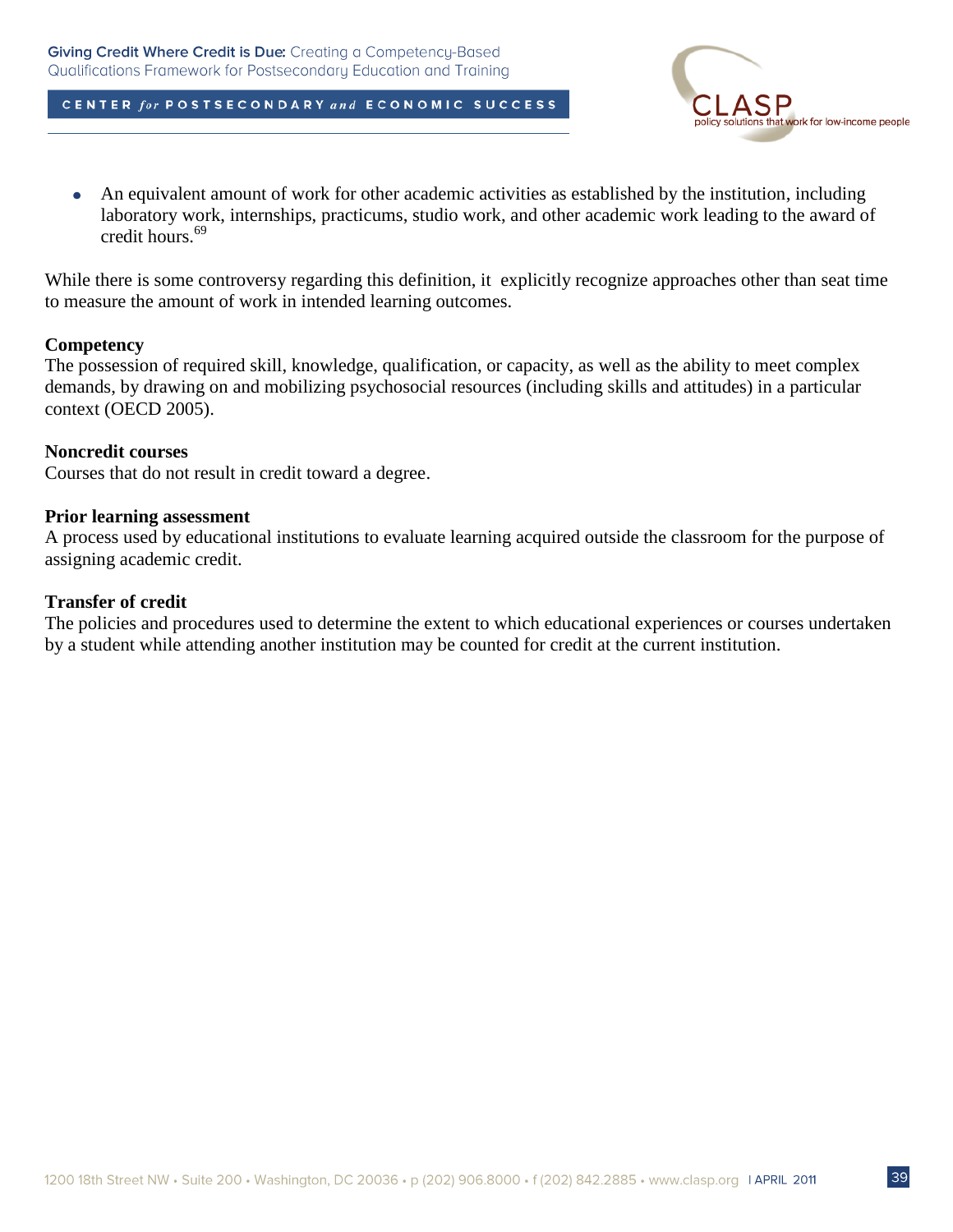

## **Appendix 3: Advanced Manufacturing Competency Model**

The Advanced Manufacturing Competency Model was developed by the U.S. Department of Labor's Employment and Training Administration, NAM, and other associations. The model "consists of nine tiers representing the skills, knowledge, and abilities essential for successful performance grouped into foundational employment, entrylevel manufacturing, and specific manufacturing occupations. (Manufacturing Institute FAQ, downloaded March 3, 2011)



**Advanced Manufacturing Competency Model**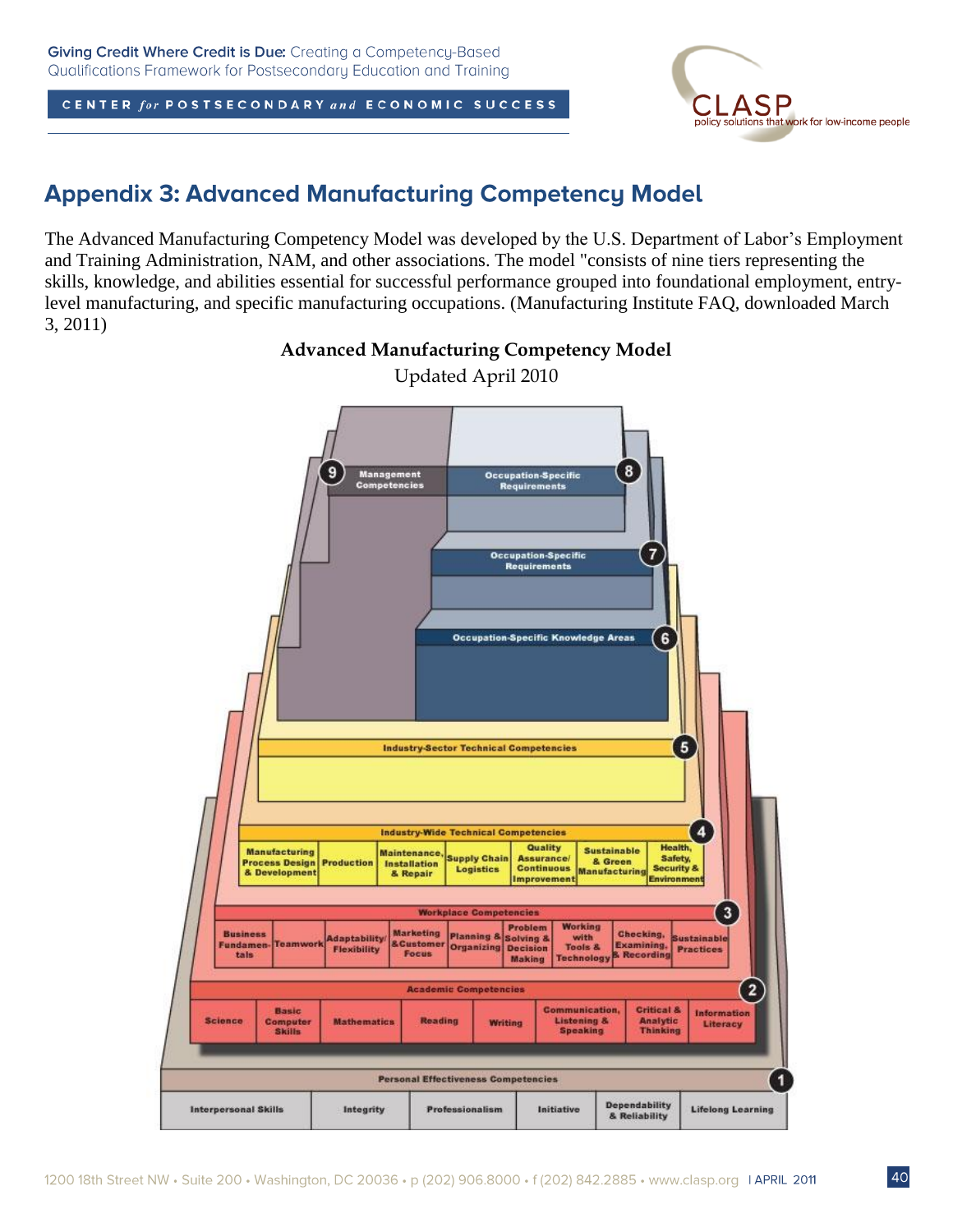

## **Appendix 4: Additional Resources**

Adelman, C. (2006, June). "The Medieval Guild in Cyberclothes: International Dimensions of Industry Certification in Information Technology.‖ *Tertiary Education and Management,* 7(3): 277–292.

Anderson, C., and McStravick, P. (2006). *Value of Certification: Team Certification and Organizational Performance*. Retrieved on January 8, 2010, from http://download.microsoft.com/download/6/3/1/6315f09a-3c1f-4695-b423-db2b56005682/ 204360\_Final\_IDC.pdf.

Bailey, T., Alfonso, M., Scott, M., and Leinbach, T. (2004). *Educational Outcomes of Occupational Postsecondary Students*. Washington, DC: U.S. Department of Education.

Bailey, T., Kienzl, G., and Marcotte, D.E. (2004, August). "The Return of a Sub-Baccalaureate Education: The Effects of Schooling, Credentials, and Program of Study on Economic Outcomes." Paper prepared for the National Assessment of Vocational Education, U.S. Department of Education.

Baum, S., and Ma, J. (2007). *Education Pays 2007: The Benefits of Higher Education for Individuals and Society*. Retrieved on January 8, 2010, from http://www.collegeboard.com/prod\_downloads/about/news\_info/trends/ed\_pays\_2007.pdf.

Card, David. "The Causal Effect of Education on Earnings," in Orley Ashenfelter and David Card, eds., *Handbook of Labor Economics*, Vol. 3A, pp. 1801-63. Amsterdam: Elsevier Science, 1999.

Carnevale, A., and Desrochers, D. (2001). *Help Wanted…Credentials Required: Community Colleges in the Knowledge Economy* (ERIC ED451832). Retrieved on January 8, 2010, from http://www.eric.ed.gov/ERICDocs/data/ericdocs2sql/content\_storage\_01/0000019b/80/16/f2/ bf.pdf.

Carnevale, A., Strohl, J., and Smith, N. (2009). Help Wanted: Postsecondary Education and Training Required*. New Directions for Community Colleges*, *146*: 21–31. (ERIC EJ946113). Retrieved on January 8, 2010, from http://www9.georgetown.edu/grad/gppi/hpi/cew/pdfs/HelpWanted.pdf.

Deloitte Consulting LLP and the National Association of Manufacturers Manufacturing Institute. (2005). *2005 Skills Gap Report-A Survey of the American Manufacturing Workforce*. Retrieved January 12, 2010, from http://www.nam.org/~/media/Files/s\_nam/docs/235800/235731.pdf.ashx.

Executive Office of the President, Council of Economic Advisors. (2009, July). *Preparing the Workers of Today for the Jobs of Tomorrow*. Retrieved on January 8, 2010, from http://www.whitehouse.gov/assets/documents/Jobs of the Future.pdf.

Grubb, N.W. (2002, August). Learning and Earning in the Middle, Part I: National Studies of Pre-Baccalaureate Education. *Economics of Education Review, 21*(4): 299–321.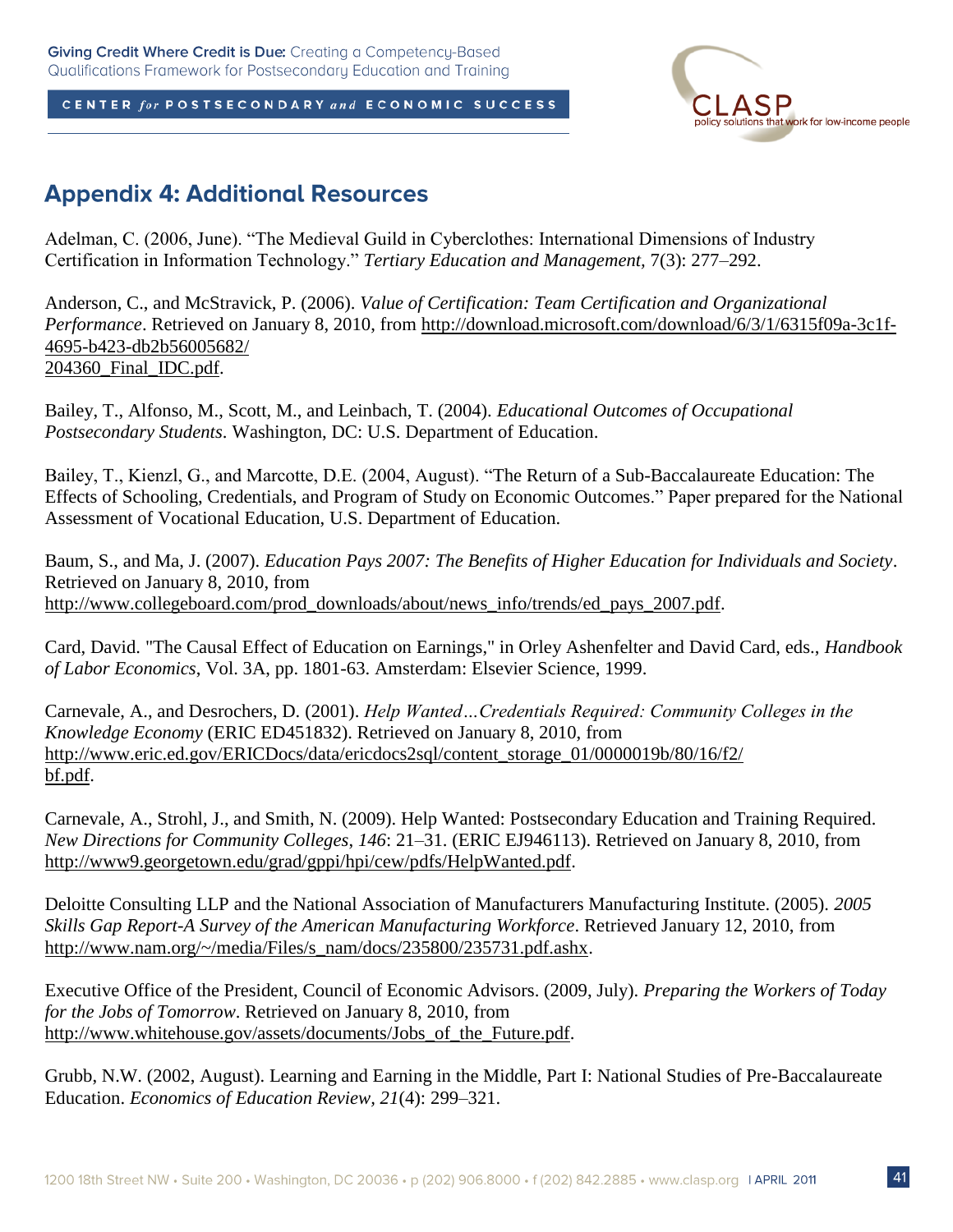

Hastie, S. (2006, December). *Industry Certification Programmes: Where Do They Add Value?* Retrieved on January 8, 2010, from http://www.softed.com/Resources/Docs/Certification.pdf.

Holzer, H., and Lerman, R. (2007). *American's Forgotten Middle-Skill Jobs: Education and Training Requirements in the Next Decade and Beyond*. Retrieved January 12, 2010, from http://www.urban.org/UploadedPDF/411633\_forgottenjobs.pdf.

Jacobs, J., and Grubb, W.N. (2006). The Limits of "Training for Now." In T. Bailey and V. Smith Morest (Eds.), *Defending the Community College Equity Agenda* (pp. 132–154). Baltimore: Johns Hopkins University Press.

Jacobson, L., Lalonde, R.J. & Sullivan, D.G. (2005a). "The Impact of Community College Retraining on Older Displaced Workers: Should We Teach Old Dogs New Tricks?‖ *Industrial and Labor Relations Review*, *58*, 398- 416.

Jacobson, L., and Mokher, C. (2009, January). "Pathways to Boosting the Earnings of Low-Income Students by Increasing Their Educational Attainment." Paper prepared for the Bill & Melinda Gates Foundation by The Hudson Institute and CNA. Retrieved November 16, 2009, from http://www.hudson.org/files/publications/Pathways%20to%20Boosting.pdf.

Jepsen, C., Troske, K. & Coomes, P. (2009). The Labor Market Returns to Community College Degrees, Diplomas and Certificates. University of Kentucky Center for Poverty Research Discussion Paper Series, DP 2009-08. Kerckhoff, A.C., and Bell, L. (1998). "Hidden Capital: Vocational Credentials and Attainment in the United States.‖ *Sociology of Education, 71*(2): 152–174.

Kleiner, M., and Krueger, A. (2009, May). *Analyzing the Extent and Influence of Occupational Licensing on the Labor Market*. Retrieved on January 8, 2010, from http://www.irs.princeton.edu/pubs/pdfs/549.pdf.

Lerman, R. (2008). "Are Skills the Problem? Reforming the Education and Training System in the United States." In T. Bartik and S. Houseman (Eds.), *A Future of Good Jobs? America's Challenge in the Global Economy* (pp. 175–206). Kalamazoo, MI: The W.E. Upjohn Institute.

London, R.A. (2006). "The Role of Postsecondary Education in Welfare Recipients' Paths to Self-sufficiency." *Journal of Higher Education*, *77*, 472-496.

Macomb Community College et al. (2009, October). *Counting the Hidden Assets: First Steps in Assessing the Impact of Community College Noncredit Education Programs on the Workforce and Local Economy.* Washington, DC: The Business Roundtable. Retrieved March 19, 2011, from http://businessroundtable.org/uploads/studiesreports/downloads/200912\_Counting\_the\_Hidden\_AssetsFINAL\_\_1.pdf.

Marcotte, D. E. (2010). "The Earnings Effect of Education at Community Colleges." Contemporary Economic *Policy*, 28(1), 36-51. doi:10.1111/j.1465-7287.2009.00173.x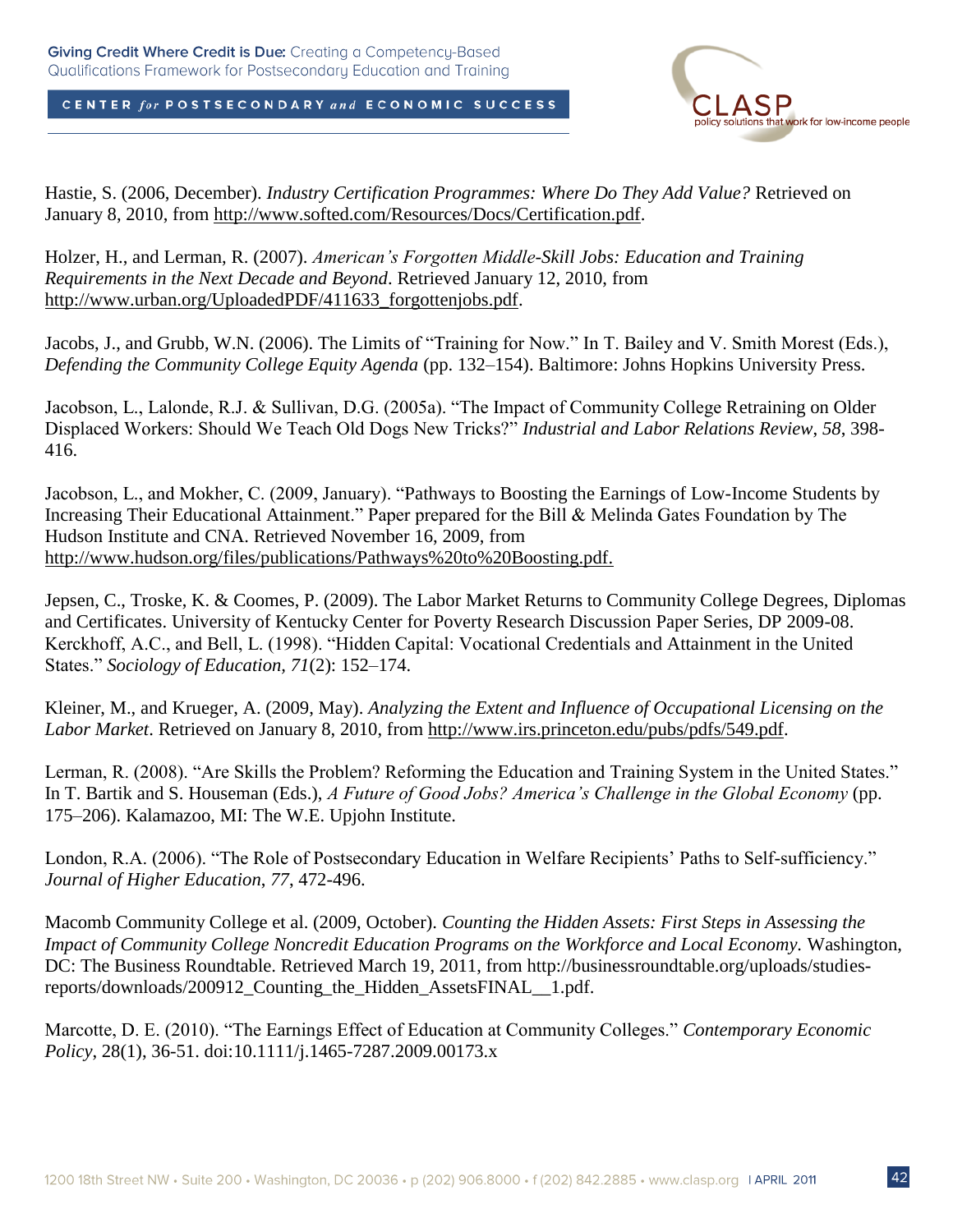

Marcotte, D., Bailey, T., Borkoski, C., and Kienzl, G. (2005). The Returns of a Community College Education: Evidence from the National Education Longitudinal Survey. *Educational Evaluation and Policy Analysis*, *27*(2): 157–175.

Milam, J. (2008, February). "IPEDS Research and Development Background Paper #1: Noncredit Instructional Activities and IPEDS." Paper prepared for the National Postsecondary Education Cooperative for the IPEDS Technical Review Panel. Washington, DC: National Postsecondary Education Cooperative.

Prince, D., and Jenkins, D. (2005). *Building Pathways to Success for Low-Skill Adult Students: Lessons for Community College Policy and Practice from a Statewide Longitudinal Tracking Study*. New York: Columbia University, Teachers College, Community College Research Center.

U.S. Department of Education. (2010). *Accreditation in the United States.* Retrieved January 27, 2010, from http://www2ed/admins/finaid/accred/index.html.

U.S. Government Accountability Office. (2004, October 18). *Public Community Colleges and Technical Schools: Most Schools Use Both Credit and Noncredit Programs for Workforce Development.* (GAO-05-4). Retrieved January 12, 2010, from http://www.gao.gov/new.items/d054.pdf.

Van Noy, M., Jacobs, J., Korey, S., Bailey, T., and Hughes, K. (2008). *Noncredit Enrollment in Workforce Education: State Policies and Community College Practices*. (ERIC ED503447). Retrieved on January 8, 2010, from [http://www.eric.ed.gov/ERICDocs/data/ericdocs2sql/content\\_storage\\_01/0000019b/80/42/99/e](http://www.eric.ed.gov/ERICDocs/data/ericdocs2sql/content_storage_01/0000019b/80/42/99/)d.pdf.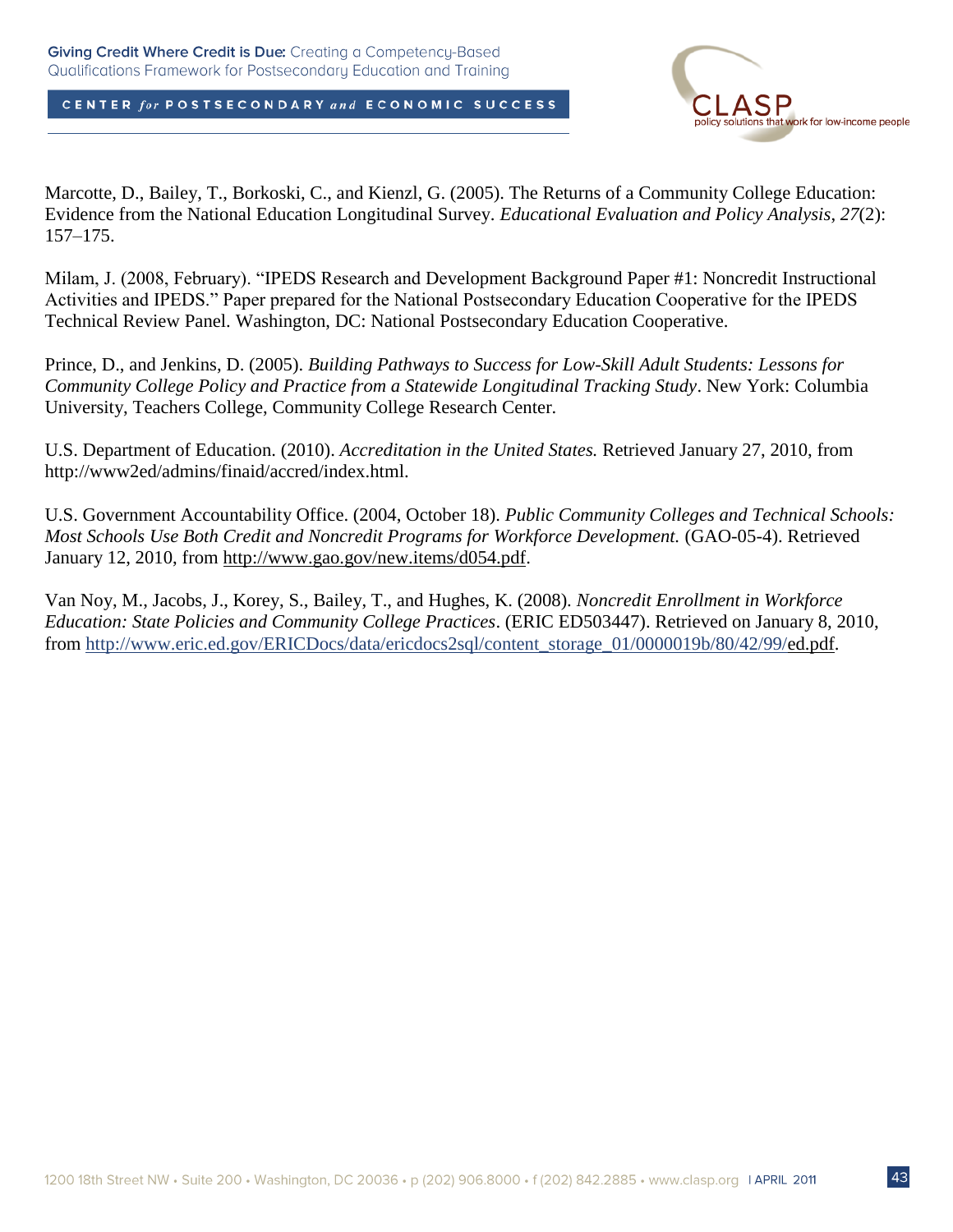

## **Endnotes**

 $\overline{a}$ 

<sup>4</sup> Harry Holzer and Robert Lerman, *America's Forgotten Middle Skill Jobs: Education and Training Requirements in the Next Decade and Beyond*, The Urban Institute, 2007, [http://www.urban.org/publications/411633.html.](http://www.urban.org/publications/411633.html)

<sup>5</sup> Brian Bosworth, *Certificates Count: An Analysis of Sub-baccalaureate Certificates*, Complete College America and Futureworks, 2010, [http://www.completecollege.org/path\\_forward/certificates\\_count\\_release/.](http://www.completecollege.org/path_forward/certificates_count_release/) 

<sup>6</sup> Thomas Bailey, Mariana Alfonso, Marc Scott, and Timothy Leinbach, "Educational Outcomes of Occupational Postsecondary Students," CCRC Brief, Community College Research Center, Teachers College, Columbia University, August 2004, [http://ccrc.tc.columbia.edu/Publication.asp?UID=252.](http://ccrc.tc.columbia.edu/Publication.asp?UID=252)

<sup>7</sup> Cliff Adelman (Institute for Higher Education Policy), Peter Ewell (National Center for Higher Education Management Systems), Paul Gaston (Kent State University), Carol Geary Schneider (American Association of Colleges and Universities), *The Degree Qualifications Profile*, The Lumina Foundation, January 2011, [http://www.luminafoundation.org/publications/The\\_Degree\\_Qualifications\\_Profile.pdf.](http://www.luminafoundation.org/publications/The_Degree_Qualifications_Profile.pdf)

<sup>8</sup> Michelle Van Noy, James Jacobs, Suzanne Korey, Thomas Bailey, & Katherine L. Hughes, *The Landscape of Noncredit Workforce Education: State Policies and Community College Practices*, Community College Research Center, Teachers College, Columbia University, January 2008, [http://ccrc.tc.columbia.edu/Publication.asp?UID=572.](http://ccrc.tc.columbia.edu/Publication.asp?UID=572) 

<sup>9</sup> Macomb Community College, LaGuardia Community College, and the Community College Research Center, *Counting the Hidden Assets: First Steps*  in Assessing the Impact of Community College Noncredit Education Programs on the Workforce and Local Economies, The Business Roundtable, October 2009[, http://ccrc.tc.columbia.edu/Publication.asp?UID=744.](http://ccrc.tc.columbia.edu/Publication.asp?UID=744)

 $10$  See Appendix 1 for fuller discussion.

 $11$ <sup>11</sup> This report focuses on workforce noncredit education and training, not avocational courses.

<sup>12</sup> American Association of Community Colleges, *Fast Facts* (2009)[. www.aacc.nche.edu/AboutCC/Pages/fastfacts.aspx,](http://www.aacc.nche.edu/AboutCC/Pages/fastfacts.aspx) retrieved January 13, 2011

<sup>13</sup> Richard Voorhees and John H. Milam, *The Hidden College: Noncredit Education in the United States*, Voorhees Group, LLC, 2005,

[http://www.voorheesgroup.org/Hidden%20College.pdf.](http://www.voorheesgroup.org/Hidden%20College.pdf) 

<sup>14</sup> Sarah Lipka, "Academic Credit: Colleges' Common Currency Has No Set Value Colleges resist regulators' calls for consistency," Chronicle of Higher *Education*, October 17, 2010[, http://chronicle.com/article/Academic-Credit-Colleges/124973/.](http://chronicle.com/article/Academic-Credit-Colleges/124973/)

<sup>15</sup> It should be noted that both the Center for Energy Workforce Development and National Voluntary Residential Retrofit examples cited in this paper rely on ANSI for accreditation.

<sup>16</sup> *ANSI Essential Requirements: Due process requirements for American National Standards*, American National Standards Institute (ANSI), January 2010 edition,

[http://publicaa.ansi.org/sites/apdl/Documents/Standards%20Activities/American%20National%20Standards/Procedures,%20Guides,%20and%20Forms/](http://publicaa.ansi.org/sites/apdl/Documents/Standards%20Activities/American%20National%20Standards/Procedures,%20Guides,%20and%20Forms/2010%20ANSI%20Essential%20Requirements%20and%20Related/2010%20ANSI%20Essential%20Requirements.pdf) [2010%20ANSI%20Essential%20Requirements%20and%20Related/2010%20ANSI%20Essential%20Requirements.pdf.](http://publicaa.ansi.org/sites/apdl/Documents/Standards%20Activities/American%20National%20Standards/Procedures,%20Guides,%20and%20Forms/2010%20ANSI%20Essential%20Requirements%20and%20Related/2010%20ANSI%20Essential%20Requirements.pdf)

<sup>17</sup> Rebecca Klein-Collins, *Fueling the Race to Postsecondary Success: A 48-Institution Study of Prior Learning Assessment and Adult Student Outcomes,* Council on Adult and Experiential Learning, March 2010, [http://www.cael.org/pdf/PLA\\_Fueling-the-Race.pdf.](http://www.cael.org/pdf/PLA_Fueling-the-Race.pdf) 

<sup>18</sup> Catherine Brigham and Rebecca Klein-Collins, *Availability, Use and Value of Prior Learning Assessment within Community Colleges,* Council on Adult and Experiential Learning, July 2010, [http://www.cael.org/pdf/PLA\\_CommunityColleges.pdf.](http://www.cael.org/pdf/PLA_CommunityColleges.pdf)

<sup>19</sup> Rebecca Klein-Collins, *Fueling the Race to Postsecondary Success.*

<sup>20</sup> For more information, see: [www.learningcounts.org.](http://www.learningcounts.org/)

<sup>21</sup> Accessed from [www.nationalponsi.org,](http://www.nationalponsi.org/) March 10, 2011.

<sup>22</sup> Robert Lerman, *Training Tomorrow's Workforce: Community College and Apprenticeship As Collaborative Routes To Rewarding Careers, Center for* American Progress, December 2009, [http://www.americanprogress.org/issues/2009/12/comm\\_colleges\\_apprenticeships.html.](http://www.americanprogress.org/issues/2009/12/comm_colleges_apprenticeships.html)

<sup>23</sup> Julie Strawn, *Shifting Gears: State Innovation to Advance Adult Workers and the Economy in the Midwest,* Center for Law and Social Policy, July 2010[, http://www.clasp.org/postsecondary/publication?id=0784&list=publications.](http://www.clasp.org/postsecondary/publication?id=0784&list=publications) 

<sup>24</sup> There are 17 technical areas with faculty-approved learning outcomes, such as: nursing, engineering technology, information technology, medical assisting, automotive technology, emergency medical technician, fire-fighting, culinary, basic police officer, and HVAC.

<sup>25</sup> For more information, see: "Career Technical Credit Transfer Fact Sheet," found at [http://regents.ohio.gov/careertechtransfer/index.php.](http://regents.ohio.gov/careertechtransfer/index.php)

<sup>26</sup> For more information, see: [www.oregoncareerpathways.org.](http://www.oregoncareerpathways.org/)

<sup>27</sup> Sarah White with Laura Dresser and Joel Rogers, *Greener Skills: How Credentials Create Value in the Clean Energy Economy*, Center on Wisconsin Strategy, 2010, [http://irecusa.org/2010/03/greener-skills-how-credentials-create-value-in-the-clean-energy-economy/.](http://irecusa.org/2010/03/greener-skills-how-credentials-create-value-in-the-clean-energy-economy/)

 $^{28}$  Holiday Hart McKiernan and Tim Birtwistle, "Making the Implicit Explicit: Demonstrating the Value Added of Higher Education by a Qualifications Framework," The Journal of College and University Law, Vol. 36, No. 2, http://learn.uvm.edu/legal/Birtwistle\_McKiernan.pdf.

<sup>29</sup> An essential element of the Bologna methodology is "tuning," the process of "harmonizing" programs and degrees by focusing on "subject specific competences and generic competences. These competences represent a dynamic combination of attributes, abilities and attitudes." Under this framework, competences are the object of a wide variety of educational programs and can be assessed regardless of where and how they are learned. The emphasis on defining curricula learning outcomes—knowledge, the application of acquired knowledge, reasoning capacities, and skills—can be linked to national and

<sup>&</sup>lt;sup>1</sup> Anthony Carnevale, Jeffrey Strohl and Nicole Smith, "Help Wanted: Postsecondary Education and Training Required," New Directions for Community *Colleges*, *146*: 21–31, 2009[, http://www9.georgetown.edu/grad/gppi/hpi/cew/pdfs/HelpWanted.pdf.](http://www9.georgetown.edu/grad/gppi/hpi/cew/pdfs/HelpWanted.pdf)

<sup>&</sup>lt;sup>2</sup> See Appendix for Glossary of Terms

<sup>3</sup> Irwin Kirsch, Henry Braun, Kentaro Yamamoto, Andrew Sum, *America's Perfect Storm: Three Forces Change our Nation's Future*, Educational Testing Service and Northeastern University, 2007[, http://www.ets.org/Media/Research/pdf/PICSTORM.pdf.](http://www.ets.org/Media/Research/pdf/PICSTORM.pdf)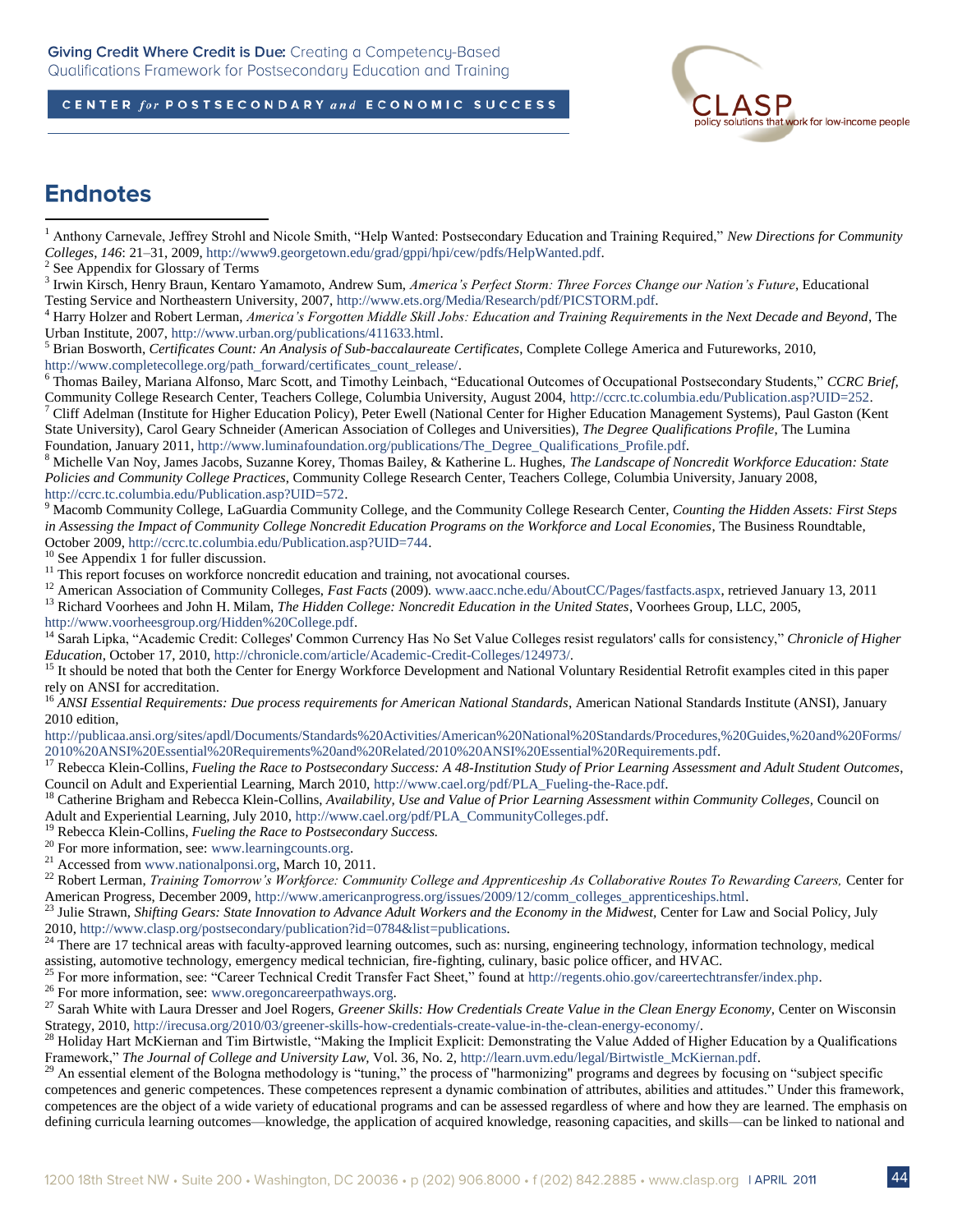



<sup>52</sup> Voorhees and Milam, *The Hidden College.*

<sup>53</sup> Van Noy, Jacobs, Korey, Bailey, and Hughe*s, Noncredit Enrollment in Workforce Education.*

54 Vickie Choitz, *Getting What We Pay For: State Community College Funding Strategies that Benefit Low-Income, Lower-Skilled Students, Center for* Law and Social Policy, November 2010, http://www.clasp.org/postsecondary/publication?id=0829&list=publications.

<sup>55</sup> A clock hour is based on an actual hour of attendance (although each hour may include a 10-minute break). Credit hours are typically based on two hours of homework for each hour of class attendance. A school is not permitted to count more than one clock hour per 60-minute period; in other words, a school may not schedule several hours of instruction without breaks, and then count clock hours in 50-minute increments. From: *Student Financial Aid Handbook, 2009-2010, Volume 2,* Chapter 2 on program eligibility (statute: 34 CFR 668.8(k) & (l)):

[http://ifap.ed.gov/fsahandbook/attachments/0910FSAHbkVol2Ch2Program.pdf.](https://owa.clasp.org/exchweb/bin/redir.asp?URL=http://ifap.ed.gov/fsahandbook/attachments/0910FSAHbkVol2Ch2Program.pdf)